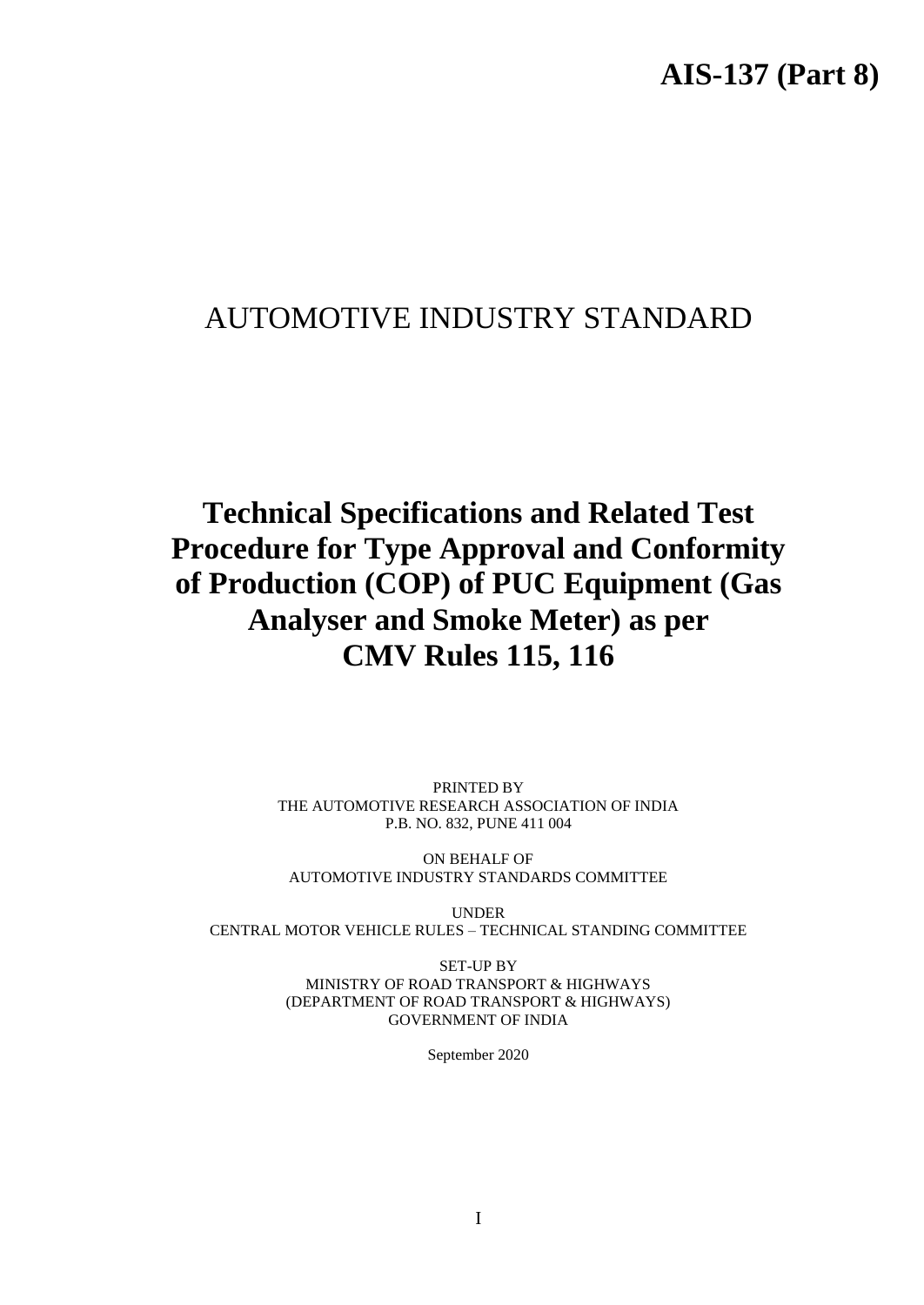#### **INTRODUCTION**

The Central Motor Vehicle Rule (CMVR) 116 requires that the field testing of vehicles as per CMVR-115(2) (a  $\&$  b) shall be carried out with a meter which is type approved by the authorised agencies, provided that such a testing agency shall follow ISO or ECE Standards and Procedure for approval of such measuring meters. As there were some problems in following the ISO and ECE Standards, MoRTH had constituted a Committee to formulate a uniform test procedure and specifications for measuring meters. The finalised test procedures and specifications approved by the MoRTH and amended from time to time, which were being used for the Type Approval testing of such meters from 31<sup>st</sup> Oct 1995 was given in Chapters I, and III of reference standard MORTH/CMVR. /TAP/115-116/Part 8. MoRTH has also introduced Conformity of Production (COP) testing of these meters from 1<sup>st</sup> Jan 1997 and the test procedure for the same was given in Chapters IV and VI of reference standard MORTH/CMVR/TAP/115-116/Part 8. The technical requirements and test procedures for these meters have been progressively tightened. Government of India has notified migration to Bharat Stage VI (BS-VI) emission norms for 2, 3 and 4 wheeled vehicles from 1<sup>st</sup> April 2020.

This Part 8 of AIS-137 prescribes Test Method, Testing Equipment and related procedures for Type Approval (TA) and Conformity of Production (COP) Testing of PUC equipment used for emission measurements of In-use vehicles as per CMV Rules 115, 116. This Part 8 of AIS-137 consists of Chapters I to 7, Chapter 1 and Chapter 2 cover Technical Requirements and test procedure for Type Approval (TA) and Conformity of Production (COP) of Gas Analyser, Chapter 3 and Chapter 4 cover Technical Specification and test Procedure for Type Approval (TA) and Conformity of Production (COP) of Diesel Smoke Meter, Chapter 5 and Chapter 6 cover field testing and calibration procedure for Gas Analyser and Diesel Smoke Meter, and Chapter 7 covers the Administrative Procedure for COP.

After approval of the standard by SCOE, The Automotive Research Association of India, (ARAI), Pune, being the Secretariat of the AIS Committee, has published this standard. For better dissemination of this information ARAI may publish this standard on their web site.

The AISC panel and the Automotive Industry Standards Committee (AISC) responsible for preparation of this standard are given in Annexure K and Annexure L respectively.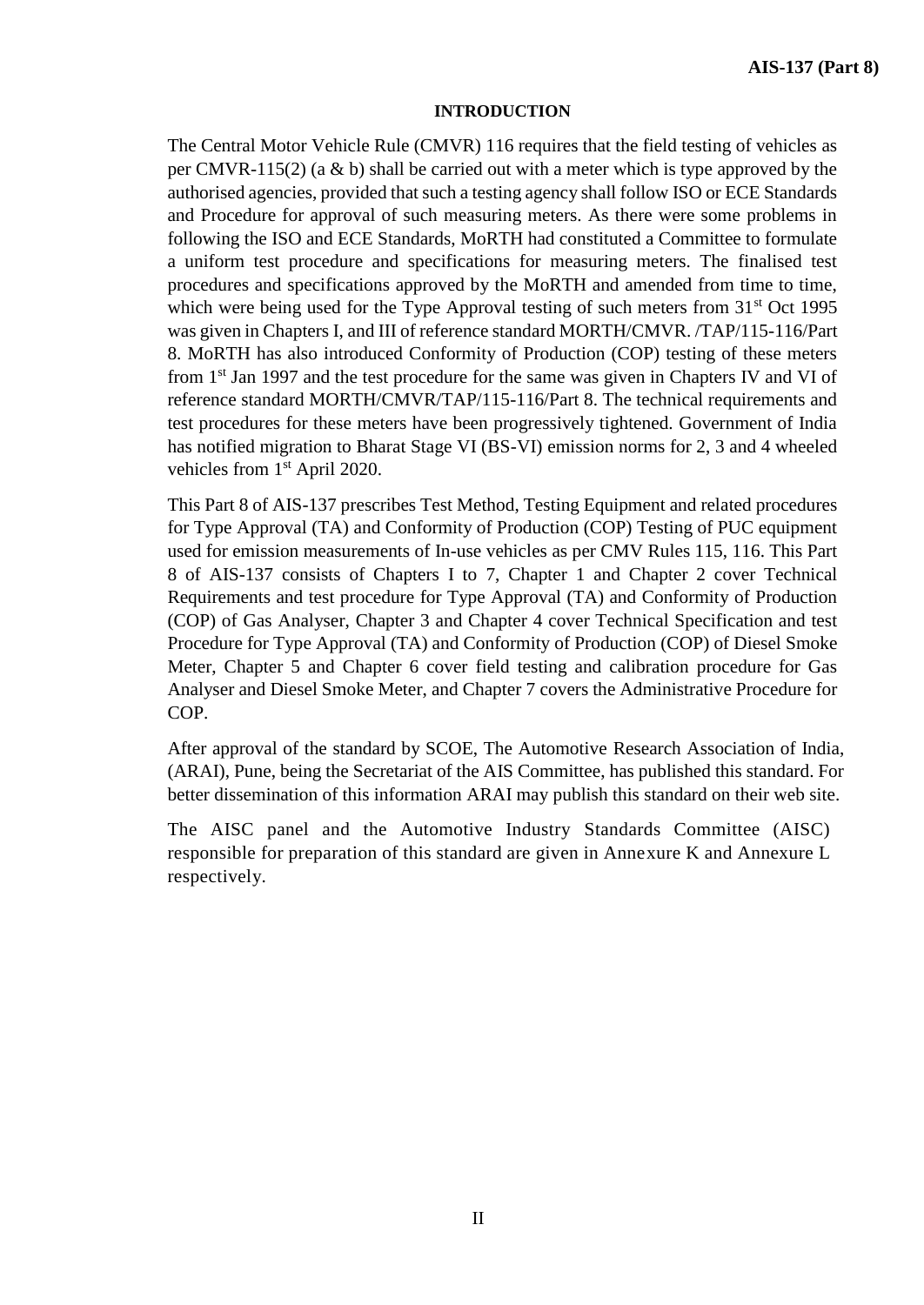# **TABLE OF CONTENTS**

| Chapter No. &<br><b>Annexures</b> | <b>Contents</b>                                                                                                                                                                                  | Page No. |
|-----------------------------------|--------------------------------------------------------------------------------------------------------------------------------------------------------------------------------------------------|----------|
| Chapter 1                         | Technical Specifications and Test Procedure for Type<br>Approval of 4 Gas Analyser                                                                                                               | 1/79     |
| Annexure A                        | Description of Performance Tests for Type Approval<br>of 4 Gas Analyser                                                                                                                          | 23/79    |
| Annexure B                        | Calibration<br>Designation<br>of<br>Gases<br>Their<br>and<br>Composition                                                                                                                         | 38/79    |
| Annexure C                        | Procedure for Initial Verification                                                                                                                                                               | 40/79    |
| Annexure D                        | Procedure for Subsequent Verification                                                                                                                                                            | 41/79    |
| Annexure E                        | Procedure for Routine Testing                                                                                                                                                                    | 42/79    |
| Annexure F                        | Lambda Calculation                                                                                                                                                                               | 43/79    |
| Chapter 2                         | Conformity of Production (COP) Procedure for<br><b>Testing of 4 Gas Analyser</b>                                                                                                                 | 44/79    |
| Chapter 3                         | Technical Specifications and Test Procedure for Type<br>Approval of Smoke Meter                                                                                                                  | 45/79    |
| Chapter 4                         | Conformity of Production (COP) Procedure for<br><b>Testing of Smoke Meter</b>                                                                                                                    | 60/79    |
| Chapter 5                         | Details of<br>Standard<br>and Test Procedures<br>for<br>Measurement of Carbon Monoxide and Hydro Carbon<br>Emissions at Idling and Raised Idle for In-Service<br>Vehicles Fitted with SI Engines | 62/79    |
| Chapter 6                         | Details of Standard<br>and Test Procedures<br>for<br>Measurement of Smoke Level by Free Acceleration<br>for In-Service Vehicles Fitted with Diesel Engines                                       | 66/79    |
| Chapter 7                         | Administrative Procedure for CoP Testing                                                                                                                                                         | 70/79    |
| Annexure G                        | Code of Practice for PUC Equipment Manufacturer /<br>Supplier                                                                                                                                    | 75/79    |
| Annexure H                        | Code of Practice for Authorised PUC Test Agencies                                                                                                                                                | 76/79    |
| Annexure J                        | <b>Details of Reference Standard</b>                                                                                                                                                             | 77/79    |
| Annexure K                        | <b>Composition of AISC Panel</b>                                                                                                                                                                 | 78/79    |
| Annexure L                        | <b>Committee Composition</b>                                                                                                                                                                     | 79/79    |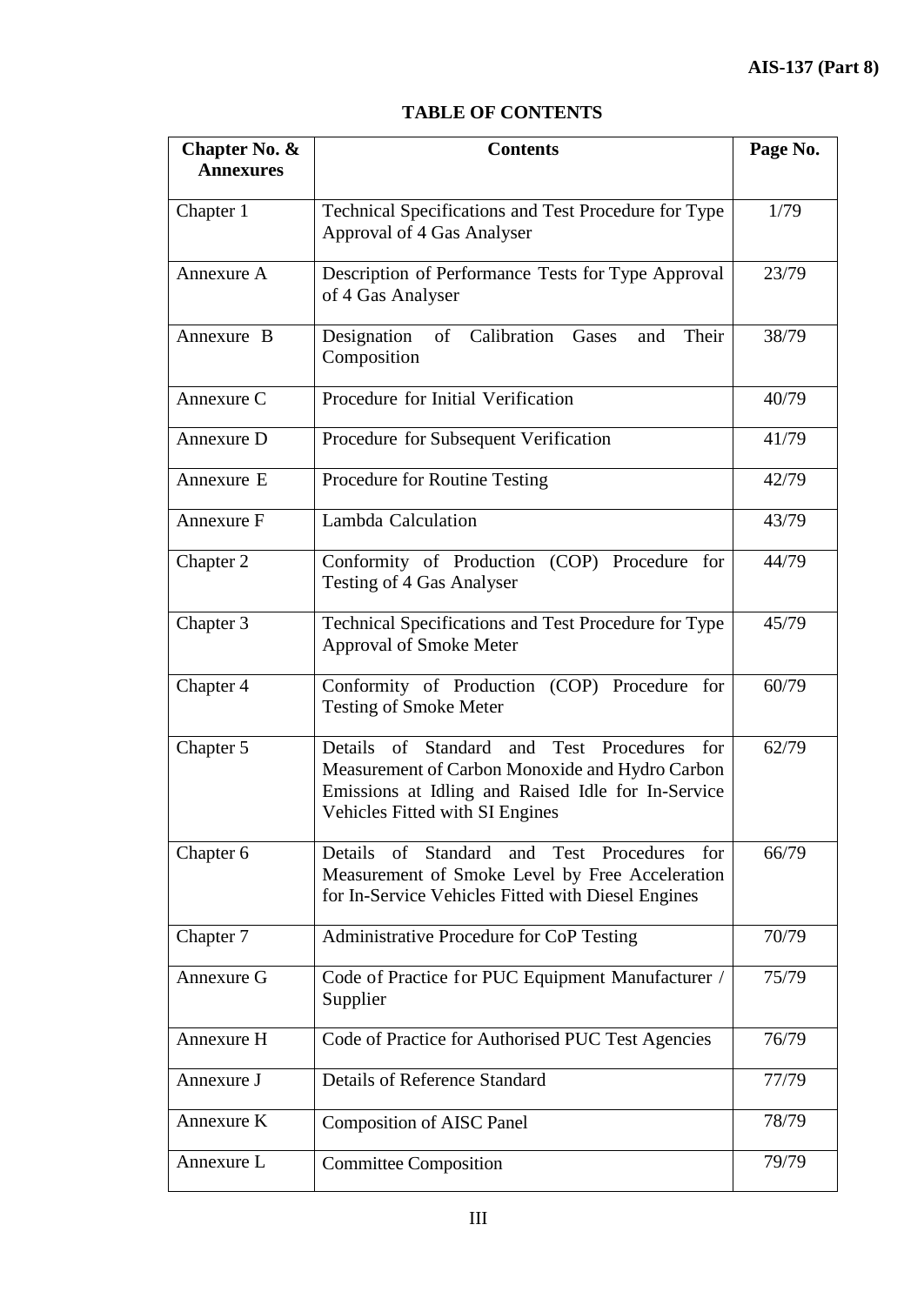#### **CHAPTER 1**

# **TECHNICAL SPECIFICATIONS AND TEST PROCEDURE FOR TYPE APPROVAL OF 4 GAS ANALYSER**

## **1.0 PURPOSE**

The introduction of stringent emission regulations for post year 2000 vehicles in India requires exhaust gas instrument capable of measuring gasoline vehicle exhaust emissions under idling and raised idle conditions with high accuracy and lower detectable values of CO, HC emissions. The new generation vehicles require lambda measurement to ensure efficient working of closed loop electronic engine management system fitted with 3-way catalytic converter and lambda sensor.

## **2.0 SCOPE**

This Chapter specifies the metrological, technical requirements and tests for measuring instruments [hereafter termed "instrument(s)"], that serve to determine the volume fractions of certain components of the exhaust gases emanating from motor vehicles, and establishes the conditions with which such instruments must comply in order to meet any CMVR performance requirements.

It is applicable to instruments particularly to those used according to the procedure defined in AIS 137 Part 8 Document intended for the inspection and maintenance of in-service vehicles having Spark Ignition (SI) engines (both 2 and 4 stroke).

These instruments are used to determine the volume fraction of one or more of the following exhaust gas components:

Carbon monoxide (CO)

Carbon dioxide (CO2)

Hydrocarbons (HC, in terms of n-hexane)

Oxygen (O2) at the moisture level condition of the sample as analyzed and

Lambda (λ)

This Chapter covers instruments whose principle of detection is based on infrared absorption in gases for CO, CO2 and HC. Oxygen is generally measured with a fuel cell. It is not intended, however, to exclude any other types of instruments that although based on other principles of detection meet the specified metrological and technical requirements and satisfy the associated tests.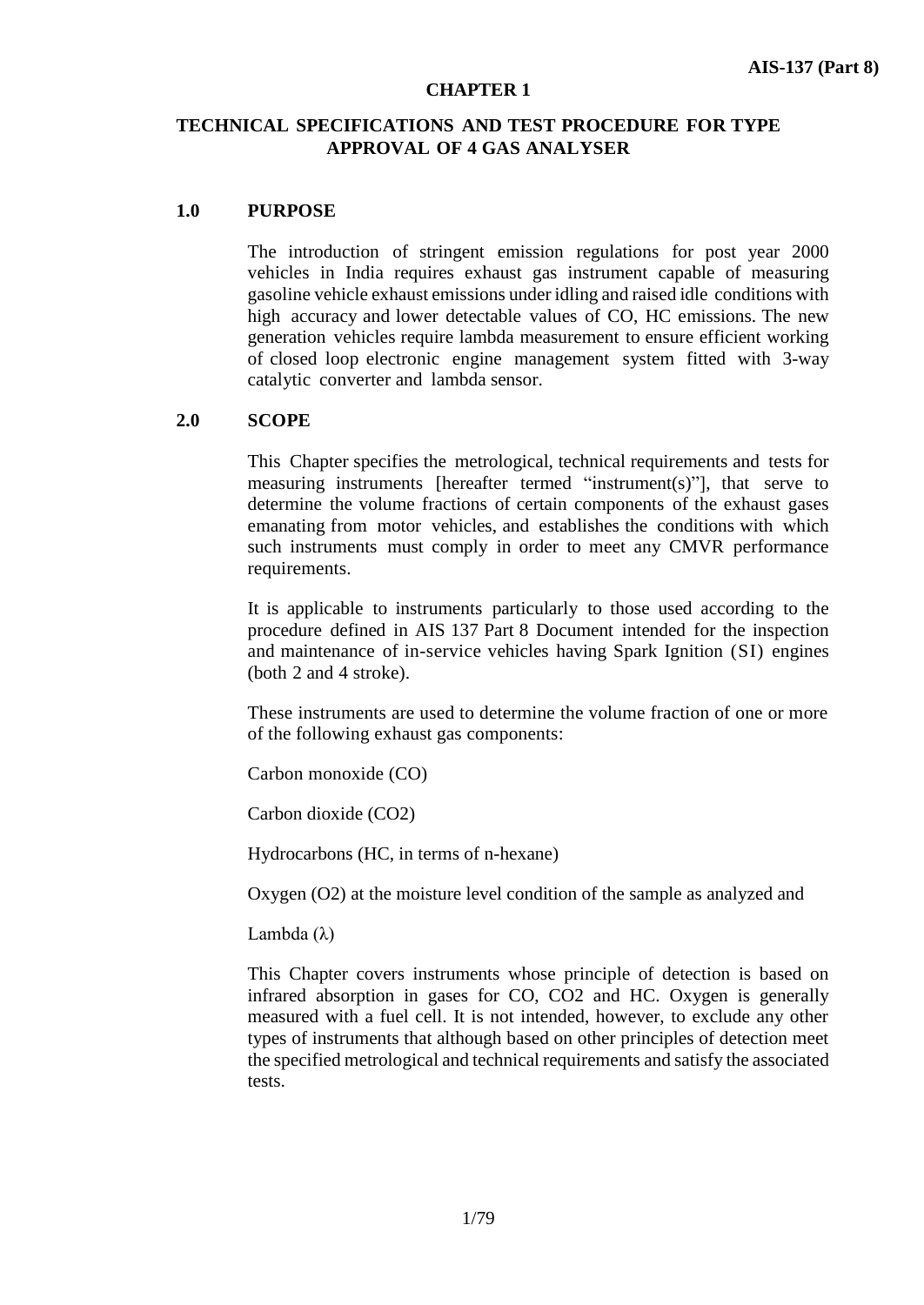## **3.0 TERMS AND DEFINITIONS**

For the purposes of this documentation, the following terms and definitions shall apply.

## 3.1 **Sampling probe**

Tube that is introduced into the exhaust tail pipe of a vehicle to take gas samples.

#### 3.2 **Water Separator**

Water separator device that removes water to a level that prevents condensation within the gas handling system downstream from its location.

#### 3.3 **Filter unit**

Device that removes particulate matter from the exhaust gas sample.

#### 3.4 **Gas Handling System**

All instrument components from the sampling probe to the gas sample outlet, through which the exhaust gas sample is conveyed by the pump.

### 3.5 **Adjustment (of a measuring Instrument)**

Operation of bringing a measuring instrument into a state of performance suitable for its use (VIM: 1993, 4.30).

#### 3.6 **User adjustment (of a measuring Instrument)**

Adjustment employing only the means at the disposal of the user. (VIM: 1993, 4.31).

## 3.7 **Manual adjustment facility**

Facility allowing the adjustment of the instrument by the user.

#### 3.8 **Semi-automatic adjustment facility**

Facility allowing the user to initiate an adjustment of the instrument without having the possibility of influencing its magnitude whether the adjustment is automatically required or not.

Note: For those Instruments that require the values of the calibration gas to be entered manually, the facility is considered to be semi-automatic.

#### 3.9 **Automatic adjustment facility**

Facility performing the adjustment of the instrument as programmed without the intervention of the user, to initiate the adjustment or its magnitude.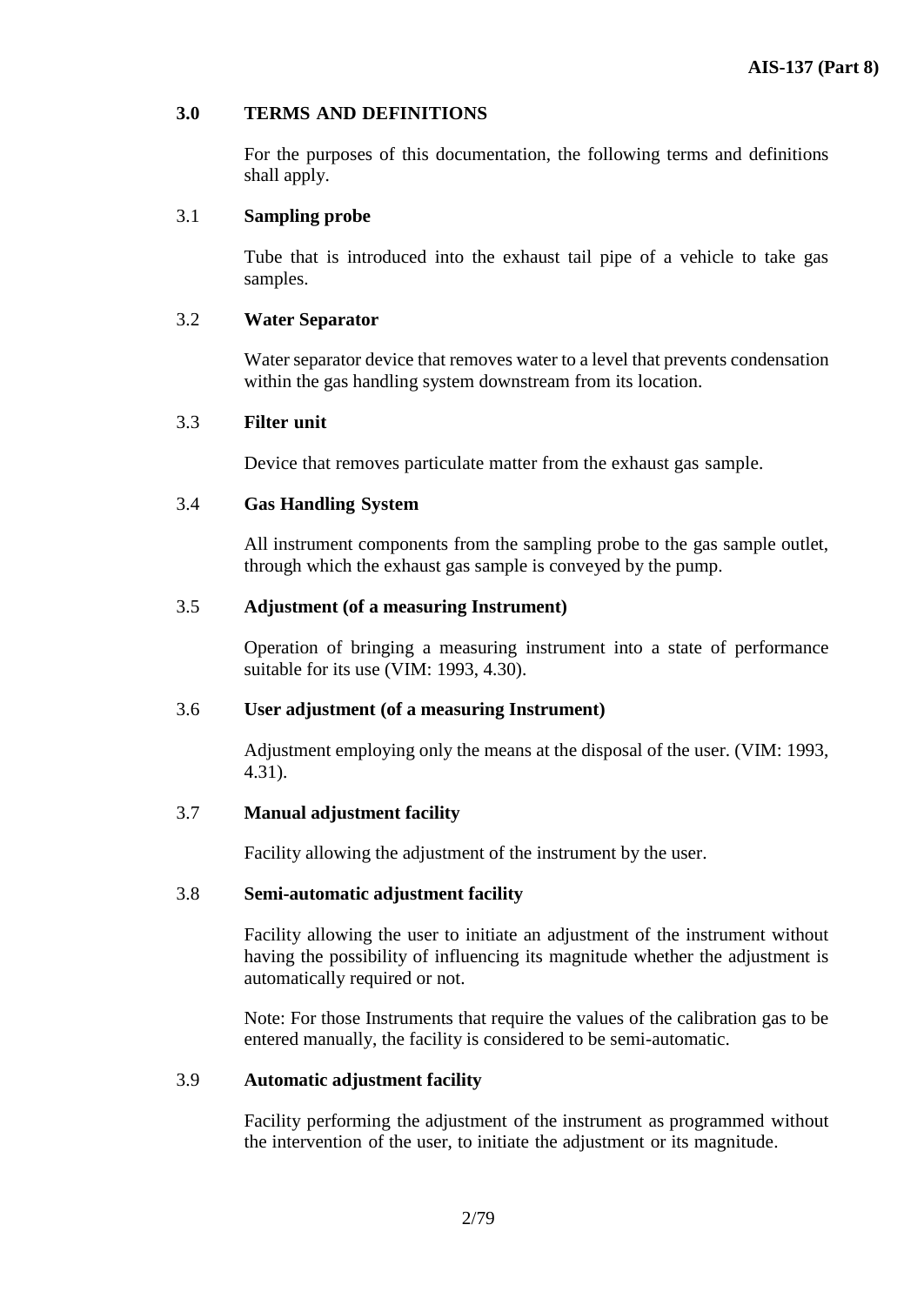## 3.10 **Zero-setting facility**

Facility to set the indication of the instrument to zero.

# 3.11 **Calibration gas adjustment facility**

Facility to adjust the instrument to the value of a calibration gas.

## 3.12 **Internal adjustment facility**

Facility to adjust the instrument to a designated value without the use of an external calibration gas.

# 3.13 **Warm-up time**

Elapsed time between the instant power is applied to an instrument and the instant at which the instrument is capable of complying with the metrological requirements.

# 3.14 **Response time**

Time interval between the instant when the instrument is subjected to a specified abrupt change in gas mixture composition and the instant when the response reaches within specified limits of its final steady value.

# 3.15 **Error (of indication)**

Indication of a measuring instrument minus a true value of the corresponding input quantity. (VIM: 1993, 5.20).

## 3.16 **Intrinsic error**

Error of a measuring instrument, determined under reference conditions. (VIM: 1993, 5.24).

## 3.17 **Absolute error of measurement**

Result of a measurement minus the conventional true value of the measurand.

## 3.18 **Relative error**

Absolute error of measurement divided by the conventional true value of the measurand.

## 3.19 **Fault**

Difference between the error of indication and the intrinsic error of the instrument.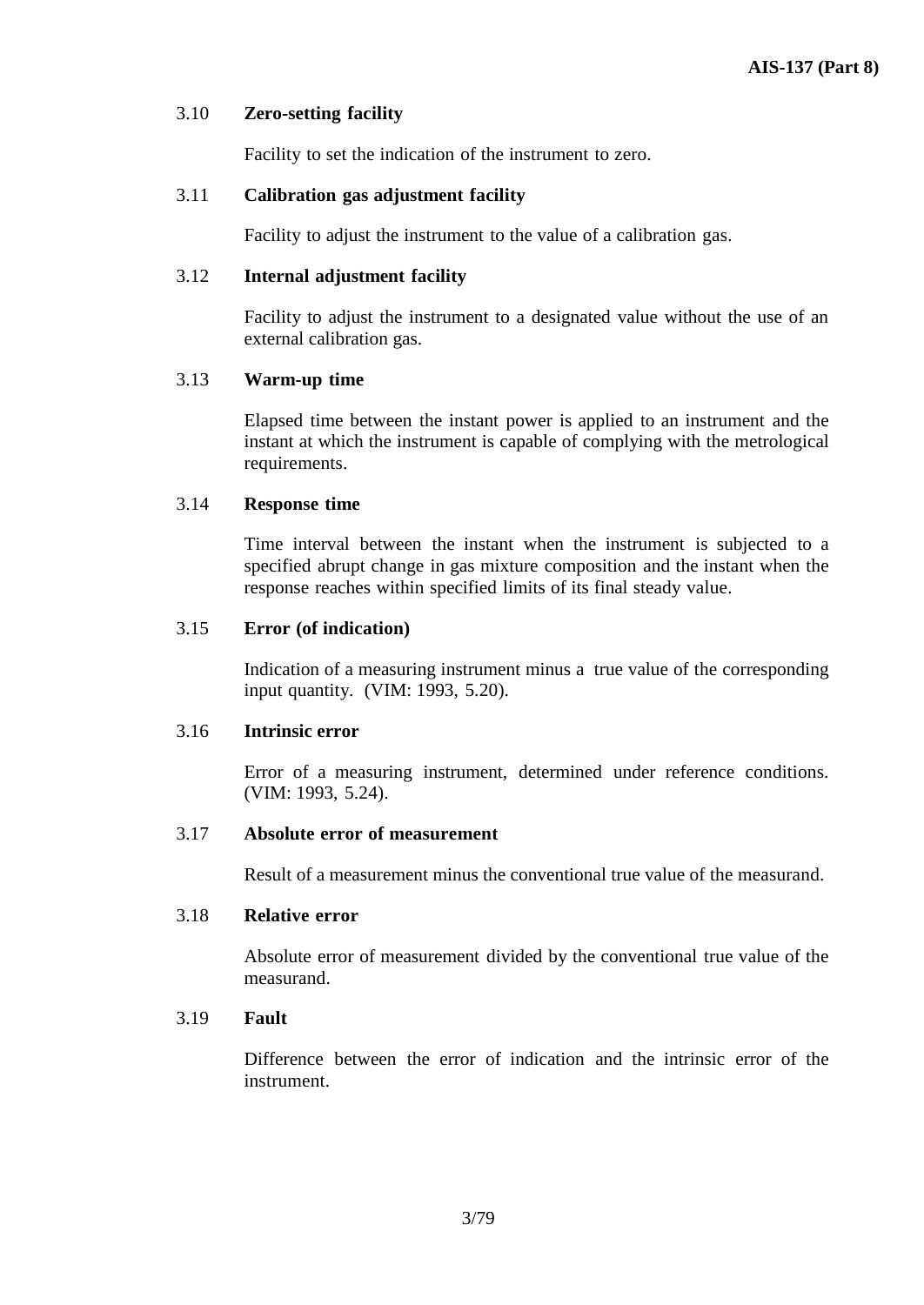## 3.20 **Significant fault**

Fault, the magnitude of which is greater than the magnitude of the maximum permissible error on initial verification.

**Note:** The following faults are considered not to be significant.

- a) Fault arising from simultaneous and mutually independent causes in the instrument itself or in its checking facilities.
- b) Faults implying the impossibility to perform any measurement.
- c) Transitory faults being momentary variations in the indication, which cannot be interpreted, recorded or transmitted as a measurement result; and
- d) Faults giving rise to variations in the measurement results that are so large as to be noticed by all users of the instruments.

## 3.21 **Influence quantity**

Quantity that is not the measurand but which affects the result of the measurement. (VIM: 1993, 2.7).

#### 3.22 **Rated operating conditions**

Conditions of use giving the ranges of the influence quantities for which the metrological characteristics of an instrument are intended to lie within the specified maximum permissible errors.

#### 3.23 **Influence factor**

Influence quantity having a value within the rated operating conditions of the instrument.

#### 3.24 **Disturbance**

Influence quantity having a value within the limits specified in this Chapter but outside the rated operating conditions of the instrument.

#### 3.25 **Reference conditions**

Conditions of use prescribed for testing the performance of Instrument or for inter-comparison of results of measurements. (VIM: 1993, 5.7).

#### 3.26 **Checking facility**

Facility that is incorporated in the instrument and that enables significant faults to be detected and acted upon

**Note:** "Acted upon" means any adequate response by the Instrument (luminous or acoustic signal, by blocking of process, etc.).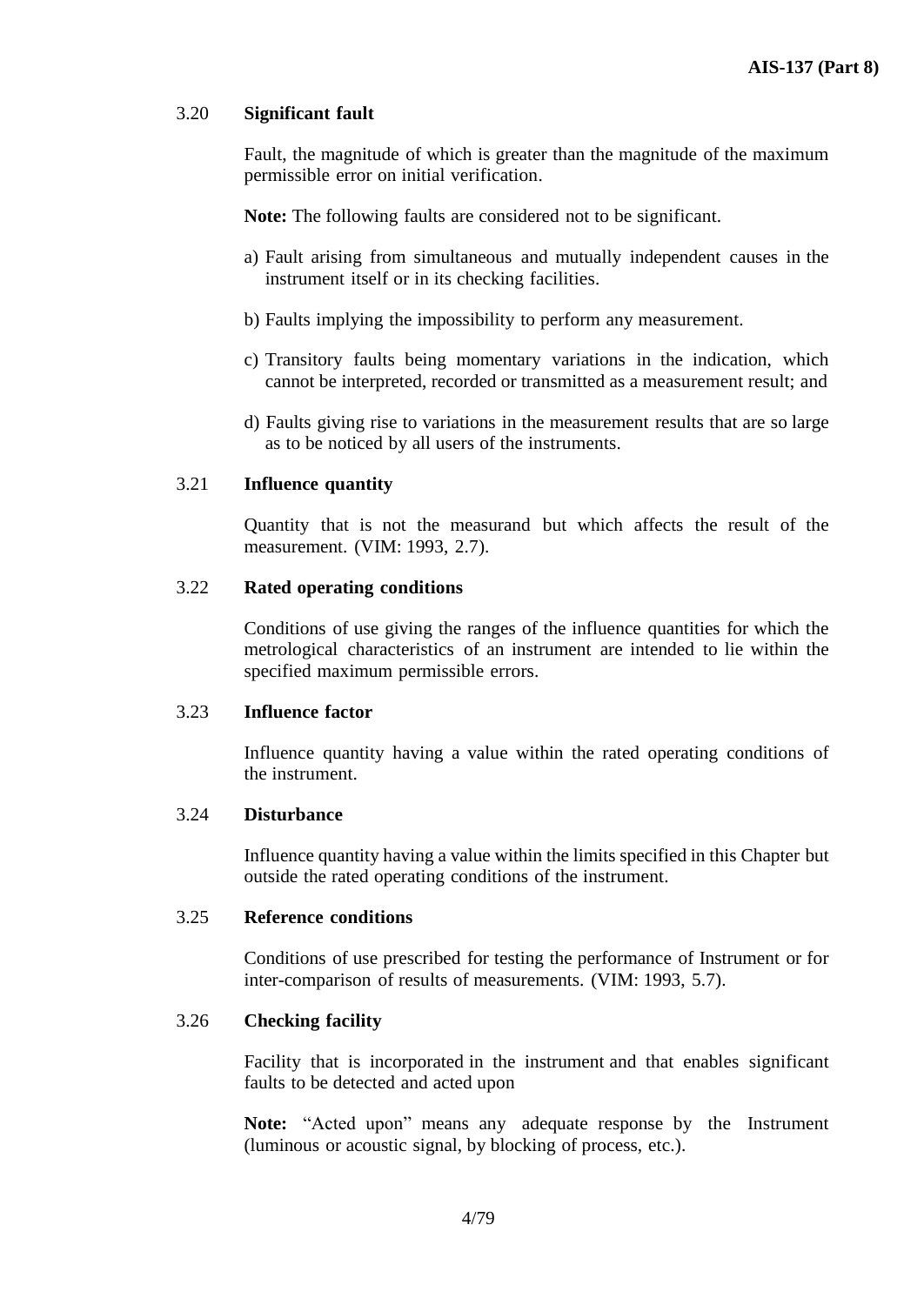#### 3.27 **Automatic checking facility**

Checking facility operating without the intervention of the user.

#### 3.27.1 **Permanent automatic checking facility (type P)**

Automatic checking facility operating during each measurement cycle.

#### 3.27.2 **Intermittent automatic checking facility (type I)**

Automatic checking facility operating at certain time intervals or per fixed number of measurement cycles.

#### 3.28 **Test**

Series of operations intended to verify the compliance of the Equipment under test (EUT) with specified requirements.

#### 3.29 **Lambda**

Dimensionless value representative of the burning efficiency of an engine in terms of the air/fuel ratio in the exhaust gases and determined with a referenced standardized formula.

#### 3.30 **Calibration gas**

Stable gas mixture of known concentration used for periodic calibration of the instruments and for various performance tests.

#### 3.31 **Modulus (of a number) absolute value**

Value of the number without regard to its sign.

## 3.32 **Hand-held instrument**

Type of portable instrument that can be transported by one person with its standard accessories, and that rests on a suitable surface during use or mounted on a suitable trolley.

## 4.0 **DESCRIPTION OF THE INSTRUMENTS**

4.1 Generally, the instruments shall provide a means for sampling and then measuring the exhaust gases emitted from the tail pipe of a motor vehicle. A pump shall be provided to transport the gas sample through a gas sample handling system. One or more detection devices may be used and incorporated in the gas handling system to analyze the sample and provide signals related to the volume fractions of gas components of interest, namely  $CO$ ,  $CO<sub>2</sub>$ ,  $HC$ and O2. The detector signals are then electrically processed to display and record the results of a measurement in volumetric units of the gas components together with other important related information such as a lambda value calculation.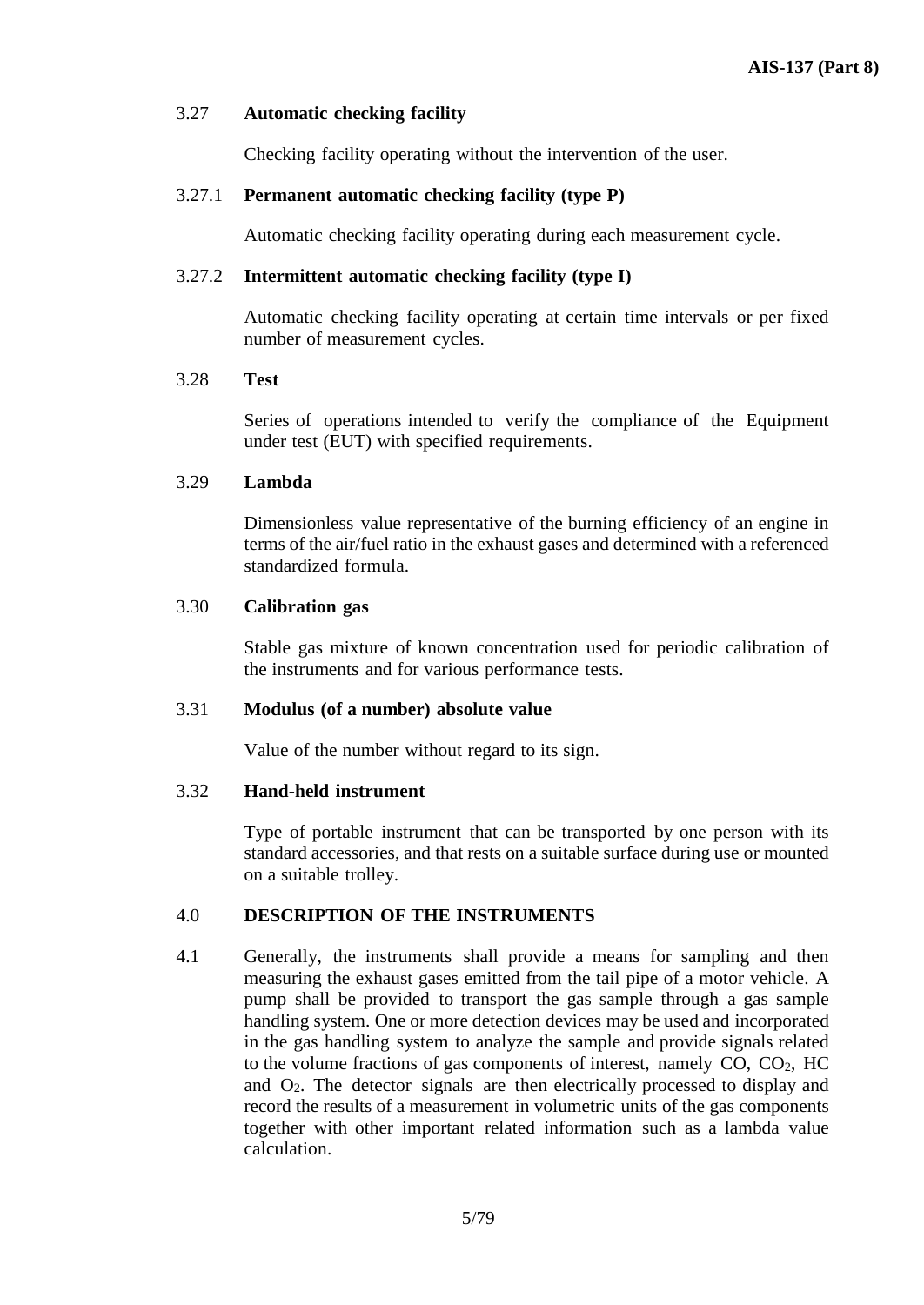4.2 Acceptable overall performance of the Instrument is dependent upon its various components for the associated characteristics. An example of an instrument using gas calibration for adjustment is shown in Fig 1.



## 4.3 **The major Instrument components are as follows:**

- 4.3.1 A sampling probe introduced in the tail pipe of an operating motor vehicle to collect the exhaust gas sample.
- 4.3.2 A hose with associated tubing connected to the probe to provide a path for the gas sample to enter, pass through and exit the instrument.
- 4.3.3 A pump to convey the gases through the instrument.
- 4.3.4 A water separator to prevent water condensation from forming in the instrument.
- 4.3.5 A filter to remove particulate matter that could cause contamination of various sensitive parts of the instrument.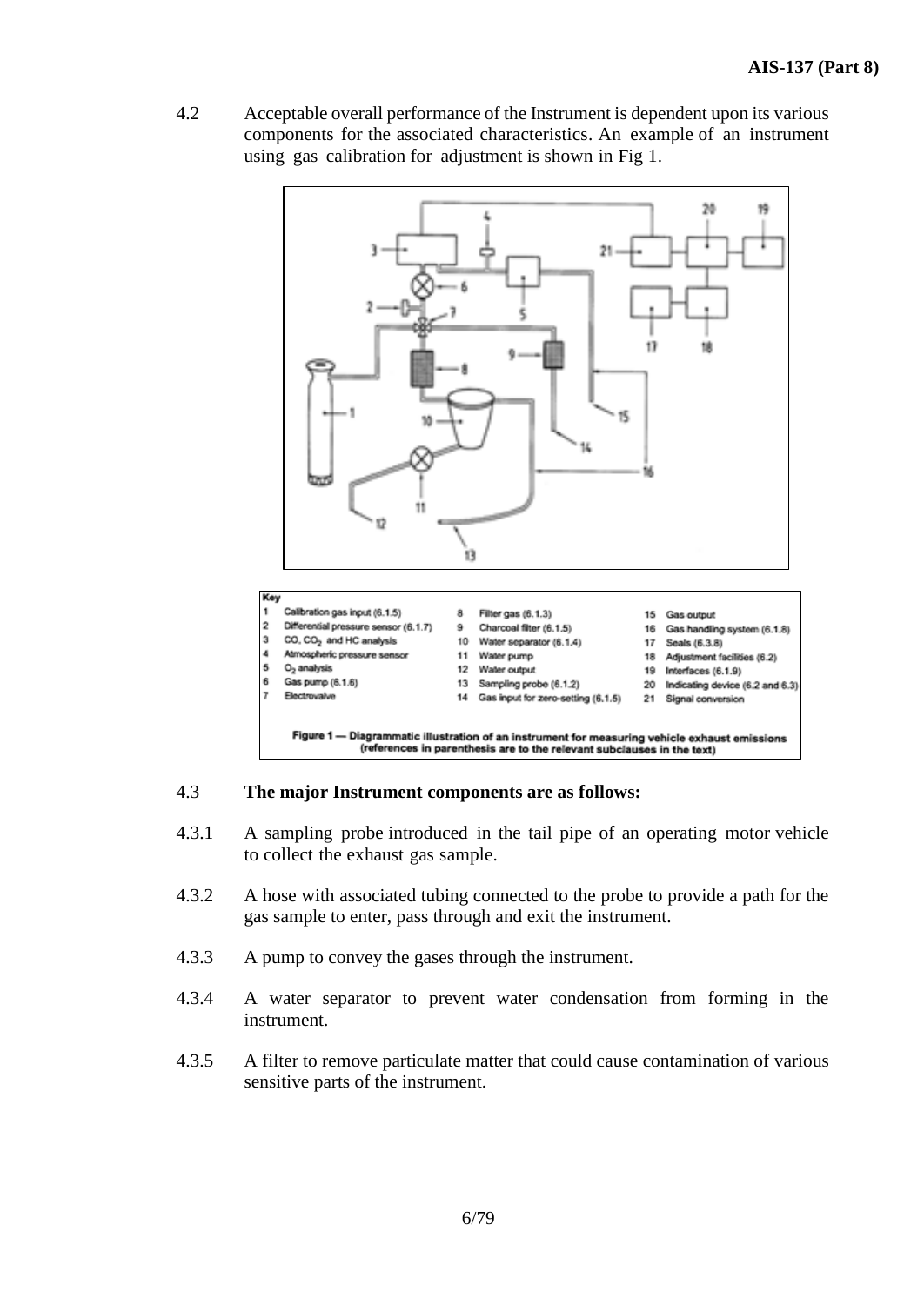- 4.3.6 Ports downstream from the water separator and filter to introduce ambient air and calibration gas when required by the technology used. The calibration gas port should have a suitable provision for connection to the pressurized 10 / 47 liters gas cylinders by the means of  $\frac{1}{4}$ " Teflon tube and compression tube fitting.
- 4.3.7 Detection devices to analyze the gas sample into its components according to volume fractions.
- 4.3.8 A data system to process the signal and an indicating device to display the results of a measurement; and
- 4.3.9 A control facility to initiate and check Instrument operations and a manual, semi-automatic, or automatic adjustment facility to set Instrument operating parameters within prescribed limits.
- 4.3.10 Either a built-in printer and/or an RS 232 serial interface or USB or TCP/IP Ethernet or Wireless interface through which the data can be transferred to a PC or any other peripheral device.
- 4.4 The instrument will be supplied with an exhaust extension pipe as a standard accessory. The extension pipe connection should be leak proof and should be universally adaptable to the exhaust pipe, where probe insertion of 300mm is not possible.

# **5.0 METROLOGICAL REQUIREMENTS**

# 5.1 **Indication of the measured result:**

The volume fractions of the gas components shall be expressed as a percentage (% vol) for CO, CO2 and O2 and in parts per million (ppm vol) for HC. The permanent inscriptions for these units or electronic display shall be assigned unambiguously to the indication, for example "% vol CO", "% vol  $CO<sub>2</sub>$ ", "% vol  $O<sub>2</sub>$ " and "ppm vol HC" corrected CO and Lambda and RPM (idle or High Idle).

# **5.2 Measuring range**

The minimum indicating ranges shall be as:

| <b>Gas Component</b> | <b>Minimum Indicating Range</b> |
|----------------------|---------------------------------|
| CO.                  | $0-5\%$ Vol                     |
| CO <sub>2</sub>      | $0-16\%$ Vol                    |
| HC                   | $0-10000$ ppm Vol               |
| O <sub>2</sub>       | $0-21\%$ Vol                    |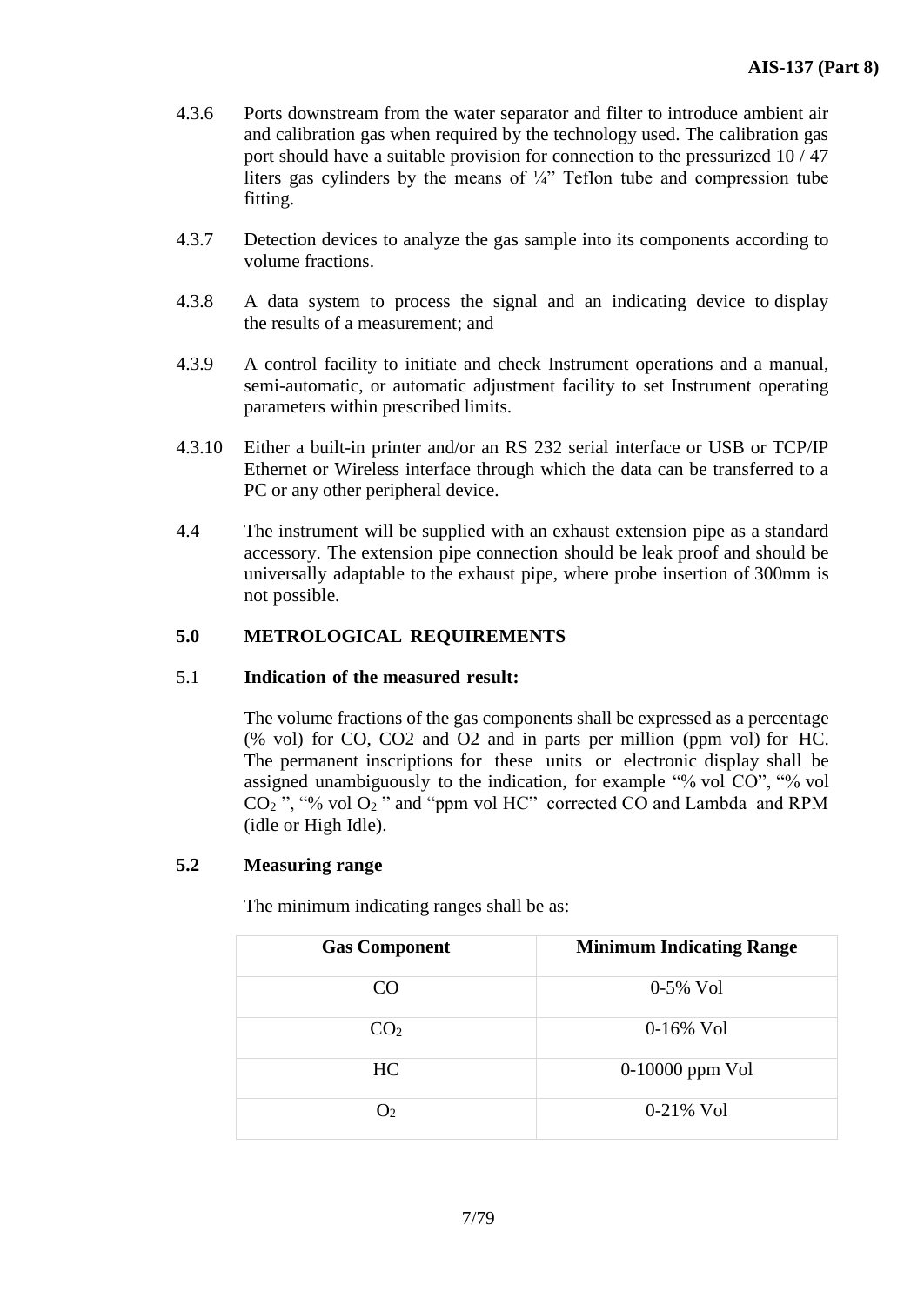# 5.3 **Resolution of indication**

# 5.3.1 Digital indication:

Digital figures shall be at least 5 mm high. The least significant figure of the display shall provide a resolution equal to or one order of magnitude higher than the values given below:

# **Minimum resolutions:**

| <b>Gas Component</b> | <b>Minimum Resolution</b>                                                                         |
|----------------------|---------------------------------------------------------------------------------------------------|
| CO                   | $0.01\%$ Vol                                                                                      |
| Corrected CO         | $0.01\%$ Vol                                                                                      |
| CO <sub>2</sub>      | $0.1\%$ Vol                                                                                       |
| <b>HC</b>            | 1 ppm Vol                                                                                         |
| O <sub>2</sub>       | 0.02% Vol for measurand values $\leq$ 4 % Vol<br>and<br>0.1% Vol for measurand values $> 4\%$ Vol |

# 5.4 **Maximum permissible errors**

# 5.4.1 Maximum permissible intrinsic errors

Maximum permissible errors shall apply for an Instrument under the reference conditions:

| <b>Gas Component</b> | <b>Maximum Permissible Intrinsic Error</b>                                 |
|----------------------|----------------------------------------------------------------------------|
| ററ                   | Absolute: $\pm 0.06$ Vol.; Relative: $\pm 3\%$ ,<br>whichever is greater   |
| CO2                  | Absolute: $\pm 0.4\%$ Vol.; Relative: $\pm 4\%$ ,<br>whichever is greater  |
| HC.                  | Absolute: $\pm 12$ ppm Vol.; Relative: $\pm 5\%$ ,<br>whichever is greater |
| OŽ.                  | Absolute: $\pm 0.1\%$ Vol.; Relative: $\pm 3\%$ ,<br>whichever is greater  |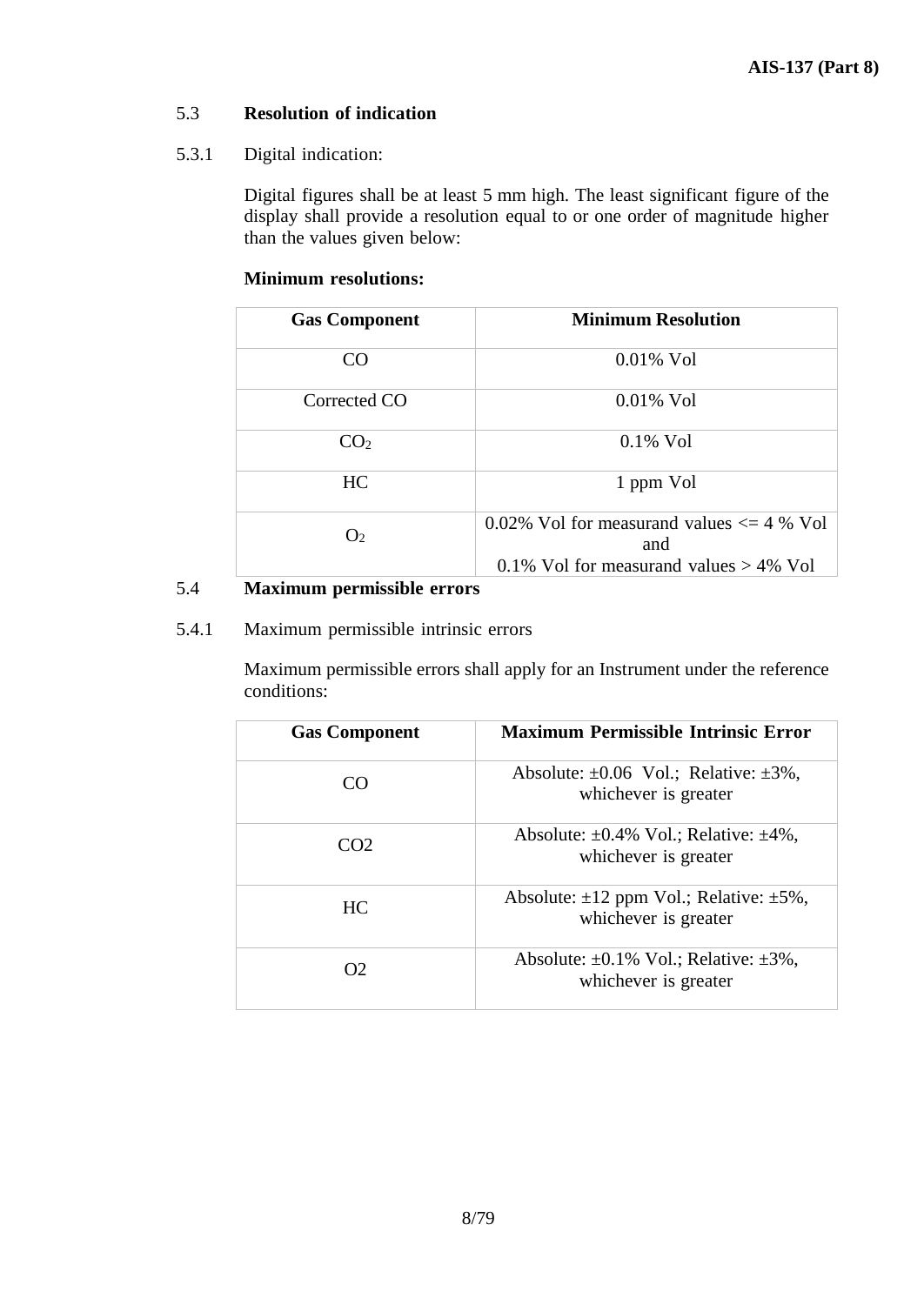#### 5.4.2 Maximum permissible errors on initial verification

| <b>Gas Component</b> | Maximum Permissible Error on<br><b>Initial Verification</b>                |
|----------------------|----------------------------------------------------------------------------|
| ( `( )               | Absolute: $\pm 0.06$ Vol.; Relative: $\pm 5\%$ ,<br>whichever is greater   |
| CO <sub>2</sub>      | Absolute: $\pm 0.5\%$ Vol.; Relative: $\pm 5\%$ ,<br>whichever is greater  |
| HC.                  | Absolute: $\pm 12$ ppm Vol.; Relative: $\pm 5\%$ ,<br>whichever is greater |
|                      | Absolute: $\pm 0.1\%$ Vol.; Relative: $\pm 5\%$ ,<br>whichever is greater  |

Maximum permissible errors shall apply for an Instrument at initial verification under the Rated Operating conditions.

#### 5.4.3 Maximum permissible errors on subsequent verification

The maximum permissible errors on subsequent verification shall be equal to the errors on initial verification

#### 5.5 **Influence quantities**

#### 5.5.1 Reference conditions

- a) Temperature:  $25^{\circ}$  C  $\pm 2^{\circ}$  C
- b) Relative Humidity:  $60\% \pm 10\%$
- c) Atmospheric Pressure: Stable ambient
- d) Mains voltage:  $\pm 2\%$  Nominal voltage,  $\pm 1\%$ , Nominal frequency
- e) Presence of influencing gas components: None except the measurands in  $N<sub>2</sub>$

**Note:** In case of Infrared technology, a relative humidity range from 30% to 60% is acceptable.

- 5.5.2 Rated Operation Conditions
	- a) Temperature:  $5^{\circ}$  C to  $45^{\circ}$  C
	- b) Relative Humidity: up to 90%
	- c) Atmospheric Pressure: 860 hPa to 1060 hPa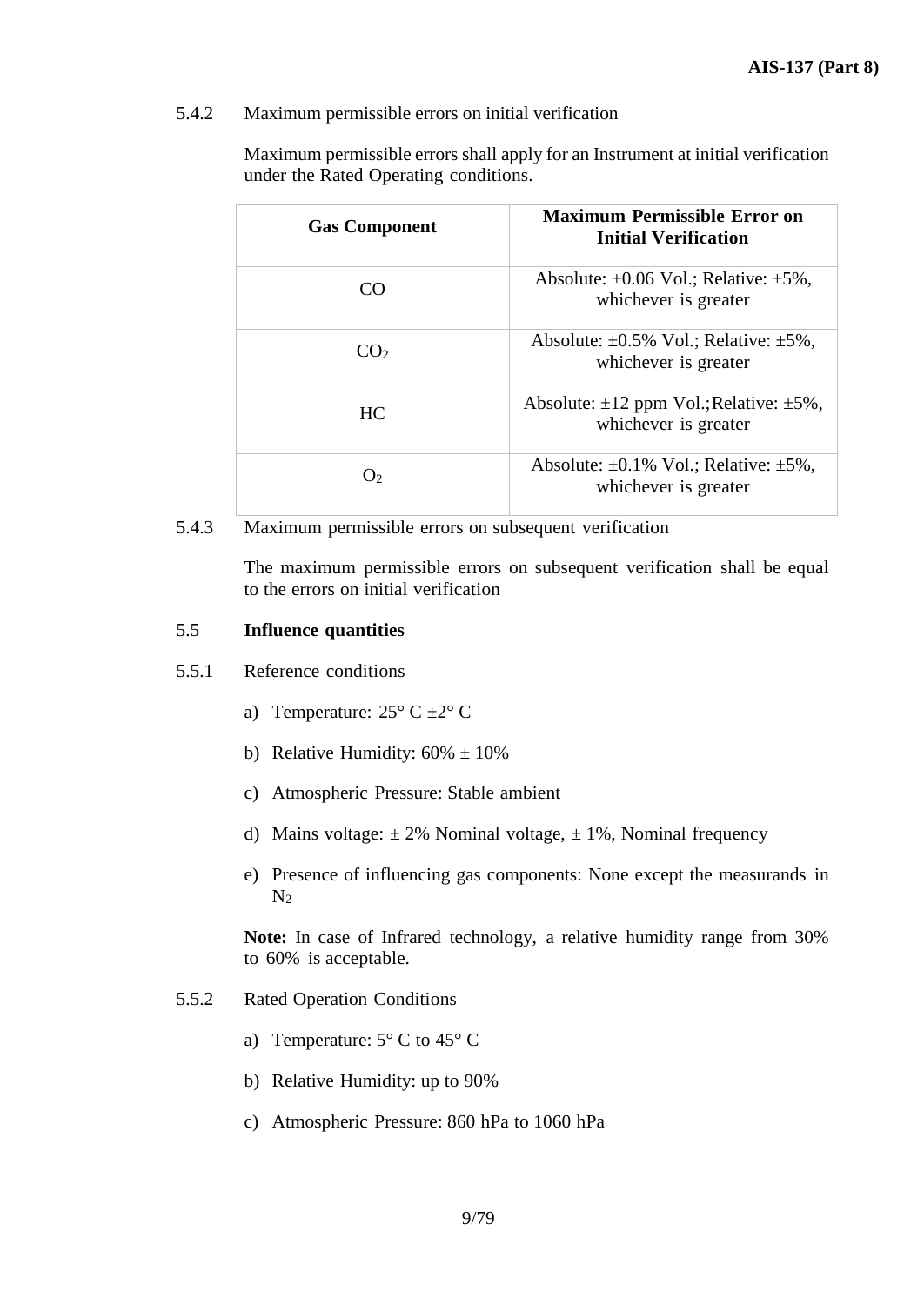d) Mains voltage variation:  $-15 %$  to  $+ 10 %$  of the nominal voltage,  $\pm 2 %$ of the nominal frequency.

If a battery is used to power the instrument, the limits of power supplied shall be within the instrument manufacturer's specifications. In case the battery power drops outside the limits, there should be an indication on the instrument and it should not be possible to make any measurement with the instrument. If a portable generator is used, its requirements shall comply with the specifications for the mains voltage.

5.5.3 Influence of gases other than the measurand (cross sensitivity)

The design of the instruments shall be such that measurements do not vary by more than half the modulus of the maximum permissible error on initial verification when gases other than the measurand are present in the following maximum volume fractions:

 $16\%$  vol.  $CO<sub>2</sub>$ 

6% vol. CO

0.3% vol. NO

5% vol. H2

10% vol. O<sup>2</sup>

5000 ppm vol. HC (as n-hexane)

Water vapor up to saturation.

However, the presence of H2 is not necessary for testing the O2 channel and the presence of H2 and O2 is not necessary in case of Infrared technology.

## **5.6 Disturbances**

Significant faults (as defined in Significant fault) shall not occur or shall be detected and acted upon by means of checking facilities for the following disturbances:

- a) Mechanical shock and vibrations
- b) Short time power reductions
- c) Bursts from the mains (transients)
- d) Electrostatic discharges
- e) Radiated radio frequency electromagnetic fields
- f) Mains frequency magnetic fields.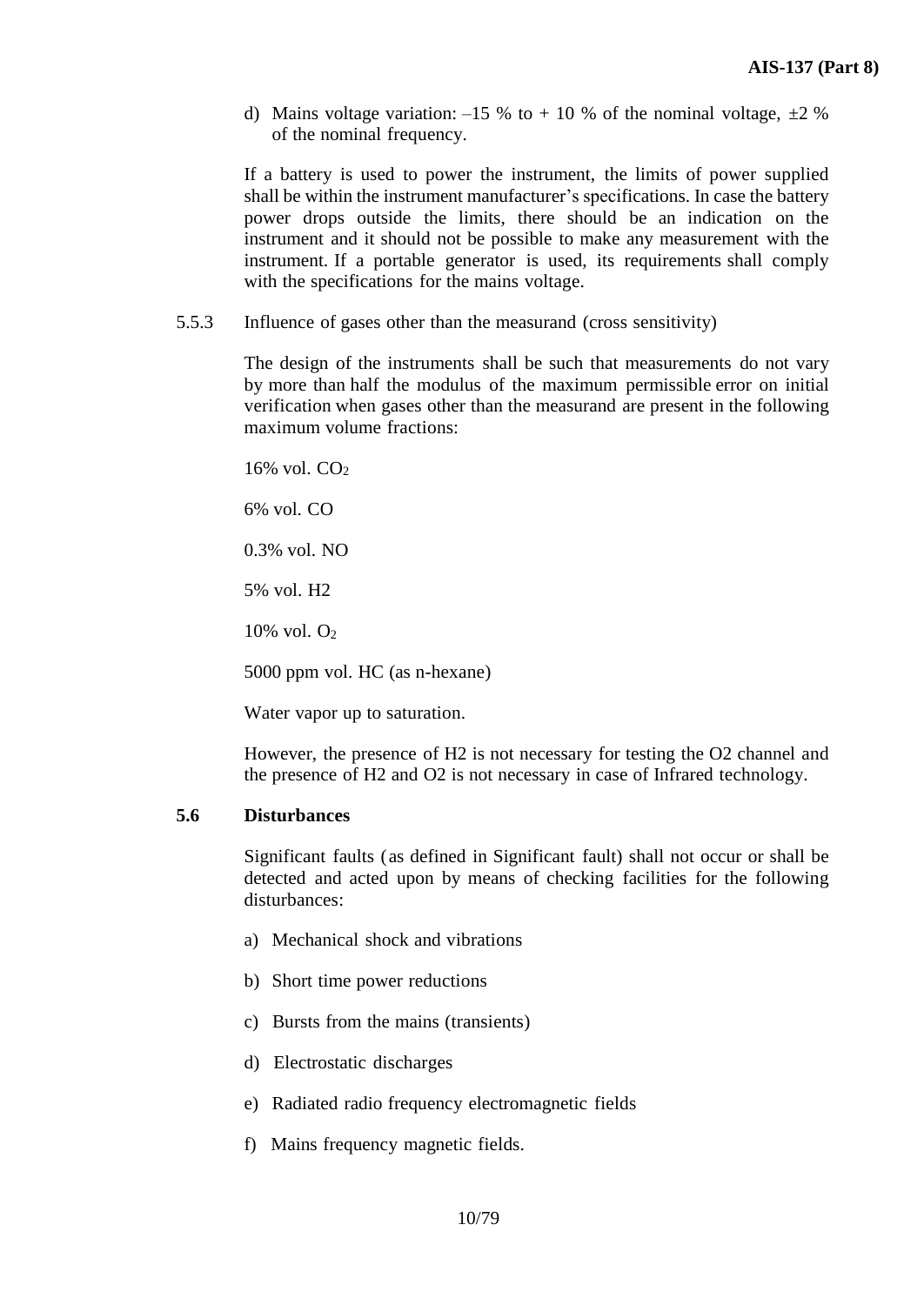## **5.7 Response time**

For measuring  $CO$ ,  $CO<sub>2</sub>$  and HC, Instrument including the specified gas handling system shall indicate 95% of the final value (as determined with calibration gases) within 15 s or less after changing from a gas with zero content. For measuring  $O_2$  the instruments shall indicate a value differing less than 0.1% vol. of the final value within 60 s after changing from air to oxygen-free calibration gas.

## **5.8 Warm-up time**

After the warm-up time, the Instruments shall meet the metrological requirements as stated in this document. Instruments shall have the means to prevent measurement and an indication of measured gas volume fractions during the warm-up time. Instruments shall have a warm-up time not exceeding 10 min.

# **5.9 Propane/hexane equivalency factor**

The content of hydrocarbons shall be expressed in ppm vol. *n*-hexane (C6H14) equivalent. The adjustment may be carried out using propane (C3H8). Therefore, a conversion factor referred to as "C3 / C6 Equivalence Factor", or PEF, shall be permanently and conspicuously marked or easily displayed on each instrument. Alternatively, display of an array of conversion factors is allowed provided that the associated volume fractions are also displayed. The manufacturer shall provide the conversion factor(s) for each individual instrument to three significant figures. If the gas-sensitive element is replaced or repaired, the new conversion factor(s) shall be attached to the Instrument. For Instruments with one single conversion factor, the measuring values obtained when tested with *n*-hexane shall not differ by more than the applicable maximum permissible error from the curve established with propane. For instrument capable of displaying an array of conversion factors, the measuring values obtained when tested with *n*-hexane shall not differ by more than half the value of the applicable maximum permissible error from the curve established with propane.

**Note:** The value for this factor is usually between 0.490 and 0.540.

**5.10 Lambda calculation***:* Instruments equipped with a lambda indication shall carry out the appropriate calculation for different fuel options such as petrol, CNG, LPG with a suitable formula for lambda values between 0.8 and 1.2, the maximum permissible error in the calculation with respect to the resolution and the application of the chosen formula shall not exceed 0.3%. For this purpose, the conventional true value will be calculated according to the following formula:

$$
[CO_2] + \frac{[CO]}{2} + [O_2] + \left\{ \left( \frac{H_{cv}}{4} \times \frac{3.5}{3.5 + \frac{[CO]}{[CO_2]}} - \frac{O_{cv}}{2} \right) \times ([CO_2] + [CO]) \right\}
$$
  

$$
\lambda = \frac{\left( 1 + \frac{H_{cv}}{4} - \frac{O_{cv}}{2} \right) \times \left\{ ([CO_2] + [CO]) + (K_1 \times [HC]) \right\}}{2}
$$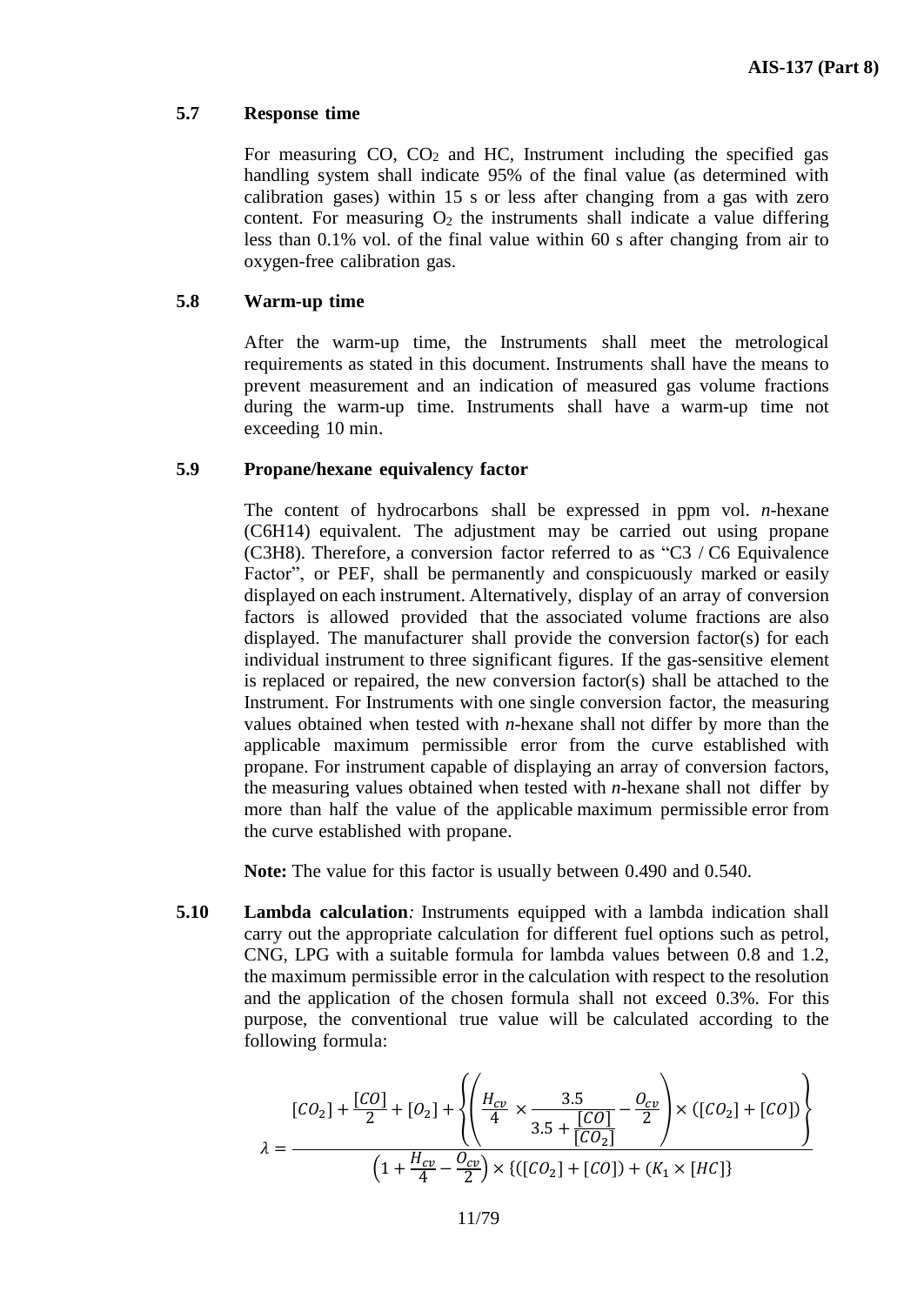Where

[] is the concentration in % vol, for HC only in ppm vol

K<sub>1</sub> is the conversation factor for HC if expressed in ppm vol n-hexane (C6H14) equivalent. Its value in this formula is 6 x 10 $^{-4}$ 

Hcv is the atomic ratio of hydrogen to carbon in the fuel. The arbitrary value is 1.7261

Ocv is the atomic ratio of oxygen to carbon in the fuel. The arbitrary value is 0.0176

The lambda value shall be displayed digitally to four figures and shall be identified by an appropriate symbol or sign (e.g. lambda or  $\lambda$ ) in any of the following format:

Lambda = x.xxx OR  $\lambda$  = x.xxx

For analysers not equipped with oxygen channel but capable of calculating A/F ratio (air to fuel) an A/F / Lambda indication shall be carried out using a suitable formula. The details of the formula will be provided.

For lambda values between 0.8 and 1.2, the maximum permissible error in the calculation with respect to the resolution and the application of the chosen formula shall not exceed 0.3%. For this purpose, the conventional true value will be calculated according to the following formula.

Lambda =  $1 / AF$ 

$$
A/F = 2.088 \times \frac{100 + 0.46 \text{ CO2} + 0.060 \text{ CO} - \text{THC}}{\text{CO2} + \text{CO} + \text{THC}}
$$

Where CO, CO<sub>2</sub> are Vol % and THC in Vol % C1.

#### 5.11 **Stability with time or drift**

When used in accordance with the manufacturer's operating instructions, the measurements made by the Instruments, under stable environmental conditions and after adjustment using a calibration gas or the internal adjustment facility, shall remain within the maximum permissible errors on initial verification for at least 4 hours without the need for calibration gas or internal re-adjustments by the user.

If the Instruments are equipped with a means for drift compensation, such as automatic zero or automatic internal adjustment, then the action of such adjustments control shall not produce an indication / display that can be confused with a measurement of an external gas. It should not be possible to pass the gas sample and measure the same while the automatic adjustments are in process.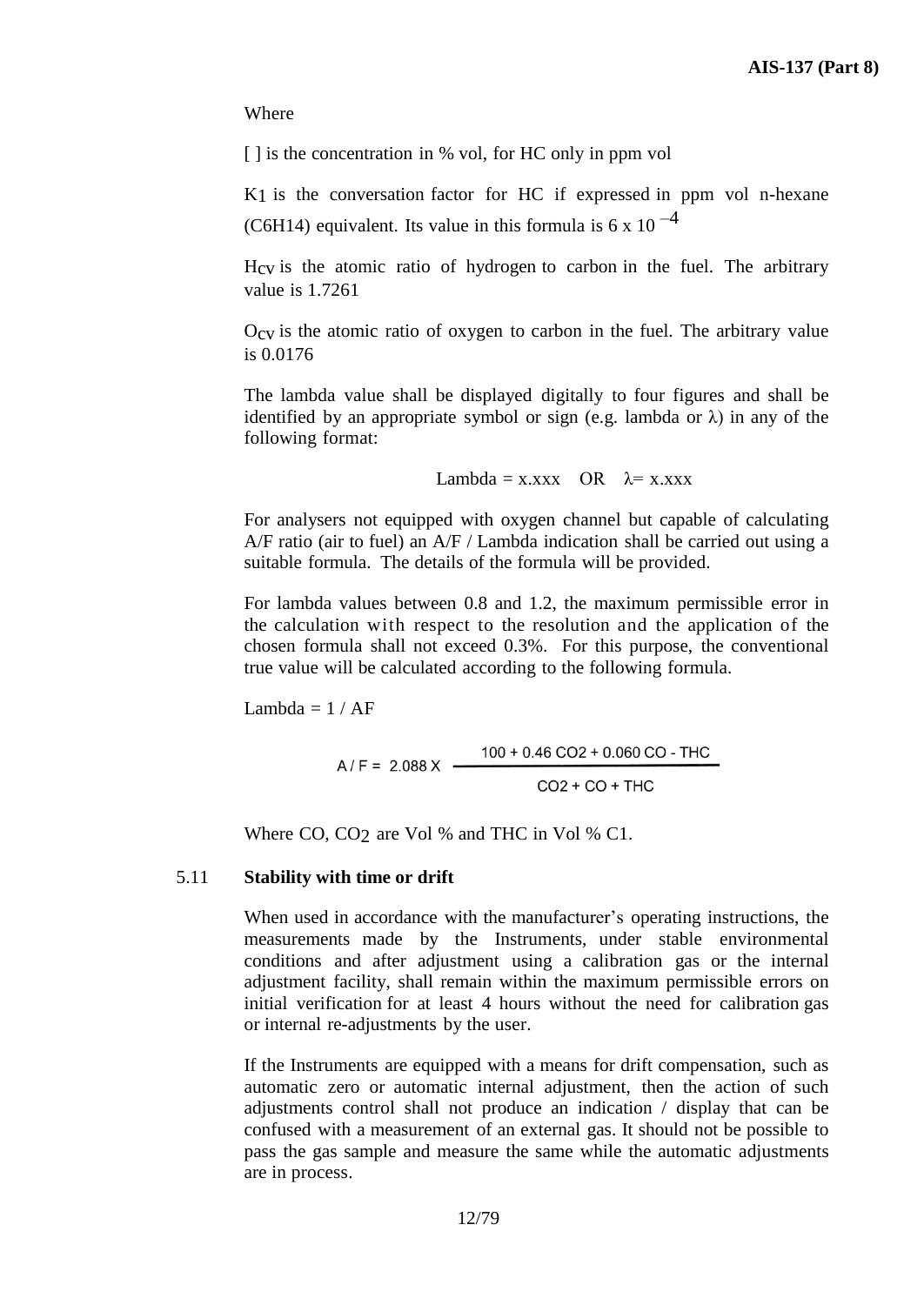# 5.12 **Repeatability**

For 20 consecutive measurements, using the same calibration gas mixture, carried out by the same person with the same Instrument within relatively short time interval the experimental standard deviation of the 20 results shall not be greater than one third of the modulus of the "maximum permissible error on initial verification" taken from 5.4.2 for the relevant gas mixture.

## 5.13 **Engine Speed Measurement System**

The speed measurement range of the measurement system shall be minimum from 200 to 6000 rpm with the resolution of 10 rpm. The accuracy of speed measurement shall be  $\pm 20$  rpm or  $\pm 2\%$  of the reading, whichever is greater and the rpm display shall be updated at least at 0.5 s time interval.

Alternately, the engine speed may be measured through the On-Board Diagnostic (OBD) port of the vehicle under test and electronically communicated to the gas analyser.

# **6.0 TECHNICAL REQUIREMENTS**

## 6.1 **Construction**

- 6.1.1 All components of the sample gas handling system shall be made of corrosionresistant material in particular, the material of the sampling probe shall withstand the exhaust gas temperature. The materials used shall not influence the composition of the gas sample
- 6.1.2 The sampling probe shall be so designed that it can be inserted at least 300 mm into the exhaust tail pipe of the vehicle and held in place by a retaining device regardless of the depth of insertion
- 6.1.3 The sample gas handling system shall contain a filter with reusable or replaceable filter elements capable of removing dust, soot or like particles larger than 5 µm in diameter. It shall be possible to use the Instruments for a period of at least 15 minutes with exhaust gas from a specially adjusted test engine having an HC fraction concentration of approximately 6000 ppm. It shall be possible to observe the degree of a filter's contamination without its removal, and it shall also be possible to replace, when necessary, this filter easily without special tools.
- 6.1.4 The sample gas handling system shall contain a water separator to prevent water condensation from forming in the measuring transducer. In the case of saturation of the separator, it shall empty automatically or manually. In any case the measurement operation shall be automatically stopped if there is a danger of water going inside the measuring transducer with water filled in the water separator.
- 6.1.5 In addition to the probe, Instruments equipped with an HC measurement channel shall have: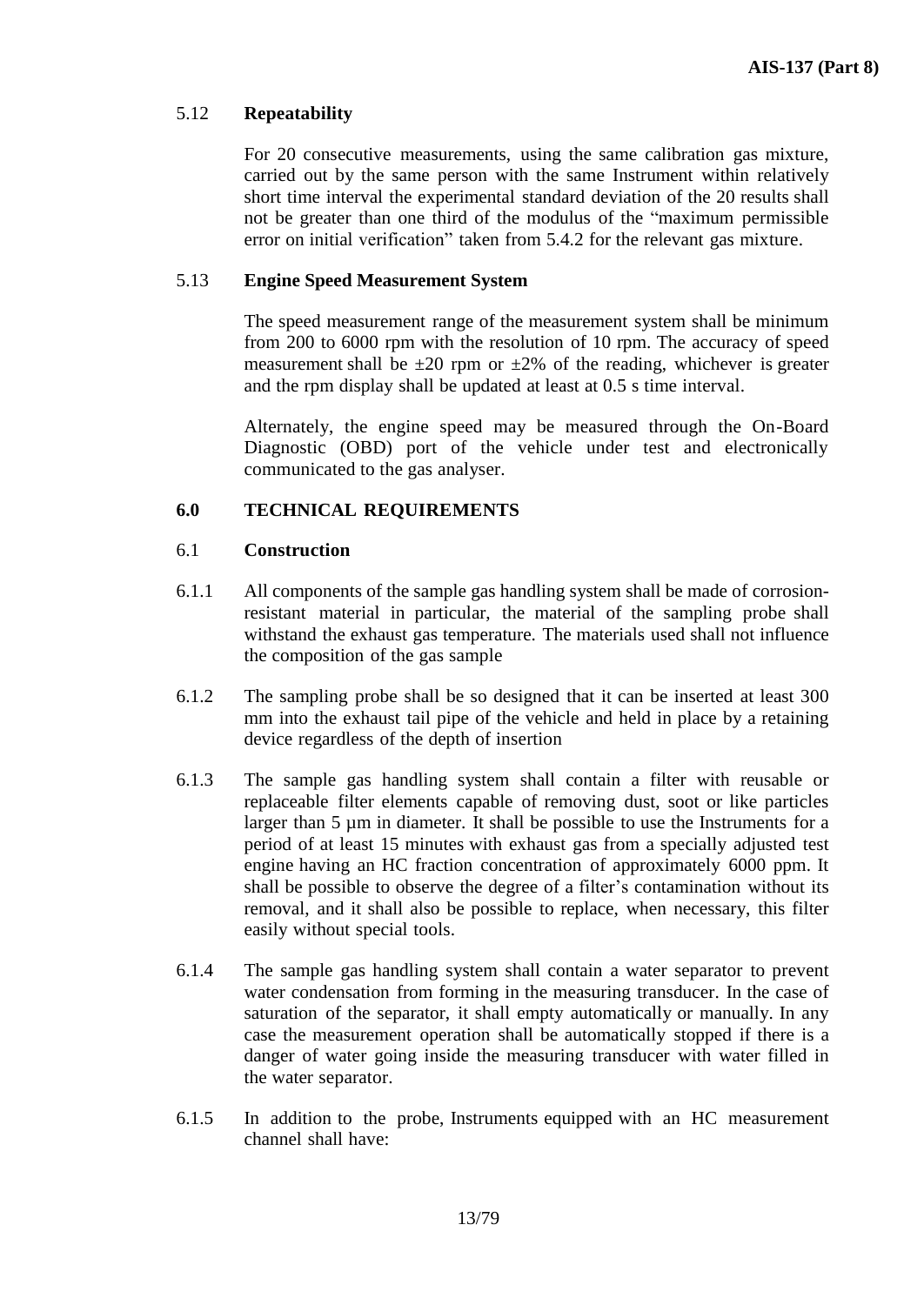- 6.1.5.1 A port for drawing in ambient air or other gas without hydrocarbons to provide a reference for zero-setting of the measuring instrument. For this purpose, ambient air shall pass through a charcoal filter or equivalent system. Instruments without an HC channel may also be equipped with this additional port. Oxygen measuring cells cannot use ambient air for zero- setting. If zerosetting is required an oxygen-free gas should be used.
- 6.1.5.2 Another additional port shall be provided in the sample gas handling system for introducing calibration gas.

Both ports shall be located downstream of the water separator and filter unit in order to minimize potential contamination of the gases introduced.

A means shall be provided to maintain the same pressure within the detector during zero setting, gas calibration, and sampling.

- 6.1.6 The sampling pump conveying the exhaust gas shall be mounted so that its vibrations do not affect the measurements. It shall be possible to turn the pump on and off separately from the other instrument components by the user however, it shall not be possible to make a measurement when the pump is switched off. Instrument is required to purge and back-flush the sample gas handling system automatically with ambient air before the pump is switched off.
- 6.1.7 The instruments shall be equipped with a device that indicates when the gas flow rate decreases to a level that would cause the detection to exceed the response time and/or half the modulus of the maximum permissible error on initial verification and when that limit is reached, the device shall prevent measurements.
- 6.1.8 The sample gas handling system shall be airtight to such an extent that the influence of dilution with ambient air on the measuring results shall not be more than:

For CO, CO<sup>2</sup> and HC: half the modulus of the "maximum permissible error on initial verification"

For  $O_2$ :0.1 % vol.

A leakage test system / device along with procedure with sufficient accuracy to detect this specific maximum leakage shall be provided in the manufacturer's operating instructions.

Instruments shall not be able to make a measurement if this value is exceeded.

6.1.9 The Instrument shall be equipped with an RS 232 / USB / TCP/IP Ethernet /Wireless interface permitting coupling to any peripheral devices or instruments. Any such interface shall not allow the metrological functions of the instruments or their measurement data to be inadmissibly influenced by the peripheral devices, by other interconnected instruments, or by disturbances acting on the interface. Functions that are performed or initiated via an interface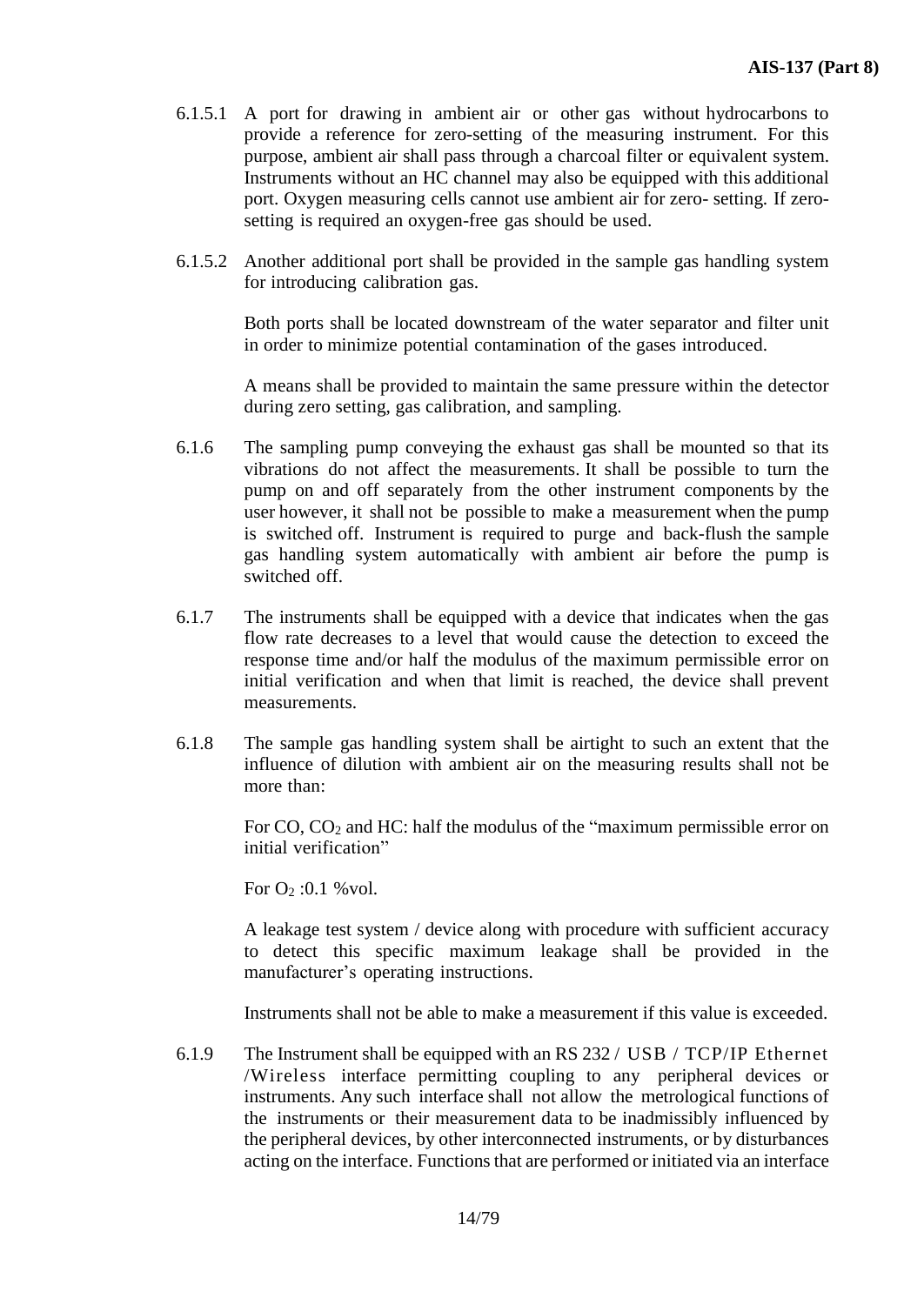shall meet the relevant requirements and conditions of the Clause "Technical requirements".

If the Instrument are connected to a data printer / PC / any other peripheral device, through wired or wireless interface then the data transmission from the Instrument to such peripheral device shall be designed so that the results cannot be falsified. It shall not be possible to measure and or print out a document or test report or test certificate for legal purposes, if the Instrument checking facility(s) detect(s) a significant fault or a malfunction in the Instrument.

# **6.2 Adjustment facilities**

- 6.2.1 The Instrument shall have an adjustment facility that provides operations for zero-setting, gas calibration (if applicable), and internal adjustment.
- 6.2.2 The facility shall be automatic for zero-setting and internal adjustment.
- 6.2.3 The internal adjustment shall neither influence the adjusted zero nor the linearity of the response of the Instruments and these shall be coupled to any adjustment made with a calibration gas. A method for coupling shall be provided such that each time a gas calibration is conducted, the gas value and the internal adjustment value are adjusted and the indication equals the calibration gas value.
- 6.2.4 Instrument shall be provided with a means to observe negative indications near zero for certain tests.

## **6.3 Security of operation**

6.3.1 The instruments shall be designed and manufactured such that when exposed to any of the disturbances listed in 5.6

> Significant faults do not occur or are detected and acted upon by means of a checking facility. If this is achieved by the use of automatic self-checking facilities, then it shall be possible to check the correct functioning of such facilities.

- 6.3.2 The Instruments with an HC-channel shall be equipped with a checking facility for detecting HC gas residues. This facility serves to ascertain that before a measurement is made the value indicated is less than 20 ppm vol *n*hexane for an ambient air sample taken through the probe.
- 6.3.3 Instrument shall not be able to make a measurement if the HC residue value exceeds 20 ppm vol *n*-hexane. If the measuring instrument are provided with the measuring cycle, this requirement shall be fulfilled at the beginning of each measuring cycle otherwise the manufacturer shall indicate what constitutes the beginning of the measurement.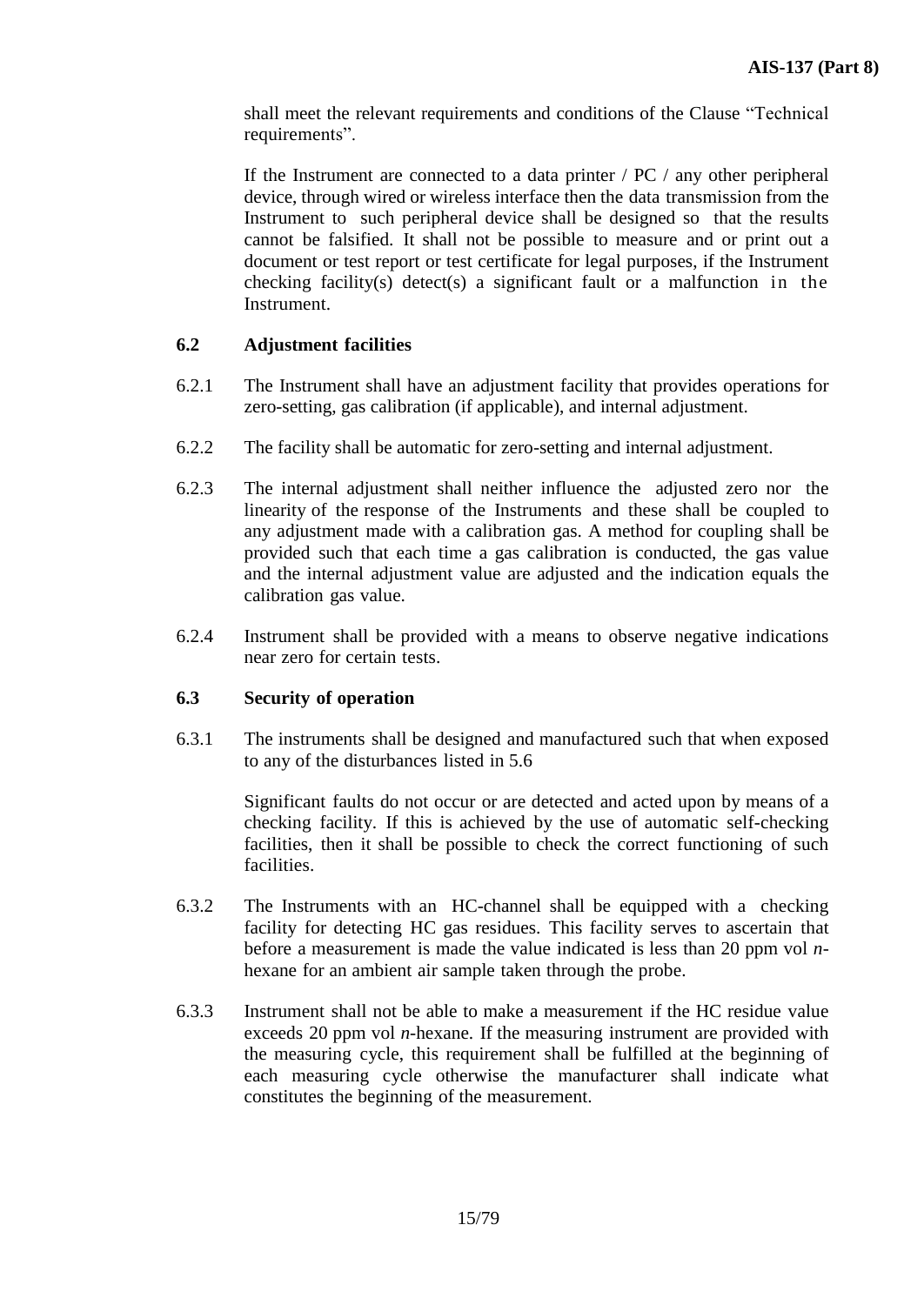- 6.3.4 Instruments with an  $O_2$ -channel shall be equipped with a device for automatically recognizing any malfunctioning of the sensor due to aging or a break in the connecting line.
- 6.3.5 Instrument shall be controlled by an automatic self-checking facility that shall operate in such a way that before a measurement can be indicated or printed, all internal adjustments, calibration gas adjustments, and all other checking facility parameters shall be confirmed for proper values or status (i.e. within limits). The Semi or Automatic checking facility for the Instrument, as a minimum requirement shall cover following:
	- a. Warm-up check: Permanent Automatic
	- b. Low flow and Leak check: Always on POWER ON
	- c. Gas calibration check: Once in a day
	- d. HC residue check: Always on POWER ON and before each measurement.
- 6.3.6 Instruments and peripheral devices like PC equipped with an automatic adjustment facility or a semi-automatic adjustment facility shall not be able to make a measurement until correct adjustments have been completed.
- 6.3.7 Instruments and peripheral devices like PC equipped with a semi-automatic adjustment facility shall not be able to make a measurement when an adjustment is required.
- 6.3.8 A means for warning of a required adjustment may be provided for both automatic and semi-automatic adjustment facilities.
- 6.3.9 Effective sealing devices shall be provided on all parts of the Instrument that cannot be materially protected in another way against operations liable to affect the accuracy or the integrity of the instruments. This applies in particular to:
	- a. Adjustment means
	- b. Peripheral hardware
	- c. Software integrity
	- d. Disposable oxygen fuel cell.
- 6.3.10 For instruments without a pressure-compensating device, daily calibration is required. The operating instructions shall contain this requirement.
- 6.3.11 A battery-operated instrument shall either continue to function correctly or not indicate any values whenever the voltage is below the manufacturer's specified value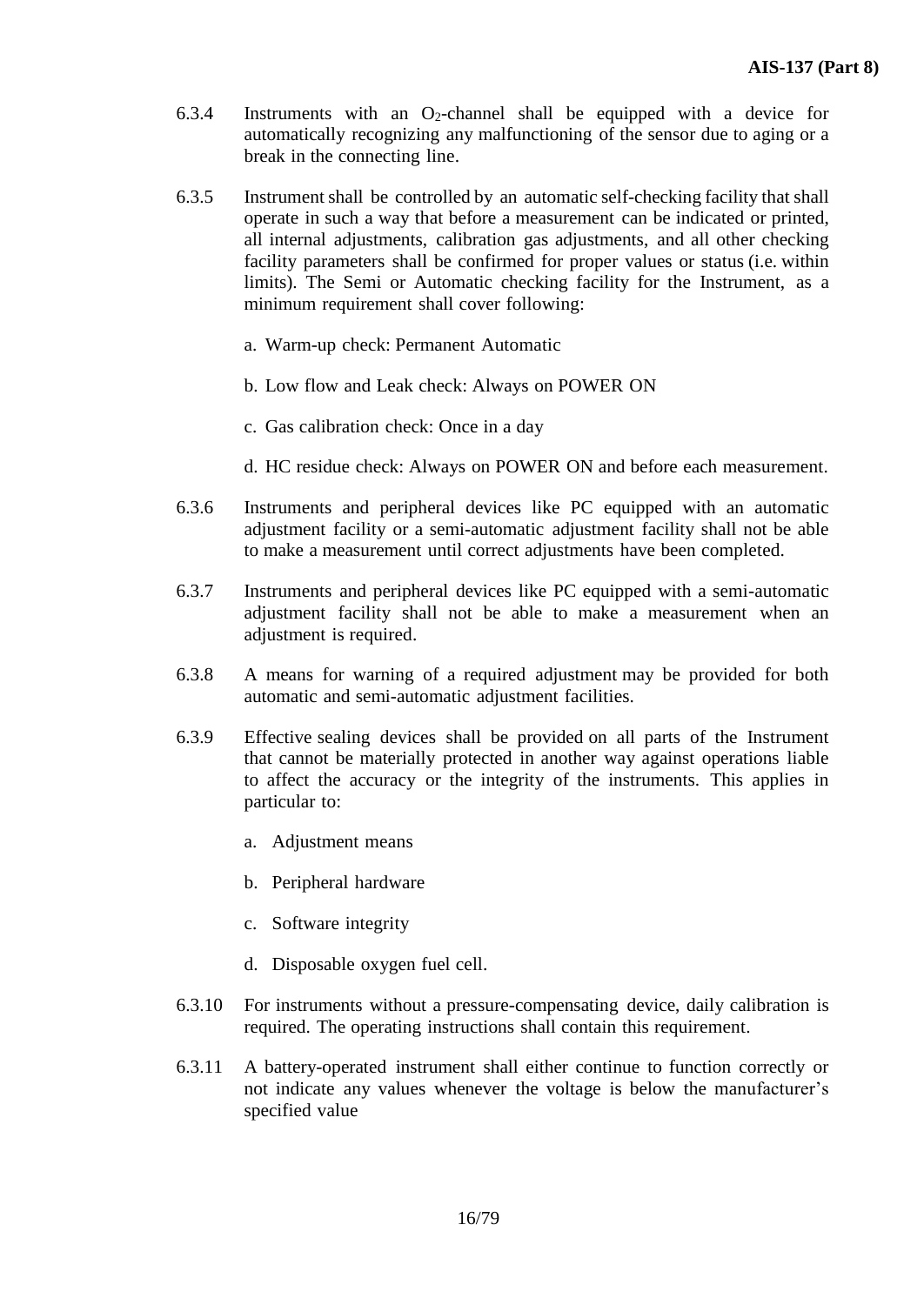## **7.0 INSCRIPTIONS AND OPERATING INSTRUCTIONS**

#### 7.1 **Inscriptions**

The instruments shall have a permanent and easily readable label or labels giving the following information:

- a) Manufacturer's trade mark/corporate name
- b) Year of manufacture
- c) CMVR type approval designation
- d) Type approval certificate number & model number
- e) Serial number of the instrument and of the measuring transducer
- f) Minimum and nominal flow rate
- g) Nominal mains voltage, frequency and power required
- h) Gas components and respective maximum measured value
- i) Type description and model of the oxygen fuel cell.

Furthermore, the value of the propane/hexane equivalency factor for each Instrument shall be marked permanently on the front panel of the Instrument or shall be displayable on the indicating device. In the case where more than one single propane / hexane equivalency factor is available, these factors shall be displayed with the associated concentrations.

#### 7.2 **Operating instructions**

- 7.2.1 The manufacturer shall provide written operating instructions for each instrument in the English language.
- 7.2.2 The operating instructions shall include:
	- a) The time intervals and the procedures for adjustment and maintenance that shall be followed to comply with the maximum permissible errors.
	- b) A description of the leakage test procedure.
	- c) An instruction for the user to conduct an HC-residue check prior to each HC measurement, including a description of the HC-residue check procedure.
	- d) The maximum and minimum storage temperatures.
	- e) A specification of the voltage and frequency required of any portable generator consistent with 5.5.2, taking into account varying load conditions typical of those encountered at the location of use.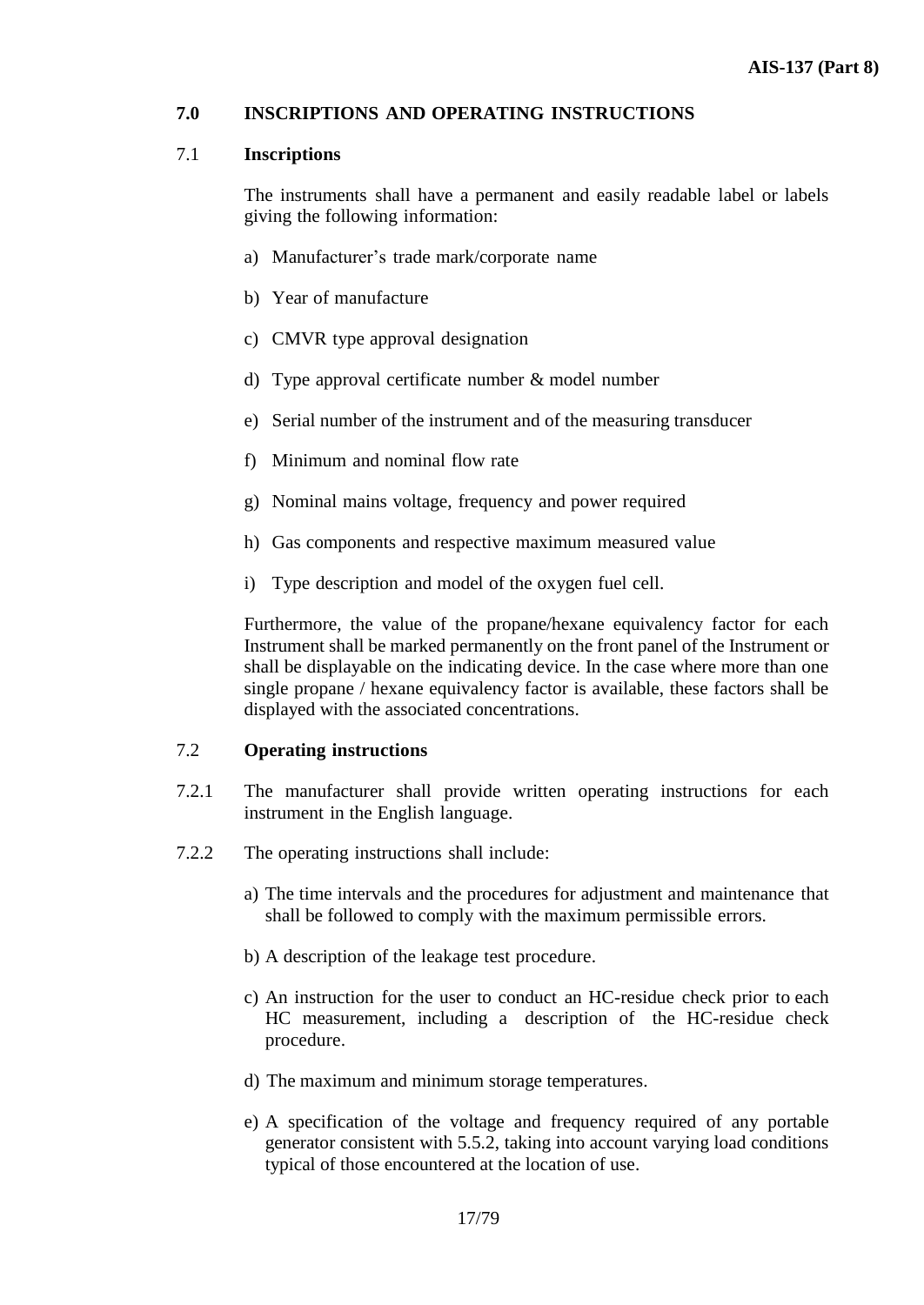- f) A statement of the rated operating conditions.
- g) In case a lambda value is calculated, a description of the applied formula.
- h) An instruction for the replacement of the oxygen fuel cell.
- i) The description of the possible errors along with test data if the instrument is used for the temperature up to 50  $^{\circ}$ C and frequency variations of 48 to 52 Hz.

## **8.0 METROLOGICAL CONTROLS**

## 8.1 **Type approval**

#### 8.1.1 **Documentation**

The documentation for an Instrument supplied by the manufacturer when applying for type approval shall include:

- a. A description of its general principle of measurement.
- b. A list of its essential components with their characteristics.
- c. A description of its essential components with drawings and diagrams that is necessary for testing and maintenance.
- d. The general information on the software required for a microprocessor equipped measuring instrument.
- e. For Lambda calculation or A/F calculation, a description of the applied formula with the values of the parameters and physical constants incorporated and evidence showing that the requirement of 5.10 is met shall be indicated in operating manual.
- f. General information related to electronically uploading of emissions test data to State Register of Motor Vehicles or Central Register of Motor Vehicles such as NIC web application URL, test procedure, etc.
- g. The operating instructions that shall be provided to the user.

Along with an application for type approval, the manufacturer shall provide any data or other information that may support the assertion that the design and construction of the Instrument complies the requirements.

#### 8.1.2 **General requirements**

Type approval shall be carried out on at least one and normally not more than three units, which represent the definitive pattern. The evaluation shall consist of the tests specified here under: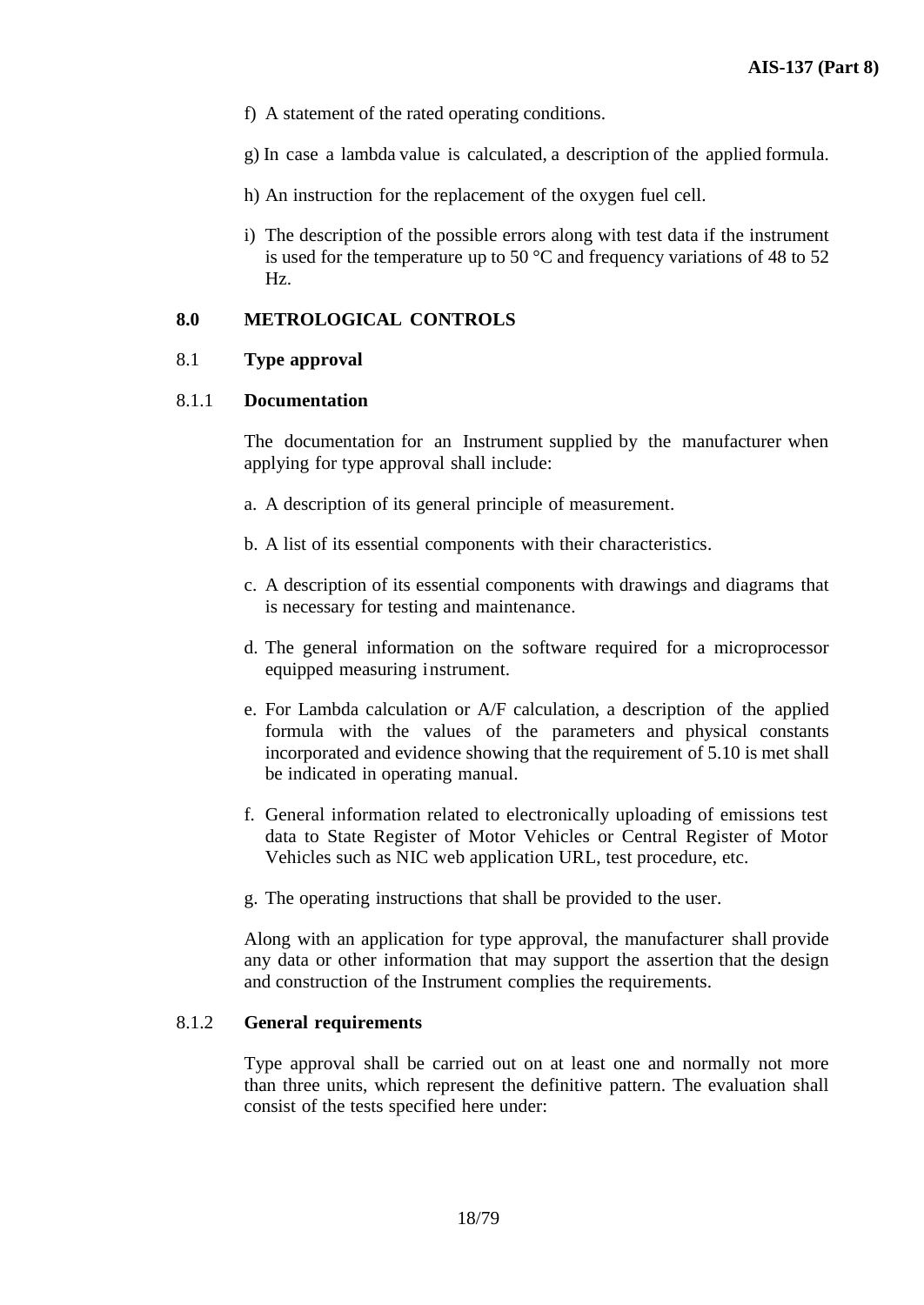# 8.1.3 **Inspection and tests**

The inspection and testing of Instrument is intended to verify compliance with the requirements of Clauses 4.3, 5, 6 and 7.

As a rule, tests should be carried out on the complete Instrument or along with its connected peripheral devices like PC if these devices need to be compulsorily used for operating the instruments. However, if these devices are used only for printing / data acquisition purposes, the tests will be carried out on the instruments. The peripheral devices will not be subjected to all the environmental conditions but will be verified by the test agencies for the proper operation. If the size or configuration of the Instrument do not render it suitably to being tested as a unit, or, if only a particular component or device of the Instrument is concerned, a test may be carried out on the component or device separately. Such tests may only be performed if a simulated measurement set-up can be achieved that reflects the rated operating conditions of the component or device.

The contents of gas mixtures used during type approval shall conform to those specified in Annex. A (normative) (generally a measurand gas in N2). For initial verification, subsequent verification and routine testing, the use of more realistic gas mixtures containing  $CO$ ,  $CO<sub>2</sub>$  and HC in N<sub>2</sub> when applicable, should be considered.

**Note:** It is not intended that the instrument or its components should be dismantled for a test.

- 8.1.3.1 An Instrument shall be given a visual inspection to obtain a general appraisal of its design and construction.
- 8.1.3.2 An Instrument shall be tested according to Clause 9 to determine its correct functioning.
- 8.1.3.3 The manufacturer's written operating instructions for an Instrument shall be checked to ensure that correct procedures are clearly indicated, especially those specified in 7.2.

## 8.2 **Initial verification**

#### 8.2.1 **General requirements**

A new Instrument shall undergo initial verification only after type approval. The verification shall be carried out using suitable testing means and certified calibration gases.

## 8.2.2 **Inspection and tests**

8.2.2.1 Initial verification of an Instrument includes a visual inspection to determine conformance with the approved type approval.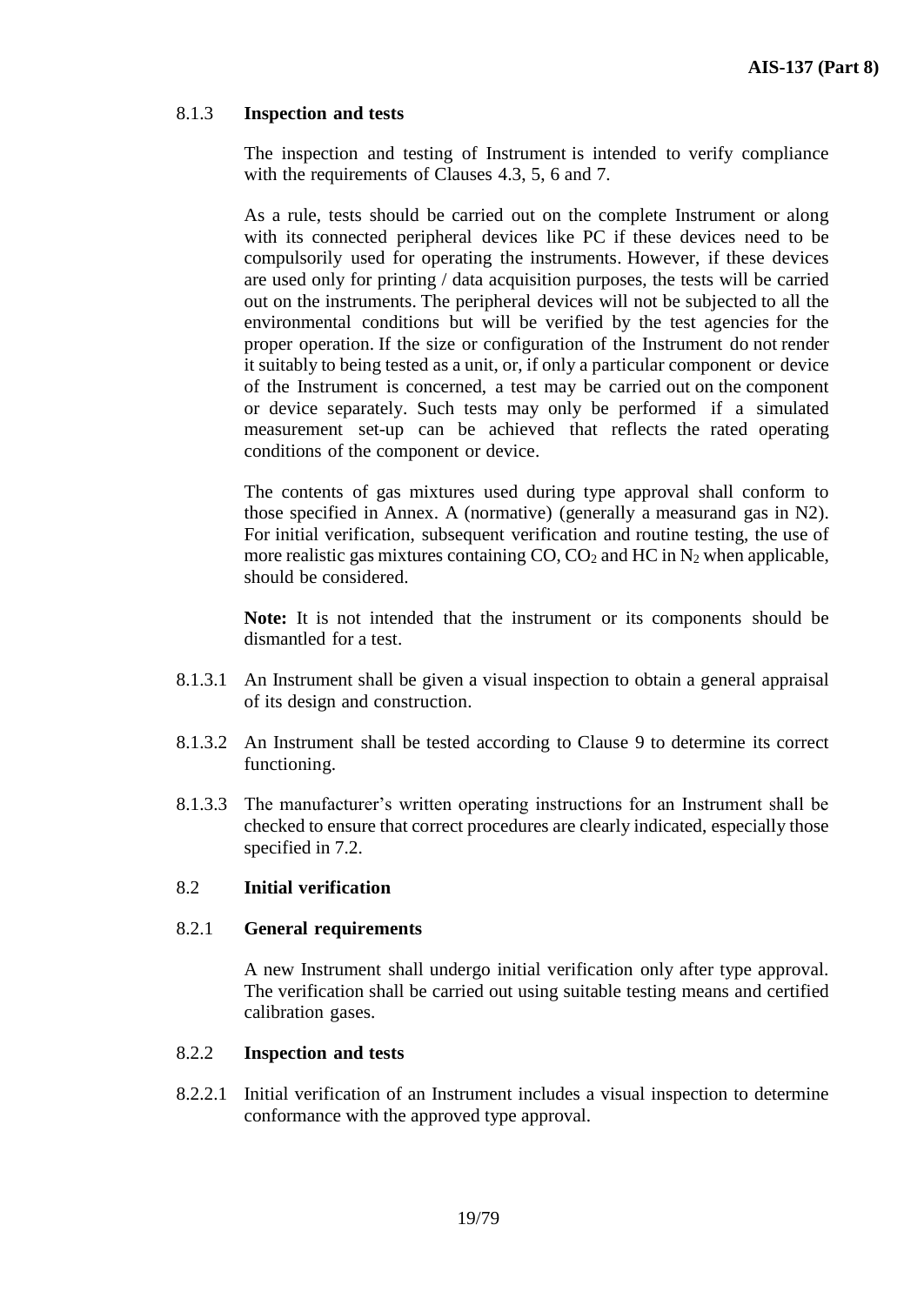Note: Procedures should be provided for initial verification. An example of such a procedure is given in Annexure-C (Informative).

8.2.2.2 After adjusting an Instrument according to the routine adjustment procedure described in the manufacturer's operating instructions, tests to determine its errors shall be carried out under rated operating conditions at several values over the measuring range. The tests shall be performed using gas mixtures of at least three different volume fractions within the nominal ranges of the measurands as listed below:

Gas Concentrations Nominal range

CO: 0.5 %vol to 5 %vol

 $CO<sub>2</sub>: 4$  % vol to 16 % vol

HC: 100 ppm vol to 10000 ppm vol as *n*-hexane

For all classes Oxygen channel should be tested for zero reading and span reading using a calibration gas without oxygen (only CO and/or  $CO<sub>2</sub>$  and/or HC in N2) and a calibration gas containing 20.9 %vol O2.

The calibration gases shall be introduced at the sample probe inlet at ambient pressure (to within 750 Pa). The errors observed shall be within the limits of the maximum permissible error of 5.4.2 on initial verification for each measurement.

#### **8.3 Subsequent verification**

Clear and unambiguous Instructions about requirements and intervals for subsequent verification and advice about routine testing shall be provided in the Operating manuals and all other related documents for e.g. Service Manual, etc.

Note: Examples of procedures for subsequent verification for routine testing are given in Annexures D and E (Informative) respectively.

Note  $2 -$ The user should be informed that measurements of volume fractions below the lower limits specified during initial verification will result in large relative errors, even though the absolute errors may remain within acceptable limits. The user should be promptly informed of current applicable lower limit values. These large relative errors should be carefully considered before using such low volume fractions to evaluate vehicle emission performance.

#### **9.0 PERFORMANCE TESTS FOR APPROVAL**

Prior to the type approval tests and as specified in the manufacturer's operating instruction manual provided (under 8.1.1.f), to be supplied with each Instrument, the instrument shall be adjusted with calibration gases according to these instructions provided. The calibration gases shall be supplied at the sample probe inlet at ambient pressure (to within 750 Pa).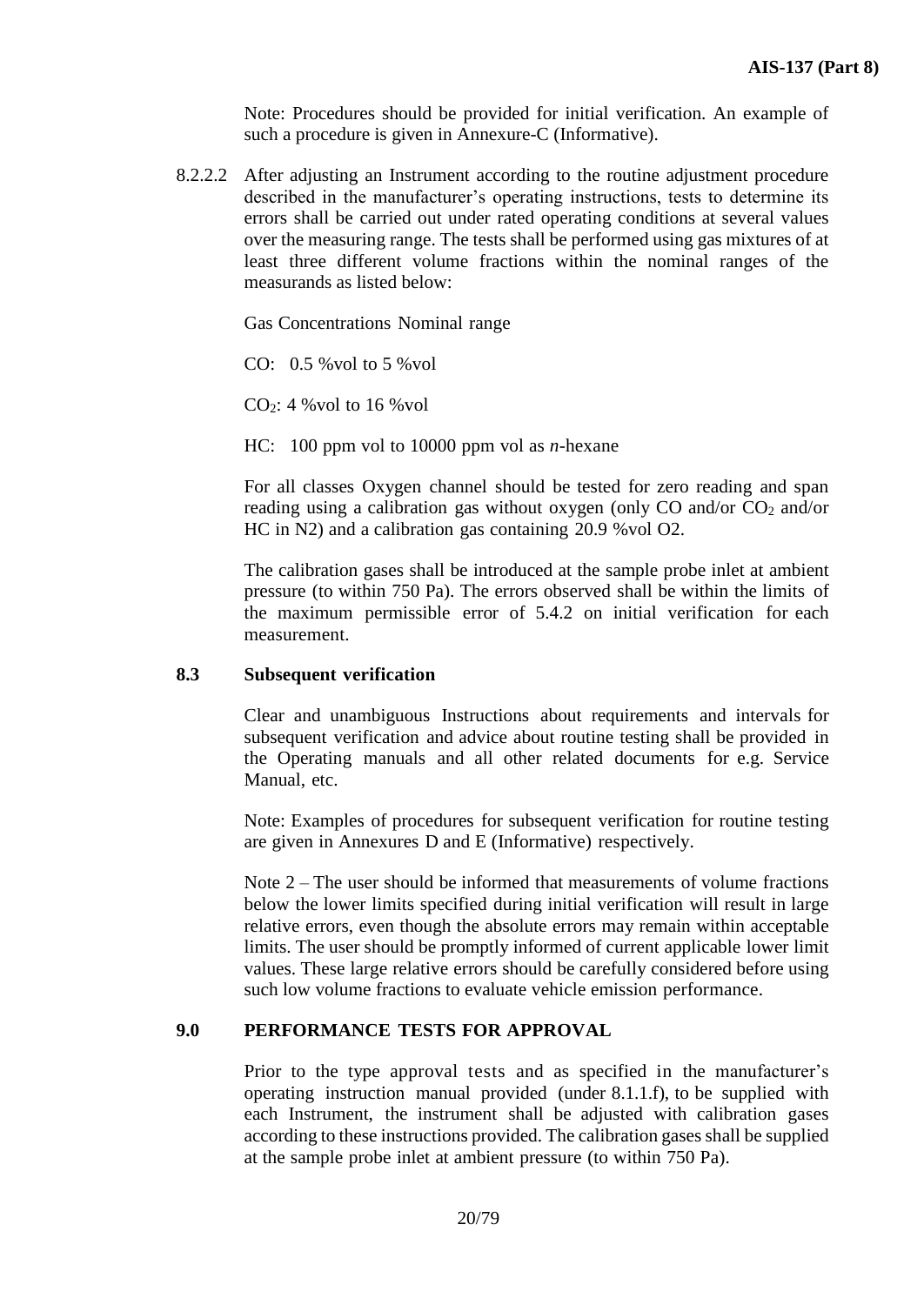#### 9.1 **Check of the calibration curve**

This test shall be carried out according to Clause A.2, under reference conditions. During this test, the errors shall not exceed the maximum permissible intrinsic error of 5.4.1 for any measurement.

#### 9.2 **Stability with time or drift**

This test shall be carried out according to Clause A.3, under reference conditions. During this test, the requirements of 5.11 shall be met.

## 9.3 **Repeatability**

This test shall be carried out according to Clause A.4 under reference conditions. During this test, the requirements of 5.12 shall be met.

#### 9.4 **Effect of influence quantities**

As a rule, only one influence quantity shall be varied during a test while all others are kept at their reference values.

#### 9.4.1 **Environmental conditions and electrical supply**

The indications of the Instruments shall remain within the maximum permissible error on initial verification during the following tests covering the rated operating conditions specified in 5.5.2 except for power supply variations that shall not cause a variation of indication larger than half the modulus of the maximum permissible error on initial verification.

- a. Dry heat: See Clause A.5
- b. Cold: See Clause A.6
- c. Damp heat, steady state: See Clause A.7
- d. Atmospheric pressure: See Clause A.8
- e. Power supply variation: See Clause A.9

#### 9.4.2 **Influence of gas components other than the measurand (cross sensitivity).**

This test shall be carried out under reference conditions except for 5.5.1E During this test, the requirements of 5.5.3 shall be met where the absolute value of the variation of the indication found shall not exceed half the modulus of the maximum permissible error on initial verification.

#### 9.5 **Disturbances**

Significant faults shall not occur, or shall be detected by means of checking facilities during the following tests when carried out to verify the requirements of 5.6 for the instruments under rated operating conditions (as specified in 5.5.2)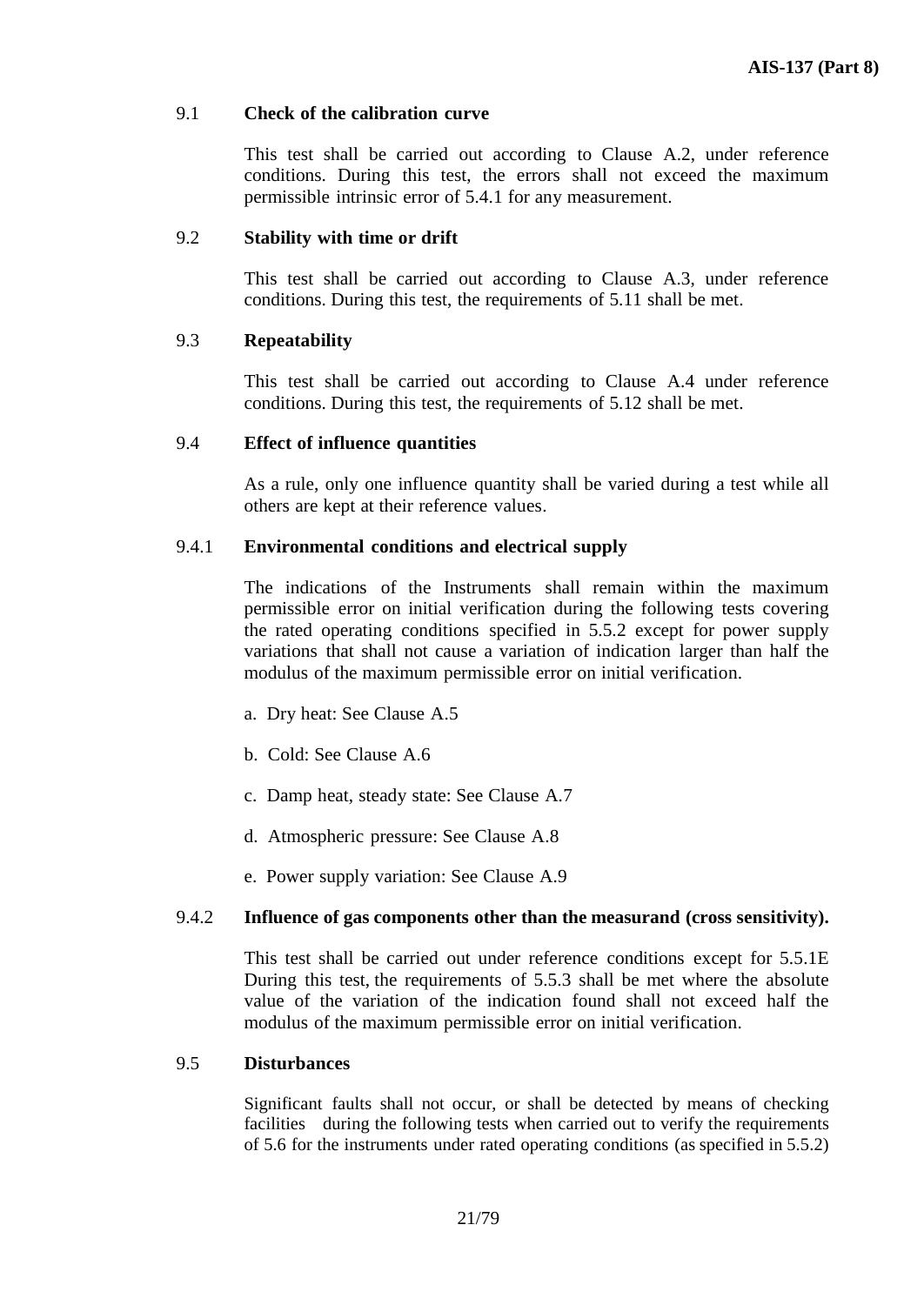- a) Mechanical shock and vibrations (See Point A.11)
- b) Short time power reductions (See Point A.12)
- c) Bursts from the mains (transients) (See point A.13)
- d) Electrostatic discharges (See point A.14)
- e) Radiated radio frequency electromagnetic fields (See Point A.15)
- f) Mains frequency magnetic fields. (See Point A.16)

#### 9.6 **Other important technical and metrological requirements**

The Instrument shall be tested for conformity to the following Requirements:

- a) Warm up time according to 5.8: See Clause A.17
- b) Response time according to 5.7: See Clause A.18
- c) Low flow according to 6.1.7: See Clause A.19
- d) Leakage according to 6.1.8: See Clause A.20
- e) HC residue according to 6.3.2: See Clause A.21
- f) Filter unit according to 6.1.3: See Clause A.22
- g) Water separator according to 6.1.4: See Clause A.23
- h) Propane / Hexane equivalency factor according to 5.9: See Clause A.24
- i) Engine Speed Measurement System: See Clause A.25

#### 9.7 **Source of power for Pattern Evaluation**

The appropriate source of power for field use of Instruments shall be specified in the manufacturer's operating instructions. If a source of power is specified in addition to the mains, for example a battery or Portable generator, then the Instrument shall undergo type approval tests with each source of power with which it is intended to operate

#### 9.8 **Measurement Test Data Acquisition and Electronic Upload: See Clause A.26**

- i. The instrument shall be equipped with suitable means to acquire in use vehicle emission test data of each measurement test performed in the field.
- ii. The instrument shall be equipped with a facility to electronically upload measured field test data to NIC web application through an API.

Each specified test in Annexure – A (normative / mandatory) shall be started and completed without changing or recharging the power source.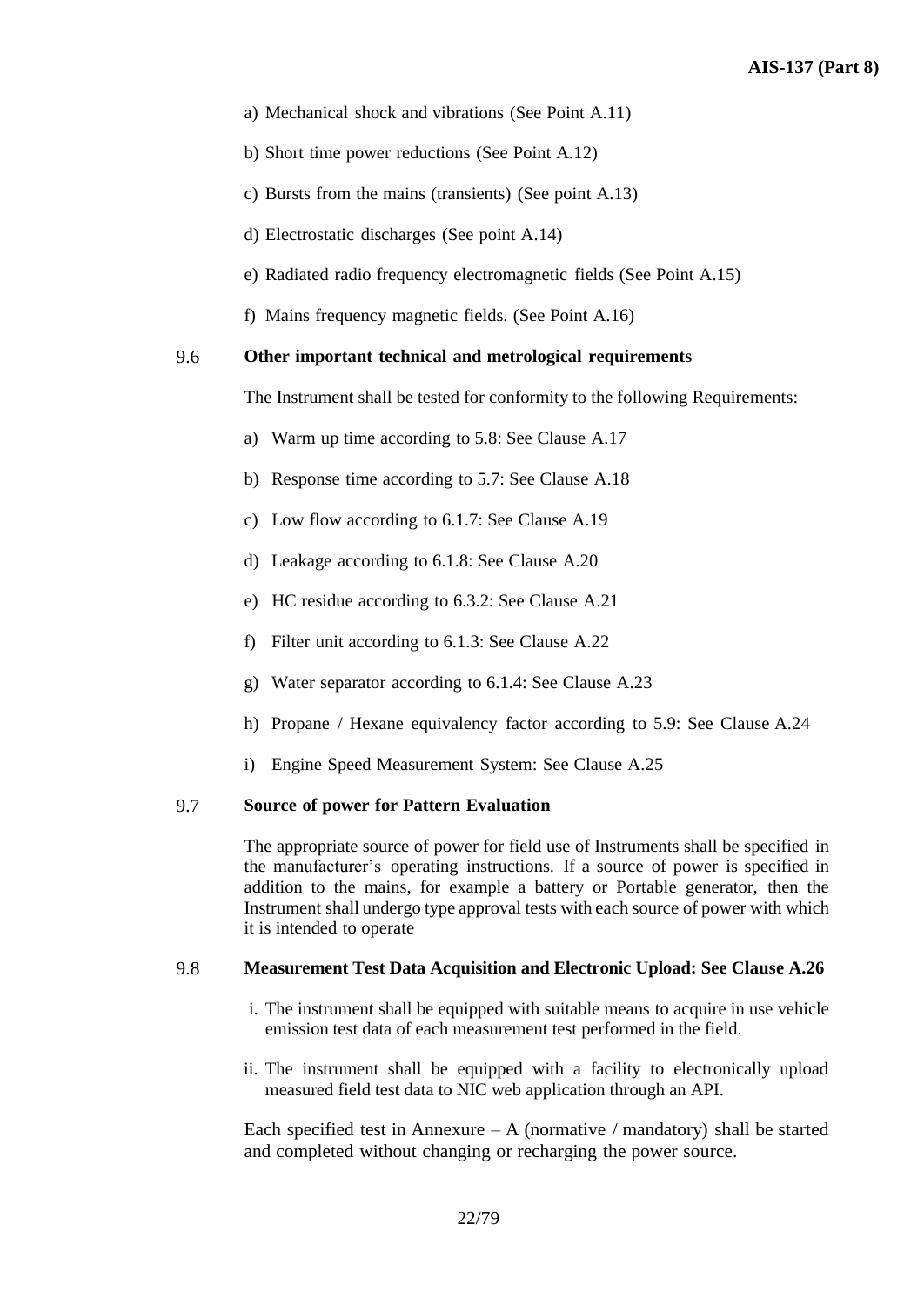# **ANNEXURE A (NORMATIVE / MANDATORY)**

# **DESCRIPTION OF PERFORMANCE TESTS FOR TYPE APPROVAL OF 4 GAS ANALYSER**

## **A.1 General**

The HC volume fractions specified for these tests are expressed in terms of N-hexane, however, propane may be used as the HC component of the calibration gas as required for each performance test except the one specified in Clause A.24 (See Clause 1 and 5.9).

# **A.2 Calibration Curve**

The errors of the Instruments shall be determined separately for each measurand and for at least five values within their measuring range using the recommended volume fractions. The measurements shall be performed successively:

|                 | 1 <sup>st</sup>  | 2 <sub>nd</sub>  | 3rd               | 4 <sup>th</sup> | 5 <sup>th</sup>                 |
|-----------------|------------------|------------------|-------------------|-----------------|---------------------------------|
| CO              | $0.2\%$ Vol      | $0.3\%$ Vol      | $0.5 %$ vol       | $1\%$ vol       | 3.5 % vol<br>and/or $5%$<br>vol |
| CO <sub>2</sub> | $6\%$ vol        | $10\%$ vol       | $14\%$ vol        |                 |                                 |
| HC              | $200$ ppm<br>Vol | $500$ ppm<br>Vol | $1000$ ppm<br>vol | 5000 ppm<br>vol | 7000 ppm<br>vol                 |
| $\mathbf{O}_2$  | $0.5 %$ vol      | $10\%$ vol       | 20.9 %<br>vol.    |                 |                                 |

## **A.3 Stability with Time or Drift**

This test shall be conducted for a period of 4 hours following the warm-up time. Measurements shall be performed at least every half-hour using the following Gas Mixtures.

| <b>Measurand</b>  | <b>Volume Fraction of Measurand</b> |
|-------------------|-------------------------------------|
| CO                | $0.5 \text{ %}$ vol                 |
| CO <sub>2</sub>   | 14 % vol                            |
| HC                | $1000$ ppm vol                      |
| $\mathcal{D}_{2}$ | $0.5 \text{ %}$ vol                 |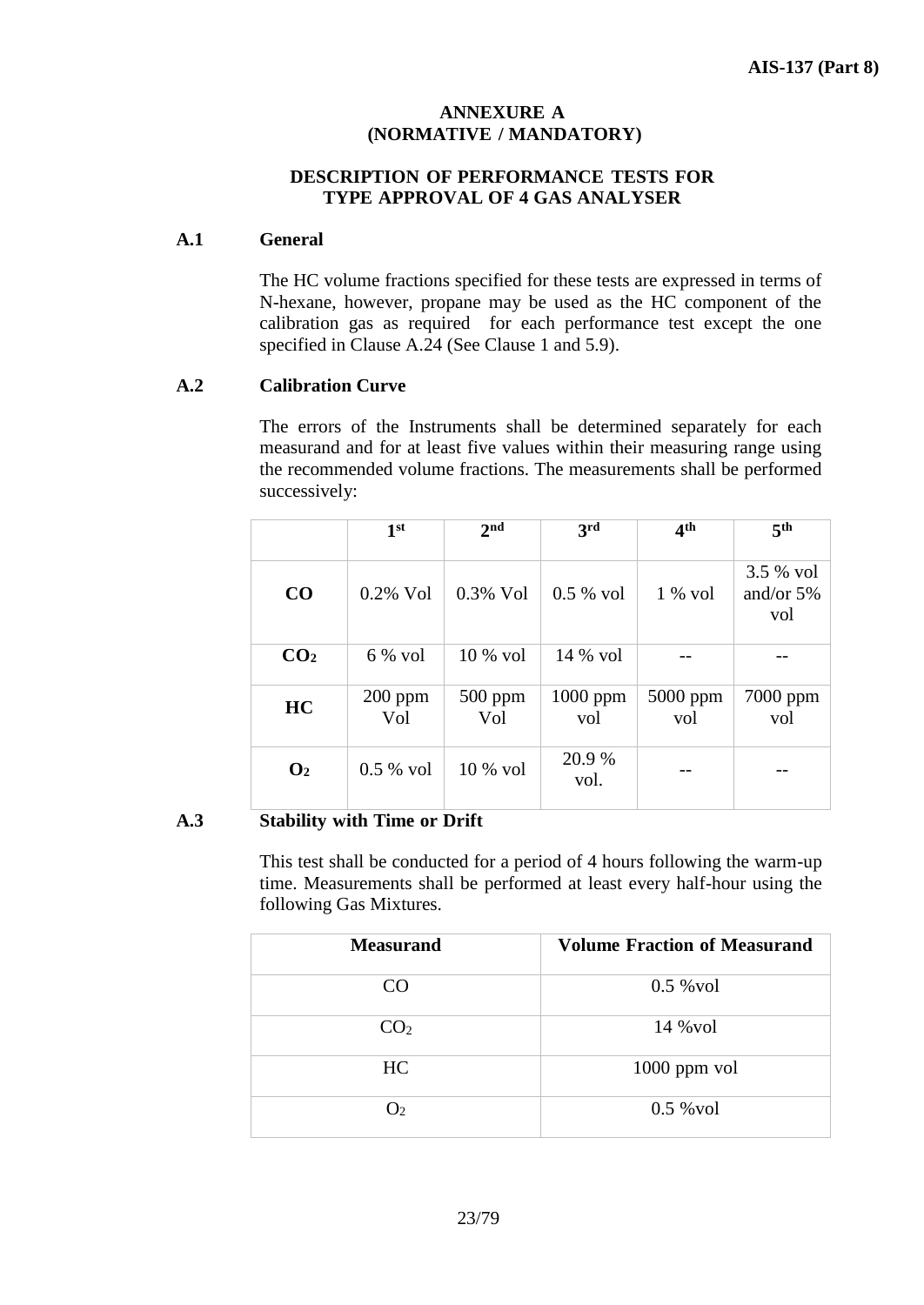# **A.4 Repeatability**

The test procedure specified in 5.12 shall be carried out with the recommended volume fractions.

| <b>Measurand</b> | <b>Volume Fraction of Measurand</b> |
|------------------|-------------------------------------|
| CO.              | $0.5 \text{ %}$ vol                 |
| CO <sub>2</sub>  | $14\%$ vol                          |
| HC               | $1000$ ppm vol                      |
| O2               | $0.5 \text{ %}$ vol                 |

# **A.5 Dry Heat Test:**

- A.5.1 This test consists of exposure of the Instruments to a temperature of 45° C under "free air" conditions for 2 hours (the time duration specified begins after the Instrument has reached temperature stability). During the test, the rate of change in temperature shall not exceed 1° C/min during heating up and cooling down, and the relative humidity in the testing atmosphere shall not exceed 50%.
- A.5.2 The following calibration gas shall be supplied to the probe at ambient pressure (to within 750 Pa). During the test one measurement shall be performed every half-hour using the two mixtures composed of the recommended volume fractions.

|                 | $1st$ mixture  | $2nd$ mixture  |
|-----------------|----------------|----------------|
| CO              | $0.5 %$ vol    | 3.5 % vol      |
| CO <sub>2</sub> | 14 % vol       | 14 % vol       |
| HC              | $1000$ ppm vol | $5000$ ppm vol |
| O <sub>2</sub>  | $0.5 %$ vol    | $0.5 %$ vol    |

The tests will be repeated at  $50^{\circ}$  C also and the results of the test will be noted. These tests results will be provided in the manual for the information of the user.

# **A.6 Cold Test**

This test consists of exposure of the Instruments to a temperature of  $5^\circ$ C under "free air" conditions for 2 hours (the time duration specified begins after the Instruments have reached temperature stability). During the heating up or cooling down of the Instrument, the rate of change in temperature shall not exceed 1° C/min.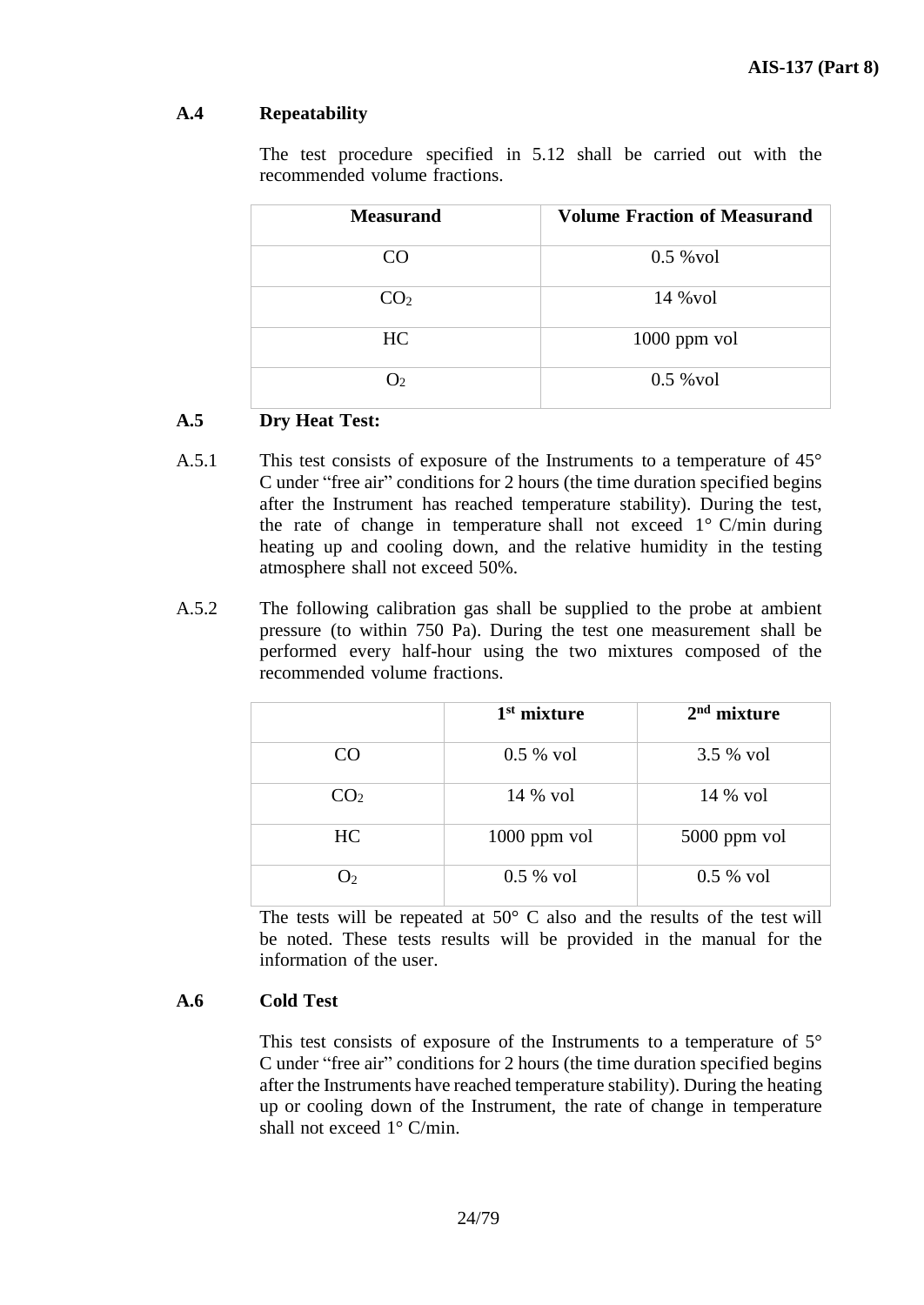|                 | $1st$ mixture  | $2nd$ mixture |
|-----------------|----------------|---------------|
| CO <sub>.</sub> | $0.5 %$ vol    | 3.5 % vol     |
| CO <sub>2</sub> | 14 % vol       | 14 % vol      |
| HC              | $1000$ ppm vol | 5000 ppm vol  |
| $\mathbf{D}$    | $0.5 %$ vol    | $0.5 %$ vol   |

# **A.7 Damp Heat, Steady State test:**

- A.7.1 This test consists of exposure of the Instruments to a constant temperature of 30° C and a constant relative humidity of 85 % for two days. The exposure shall be such that water does not condense on the Instruments. The temperature is deemed to be steady when the difference between the extreme temperatures does not exceed  $5^{\circ}$  C, and the rate of change does not exceed  $5^{\circ}$  C/h.
- A.7.2 The following calibration gas shall be supplied to the probe at ambient pressure (to within 750 Pa). During the test, one measurement shall be performed every day using two mixtures composed of the recommended volume fractions.

|                 | $1st$ mixture  | $2nd$ mixture |
|-----------------|----------------|---------------|
| CO              | $0.5 %$ vol    | 3.5 % vol     |
| CO <sub>2</sub> | 14 % vol       | 14 % vol      |
| HC              | $1000$ ppm vol | 5000 ppm vol  |
| $\mathrm{O}_2$  | $0.5 %$ vol    | $0.5 %$ vol   |

## **A.8 Atmospheric Pressure test**

- A.8.1 The test consists of measurements under the extreme pressures of the rated operating conditions or extreme pressures outside these limits when specified by the manufacturer. The extreme values shall be reached gradually from stable ambient pressure conditions and shall then be kept stable for 30 min before starting the measurements as specified in 8.2.
- A.8.2 Test gases shall be supplied at the probe at ambient test pressure (to within 750 Pa). At least two measurements shall be performed at each extreme pressure value using two mixtures composed of the recommended volume fractions. The errors observed shall be within the limits of the maximum permissible errors as specified in Table 4 on initial verification for each measurement.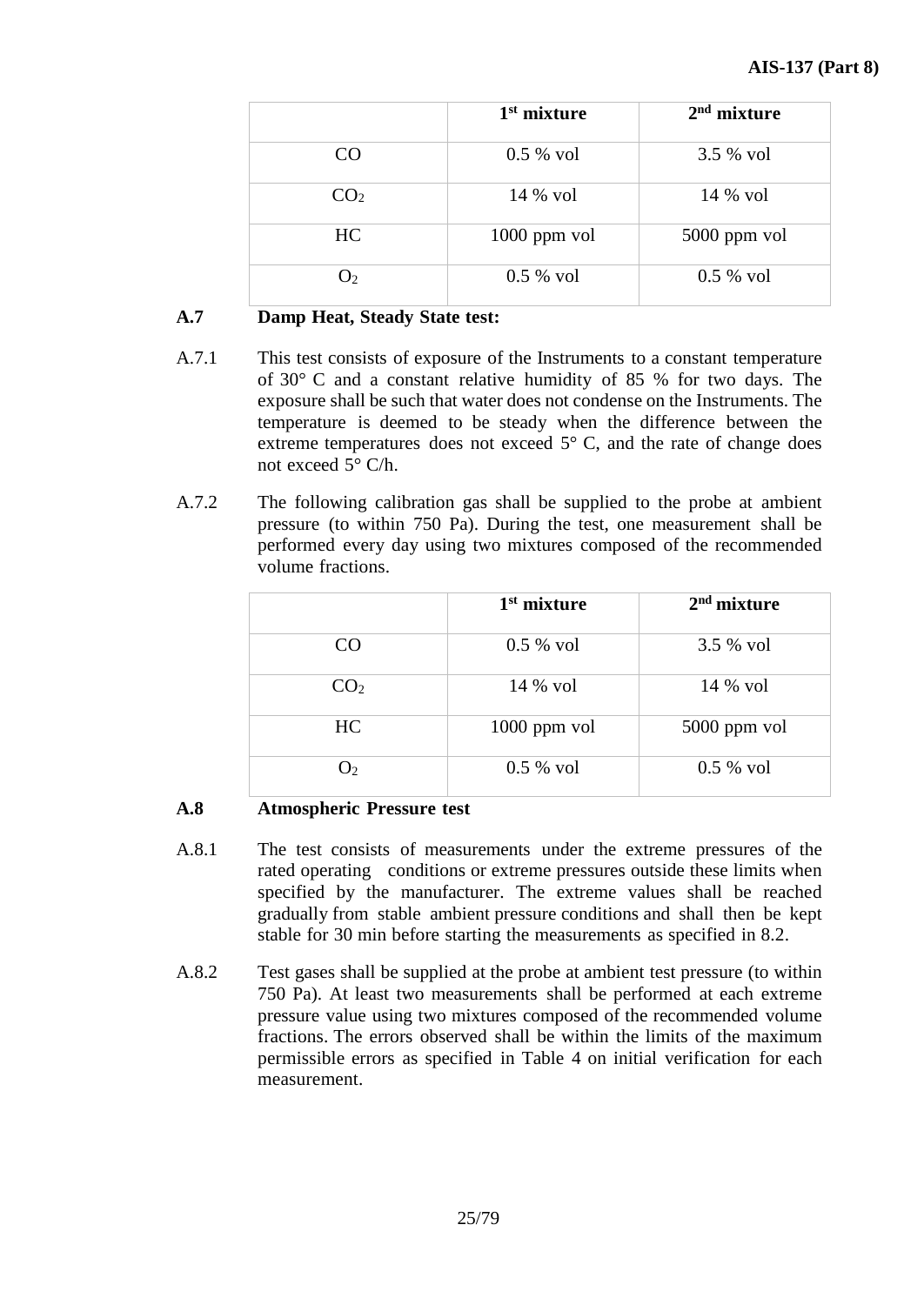**Note:** If an automatic or semi-automatic adjustment is part of the pressure compensation process, care must be taken to ensure that the measurements at both extreme pressure values are performed after such adjustment has been carried out.

|                 | $1st$ mixture  | $2nd$ mixture |
|-----------------|----------------|---------------|
| CO              | $0.5 %$ vol    | 3.5 % vol     |
| CO <sub>2</sub> | 14 % vol       | 14 % vol      |
| HC              | $1000$ ppm vol | 5000 ppm vol  |
| O <sub>2</sub>  | $0.5 %$ vol    | $0.5 %$ vol   |

# **A.9 Power Supply Variation Test:**

A.9.1 The A.C. power supply test consists of exposure of the Instruments to extreme values of the nominal power supply voltage and nominal frequency for a period long enough to perform the required measurement under following variation conditions.

Voltage: Nominal Voltage  $(230V)$ ,  $+10\% \sim -15\%$ 

Frequency: Nominal Frequency (50 Hz),  $\pm$  1 Hz.

The AC power supply test will be repeated with frequency of 50 Hz  $+2$  Hz also and the results of the test will be noted. These tests results will be provided in the manual for the information of the user.

- A.9.2 The D.C. Power Supply test consists of exposure of the Instruments to the specified power supply conditions for a period long enough to perform the required measurement. The upper tolerance limit shall be as specified by the manufacturer. The lower tolerance limit shall be the lowest voltage at which the Instrument provides measurement results.
- A.9.3 While the Instruments are exposed separately to each type of mains variation as indicated in A.9.1 or A.9.2 above the measurements shall be performed using following volume fractions of Gas Mixtures.

| <b>Measurand</b> | <b>Volume Fraction of Measurand</b> |
|------------------|-------------------------------------|
| CO.              | $0.5 \text{ %}$ vol                 |
| CO <sub>2</sub>  | 14 % vol                            |
| HC               | $1000$ ppm vol                      |
| $\mathbf{O}_2$   | $0.5 \text{ %}$ vol                 |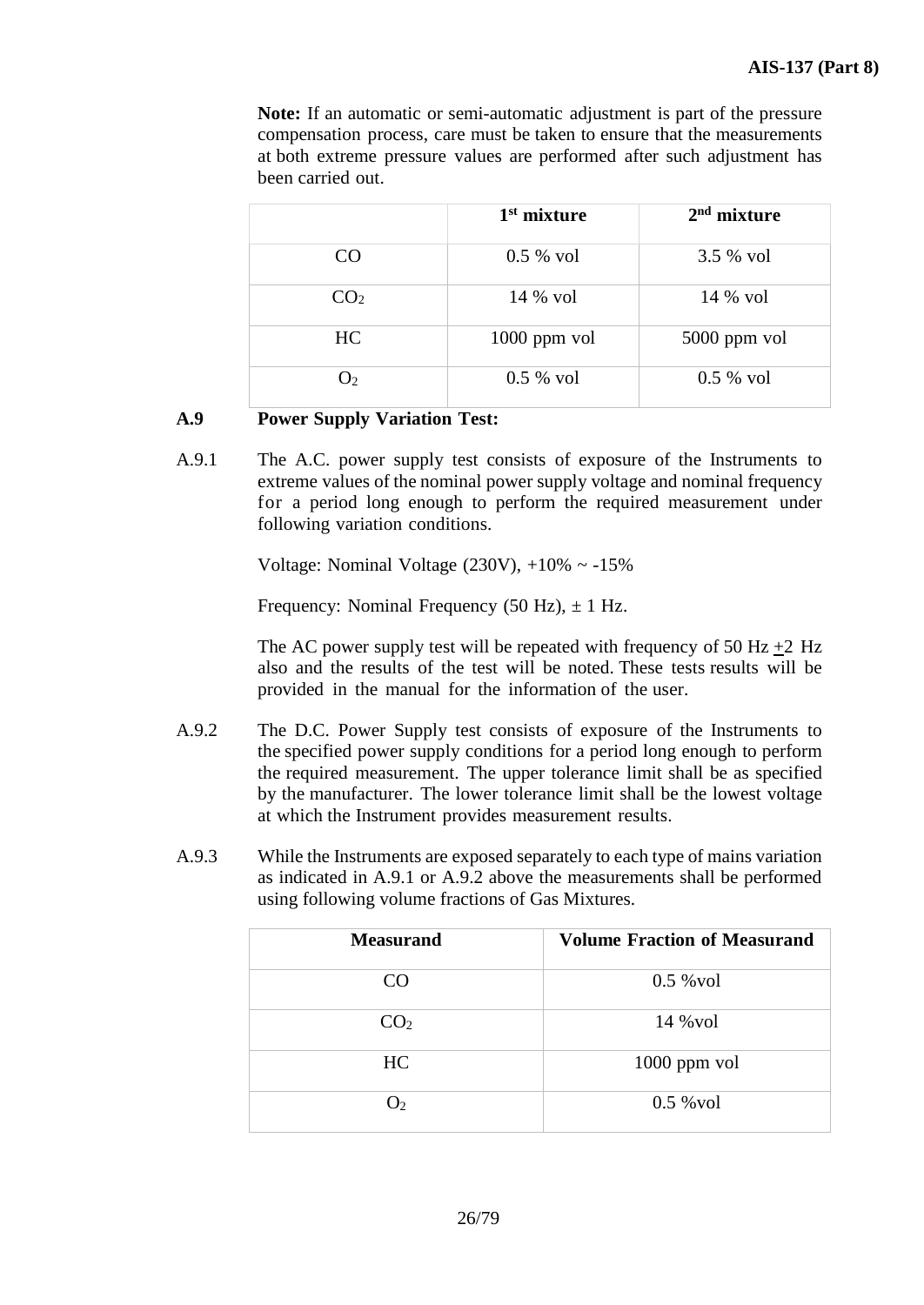The AC power supply test will be repeated at 50° C also and the results of the test will be noted. These tests results will be provided in the manual for the information of the user.

- **A.10 Influence of gas components other than the measurands (cross sensitivity)**
- A.10.1 **The cross sensitivity shall be determined by the following two tests**.
- A.10.1.1 Test with N2 alone:
	- a) Supply the Instrument with N2 alone.
	- b) Supply the Instrument successively with each influencing gas alone in N2 at its maximum value as specified in 5.5.3.
	- c) Compare the "zero" responses of the Instruments determined in a) and b) for each measurand. The difference of indications shall meet the requirement specified in 5.5.3 for "ZERO".
- A.10.1.2 Test with all measurands in N2 :
	- a) Supply the Instrument with a measurand in N2 alone. Repeat the operation for the other measurands.
	- b) Supply the Instrument with all measurands together in N2.
	- c) For each measurand, the difference between the errors of the Instruments determined in a) and the error determined in b) shall meet the requirements specified in 5.5.3.
- A.10.2 For above test and for Instruments that detect with infra-red absorption and for O2 channel, the following volume fractions of gas mixture is required

For the measurands in N2:

| Measurand              | <b>Volume Fraction of Measurand</b> |
|------------------------|-------------------------------------|
| CO <sub>2</sub>        | 3.5 % vol                           |
| HC.                    | 14 % vol                            |
| Water up to saturation | $1000$ ppm vol                      |

Referring to 5.5.3, if the presence of O2 and H2 is necessary, two different gas mixtures shall be used to avoid explosive risk. The recommended volume fractions for the measurands in N2 are the following.

Mixture A:

3.5 % vol CO

14 % vol CO2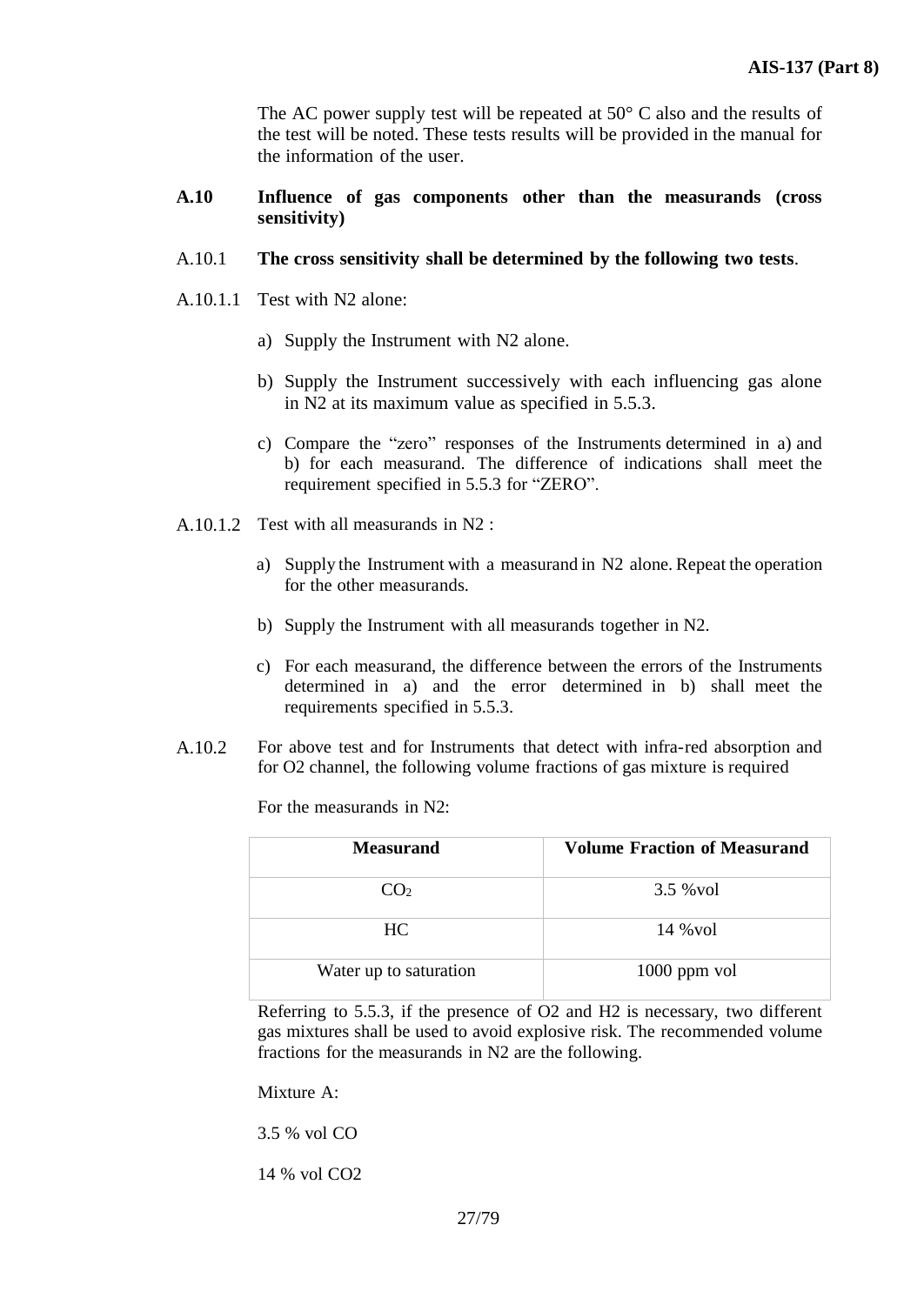1000 ppm HC

10 % O2

Mixture B:

3.5 % vol CO

14 % vol CO2

5000 ppm HC

5 % H2

# **A.11 Mechanical shock and Vibrations Test:**

A.11.1 For mechanical shock testing, the tested Instrument shall be placed in its normal position of use on a rigid surface. It shall be tilted on one bottom edge and then allowed to fall freely onto the test surface. The following conditions shall be applied:

Height of fall: 25 mm

Number of falls: 1 on each bottom edge.

See IEC 60068-2-31

- A.11.2 Vibration test should be conducted as per IS 9000 Part VIII 1981. Analyser may be subjected to vibration in normal mounting axis for 5 to 9 Hz  $\pm$  3 mm displacement and 9 to 150 Hz  $\pm 1$  g acceleration amplitude, preferably with electrical power 'ON' condition. This test should be repeated for other two axes also. However, during the test the instrument shall be mounted in its normal position only.
- A.11.3 Before and after the test, measurements shall be performed using following volume fractions of gas mixture.

CO: 0.5 %vol

CO2: 14 %vol

HC: 1000 ppm vol

O2: 0.5 %vol

## **A.12 Short Time Power Reductions Test:**

A.12.1 A test generator suitable for reducing the amplitude of the A.C. mains voltage is used. It shall be adjusted before being connected to the Instruments. The mains voltage interruptions and reductions shall be repeated 10 times with an interval of at least 10 s between successive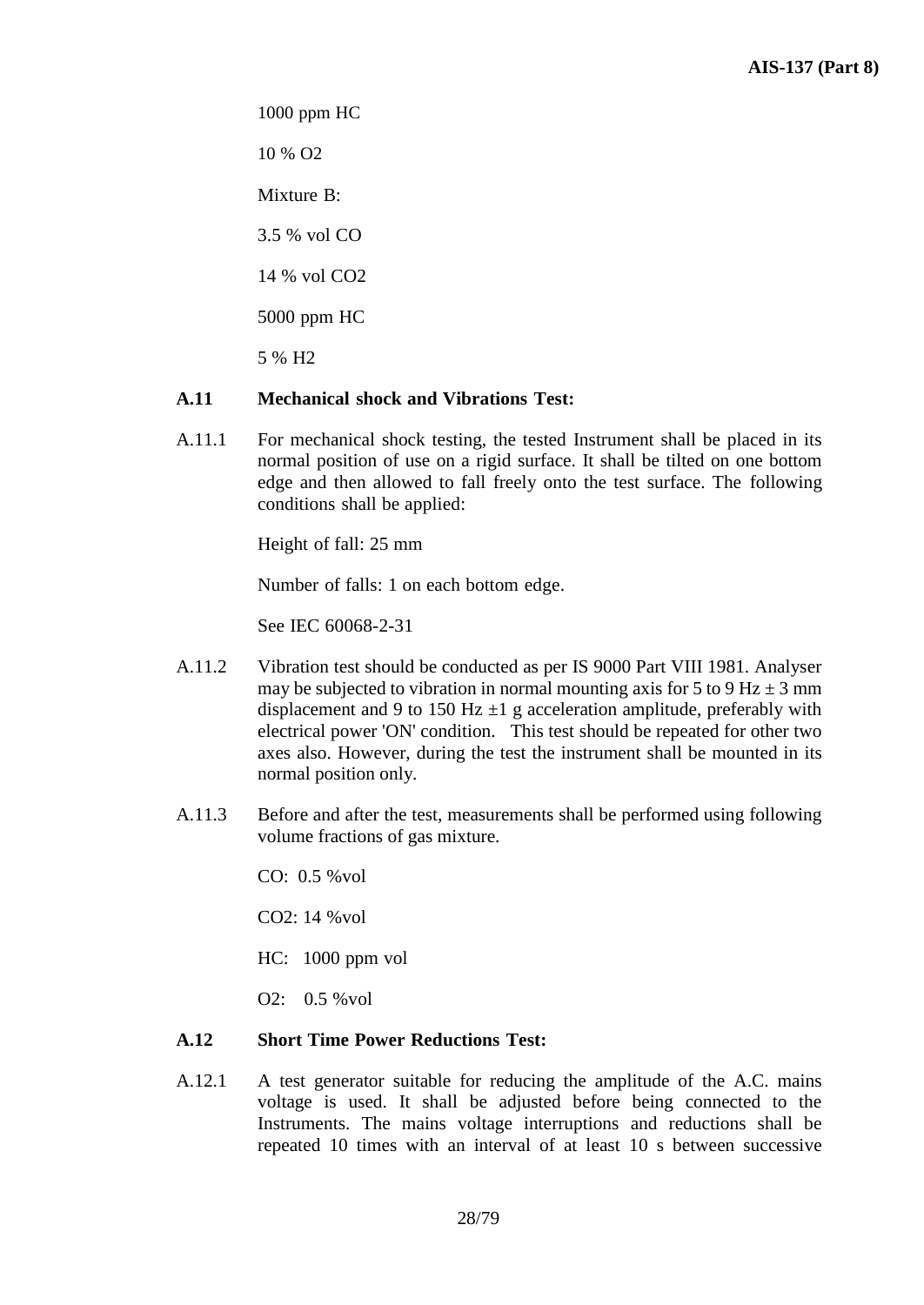disturbances. 100 % reductions shall be effectuated for duration of 10 ms 50 % reductions shall be effectuated for duration of 20 ms.

A.12.2 During the test, measurements shall be performed using the following volume fractions of gas mixture:

CO: 0.5 %vol

CO2: 14 %vol

HC: 1000 ppm vol

O2: 0.5 %vol

## **A.13 Burst from the mains (transients):**

- A.13.1 The test consists of exposure of the Instruments to bursts of voltage spikes of 1 kV and having a double exponential waveform. Each spike shall have a rise time of 5 ns and a half amplitude duration of 50 ns. The burst length shall be 15 ms, the burst period (repetition time interval) shall be 300 ms. Repetition frequency of the impulses and peak values of the output voltage on 50 Ω load: 5 kHz  $\pm$  1 kHz. The transient generator shall have an output impedance of 50  $\Omega$  and shall be adjusted before connecting the Instrument. At least 10 positive and 10 negative bursts randomly phased shall be applied. Insertion of blocking filters in the cables to the Instrument may be necessary to prevent the burst energy being dissipated in the mains.
- A.13.2 During the test, measurements shall be performed using the following volume fractions of gas mixture:

CO:0.5 %vol

CO2:14 %vol

HC:1000 ppm vol

O2:0.5 %vol

## **A.14 Electrostatic discharges test:**

A.14.1 A capacitor of 150 pF shall be charged by a suitable DC voltage source of 6 kV in contact mode and 8 kV in air mode. Then it shall be discharged through the Instrument by connecting one terminal to the Instrument's ground chassis and the other through a 330  $\Omega$  resistance to the Instrument's surfaces that are normally accessible to the user. At least 10 successive discharges shall be applied with a time interval between discharges of at least 10 s. An Instrument not equipped with a grounding terminal shall be placed on a grounded plane surface that projects beyond the Instrument by at least 0.1 m on all sides. The associated grounded connection to the capacitor shall be as short as possible.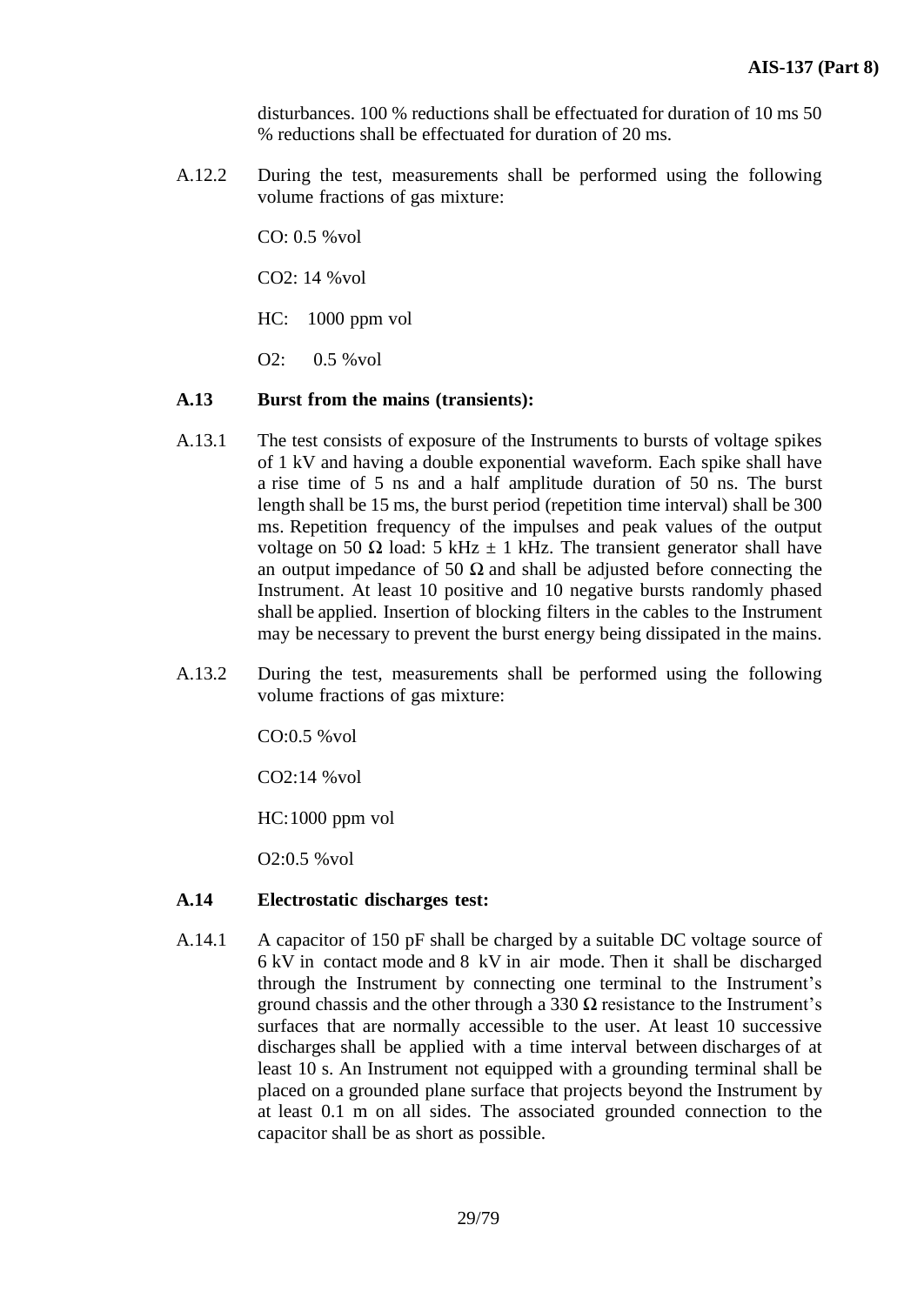A.14.2 In the contact discharge mode, to be carried out on conductive surfaces, the electrode shall be in contact with the Instrument and the discharge shall be actuated by the discharge switch of the generator.

> In the air discharge mode, on insulating surfaces, the electrode is approached to the Instrument and the discharge occurs by spark.

A.14.3 During the test, measurements shall be performed using the following volume fractions of gas measurand:

CO: 0.5 %vol

CO2: 14 %vol

HC: 1000 ppm vol

O2: 0.5 %vol

## **A.15 Radiated, radio frequency, electromagnetic fields test**

A.15.1 Instrument shall be exposed to electromagnetic field strength as follows:

Frequency range: 26 MHz to 1000 MHz

Field strength: 10 V/m

Modulation: 80 % AM, 1 kHz sine wave

#### A.15.2 **The field strength may be generated in the following ways:**

- a) Absorber Lined Shielded Enclosure (ALSE) Chamber for all frequency ranges
- b) A strip line for low frequencies for small instruments from DC to 150 MHz
- c) A TEM cell (Transverse Electromagnetic Mode cell) for higher frequencies, up to 1 GHz
- d) A biconical antenna (26 MHz to 300 MHz)
- e) A log periodic antenna (100 MHz to 1000 MHz)

The specified field strength shall be established prior to the actual testing (without the Instruments in the field). When the test is carried out in a shielded enclosure to comply with international laws prohibiting interference to radio communications care needs to be taken to handle reflections from walls. Anechoic shielding may be necessary.

A.15.3 During the test, measurements shall be performed using the following volume fractions of gas mixture: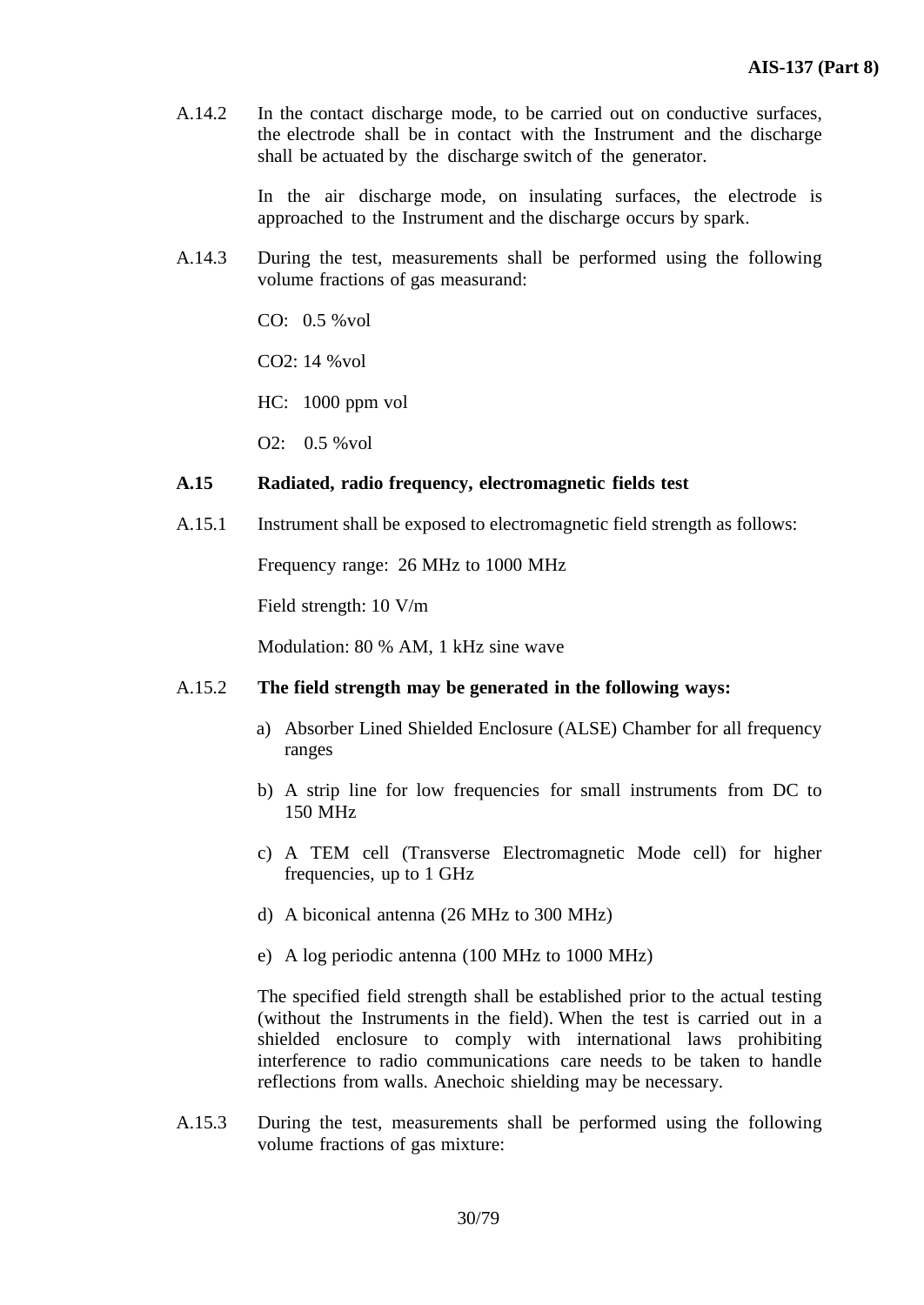$CO: 0.5 %$ vol

CO2: 14 %vol

HC: 1000 ppm vol

 $Q2: 0.5 %$  vol

See IEC 61000-4-3

**Note:** The attention of the experts is drawn to the fact that IEC 61000-4-3 refers to the frequency range from 80 MHz to 1000 MHz. The lower frequencies are covered by IEC 61000-4-6.

# **A.16 Mains Frequency Magnetic Fields Test:**

The Instrument tested shall be exposed in all directions to a magnetic field of 30 A/m at mains frequency. During the test, measurements shall be performed using the following volume fractions of gas measurand:

CO: 0.5 %vol

CO2: 14 %vol

HC: 1000 ppm vol

O2: 0.5%vol

## **A.17 Warm-up time:**

- A.17.1 At reference conditions and at  $5^{\circ}$  C, the warm-up time test to verify compliance with 5.8 shall consist of the following steps:
	- a) Stabilize the Instrument at each temperature
	- b) Let the Instrument warm up
	- c) Immediately after either the manufacturer's prescribed warm-up period has elapsed or an automatic warm-up lockout has been de-activated, perform a volume fraction measurement (with any necessary internal adjustment being performed prior to this measurement)
	- d) At time intervals of 2 min, 5 min and 15 min after warm-up, perform a measurement with the same calibration gas as above.

The difference between any of the measured values above shall not exceed the modulus maximum permissible error on initial verification.

**Note:** At reference conditions, the warm-up time test may be included with the drift test.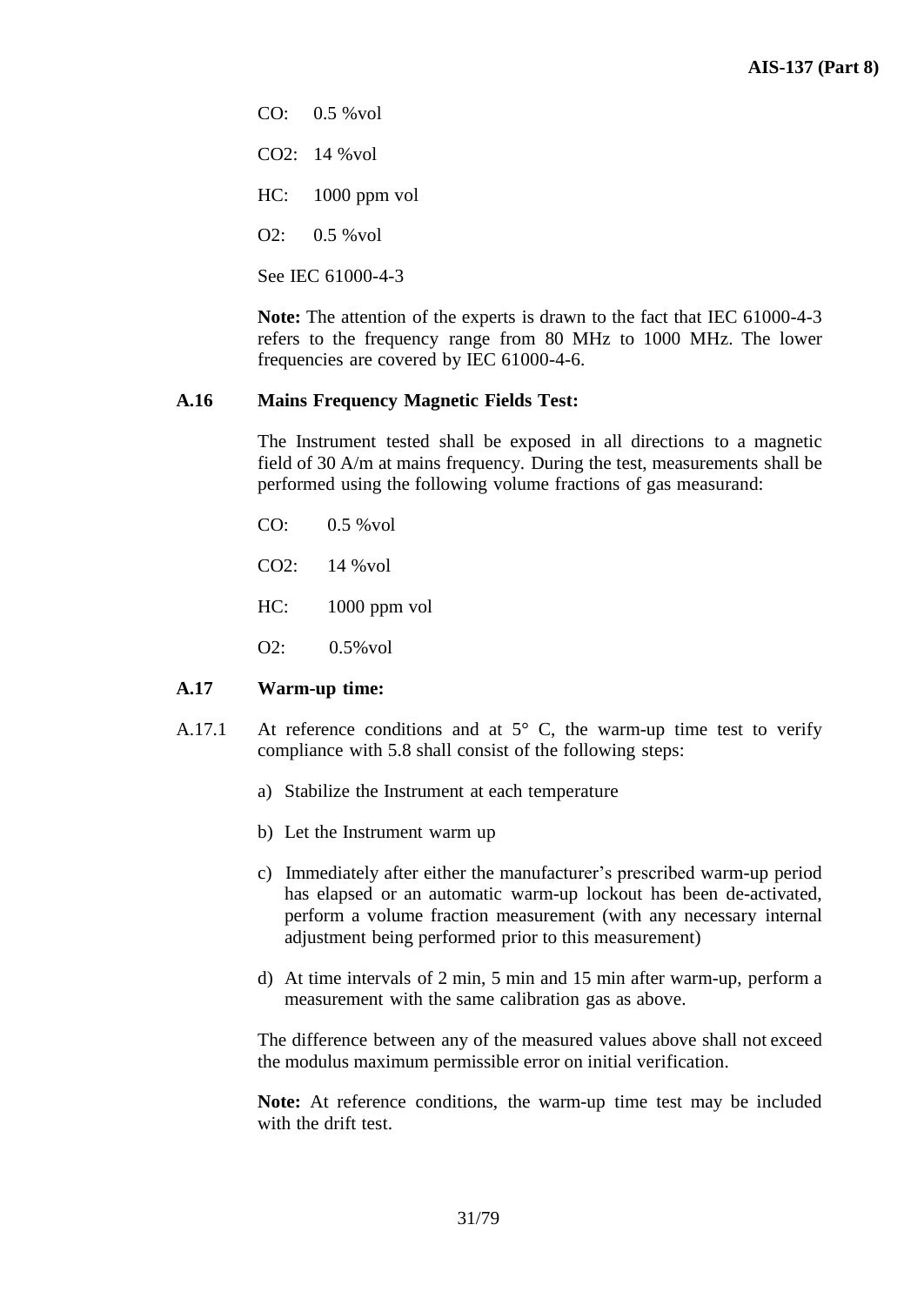## **A.18 Response time**

- A.18.1 A measurement shall be taken to determine the time required for an instrument to respond to a calibration gas after sampling ambient air supplied at the probe. A means shall be employed for instantly changing from sampling ambient air to sampling calibration gas through the sample gas inlet probe. The gases shall be supplied at the probe inlet at ambient pressure (to within 750 Pa). The response time shall not exceed the appropriate values specified in 5.7.
- A.18.2 The following recommended volume fractions shall be used:

 $CO: 0.5 %$ 

CO2: 14 %

HC: 1000 ppm

O2: 0.5 %

## **A.19 Low flow**

- A.19.1 A measurement shall be performed with a calibration gas that is initially supplied to the as handling system at a gas flow rate greater than the minimum required by the tested Instrument. During the measurement, the gas flow rate shall be reduced until the low flow indicator responds according to requirements of 6.1.7
- A.19.2 The following recommended volume fractions shall be used:

CO: 0.5 %vol

CO2: 14 %vol

HC: 1000 ppm vol

O2: 0.5 %vol

- **A.20 Leakage** :When following gas mixture is used, the adjustment of the leakage and the test shall be performed successively for each component
- A.20.1 An adjustable leak shall be introduced artificially into the gas handling system near the pump where a leak of an appropriate orifice size will have the greatest effect on the measurement. With this artificial leak closed, a calibration gas shall be supplied at the probe at ambient pressure (to within750 Pa).
- A.20.2 While sampling the calibration gas, record the indication, then adjust the leakage rate so that the indication of the calibration gas differs from the value indicated previously (without the leak) by an amount equal to the requirement of 6.1.8.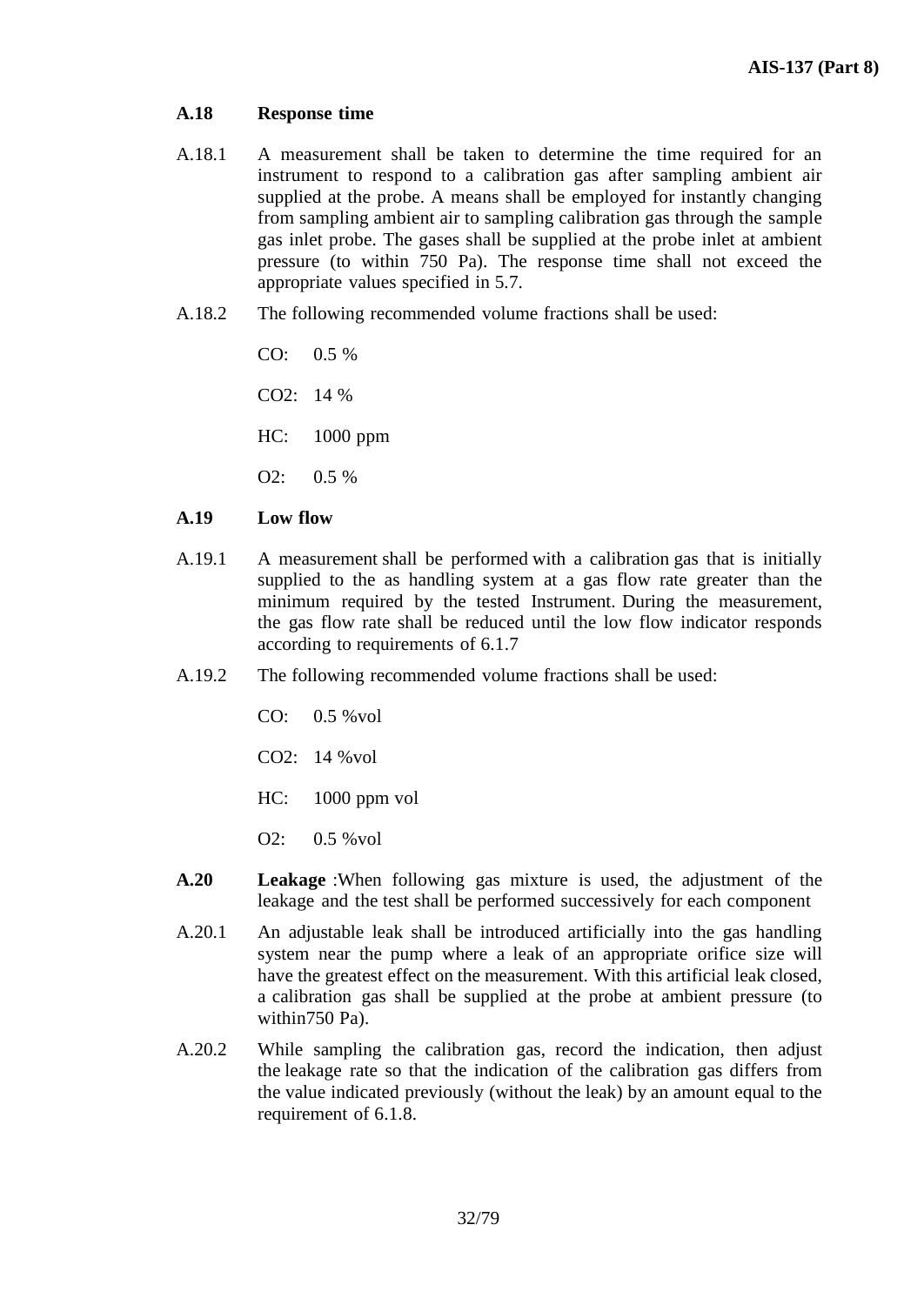A.20.3 Without disturbing the artificial leak, remove the calibration gas supplied at the probe, and conduct the leakage test procedure as described in the manufacturer's operating instructions

> **Note**: Since the leakage test is performed by introducing air in to the system, the calibration gas supplied at the probe should have a volume content of O2 close to 0 %.

#### **A.21 HC residue**

- A.21.1 The exhaust of a specially adjusted test engine shall be sampled for at least 5 min by an Instrument in thermal equilibrium at 5 °C. The exhaust gas shall contain at least 5% CO and 3000 ppm HC. Immediately after the sampling, conduct an HC residue check as described by the manufacturer's operating instructions. Repeat this operation as many times as necessary to obtain an HC residue that complies with the requirement of 6.3.2.
- A.21.2 Then following calibration gases shall be supplied at the probe at ambient pressure (to within 750 Pa) to check compliance with the maximum permissible error on initial verification:

CO: 3.5 % vol

HC: 5000 ppm vol

#### **A.22 Filter unit**

- A.22.1 At reference conditions, the i nstrument shall be exposed to exhaust gases from a specially adjusted test engine for a period of at least 15 min. The exhaust gas shall contain at least 5% CO and 6000 ppm HC. Immediately after the sampling, conduct an HC residue check as described by the manufacturer's operating instructions. Repeat this operation as many times as necessary to obtain an HC residue that complies with requirements of 6.3.2. The Instrument shall be checked immediately with a calibration gas that shall be supplied to the gas handling system at ambient pressure (to within 750 Pa). The Instrument shall comply with the requirements for the maximum permissible error on initial verification and for the response time.
- A.22.2 The test shall be carried out using the following gas mixture:
	- CO: 3.5 %vol
	- CO2: 14 %vol
	- HC: 1000 ppm vol
	- O2: 0.5 %vol

#### **A.23 Water separator**

- A.23.1 The water separator shall be subjected to the following two tests.
	- a) High temperature test: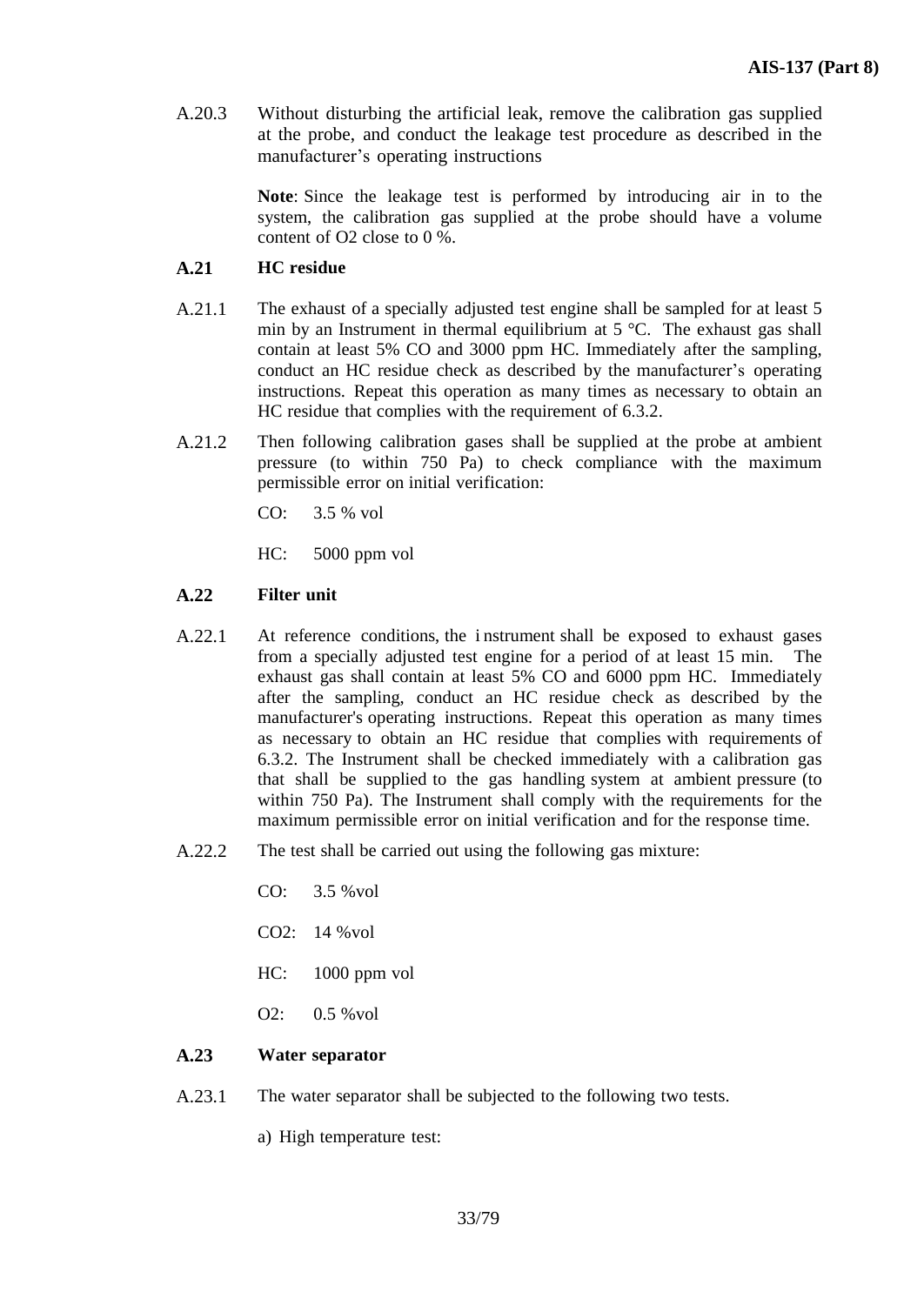Stabilize the Instrument at 45° C, and Expose the Instrument to water saturated N2 at 45 $\degree$  C, or water saturated ambient air at 45 $\degree$  C, supplied to the gas handling system for 30 min.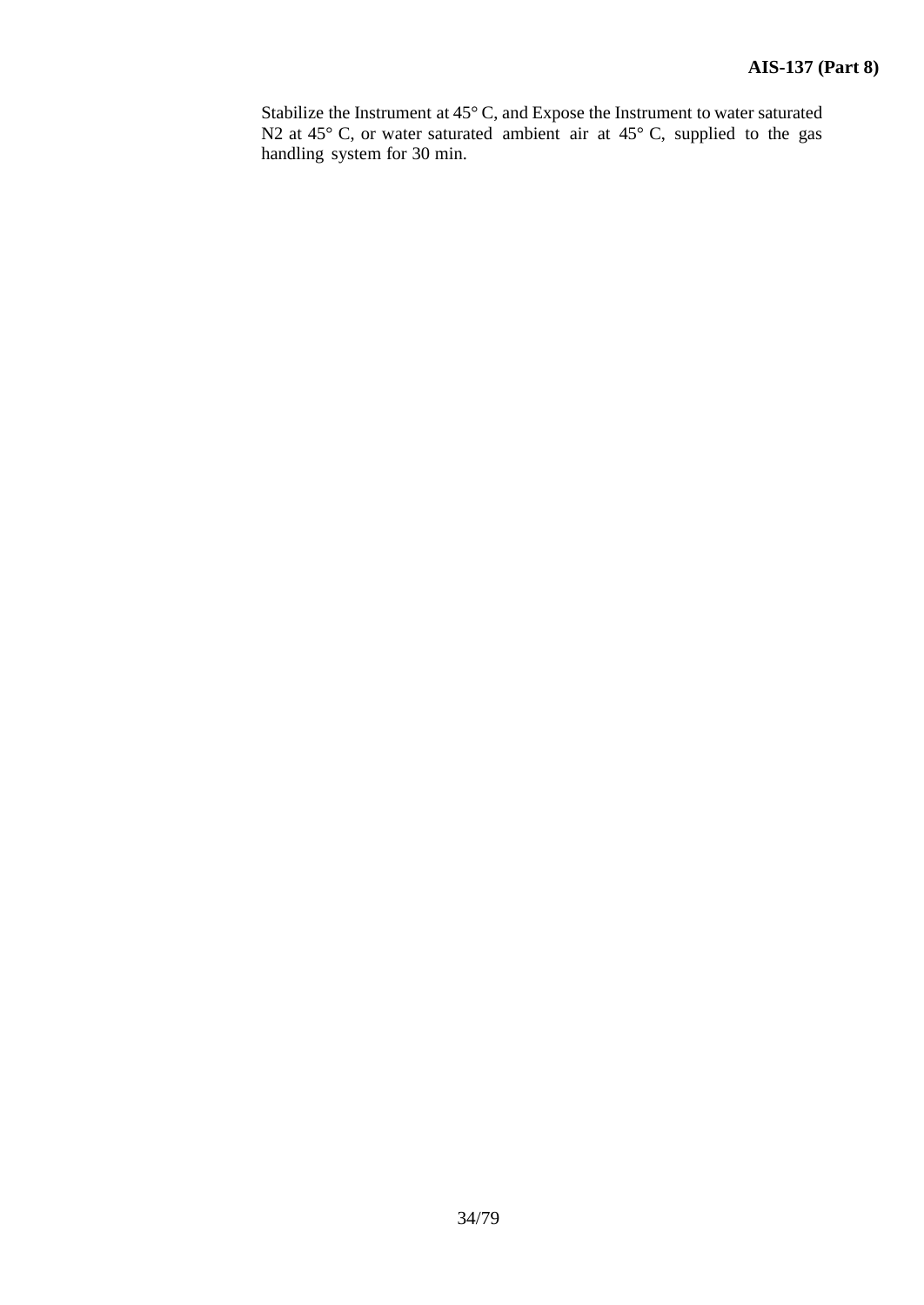b) Low temperature test:

Stabilize the Instrument at a low ambient temperature within the rated operating conditions, and Expose the Instrument to exhaust gases from any car attached to the probe for 30 min.

A.23.2 After each test, the Instrument shall be checked immediately with the following gas mixture:

CO: 3.5 %vol

 $CO2: 14 %$  vol

HC: 5000 ppm vol

O2: 0.5 %vol

It shall comply with the requirements of the maximum permissible error on initial verification and with the response time requirements of 5.7, before and after the test.

## **A.24 Propane/hexane equivalency factor**

- A.24.1 The test procedure is as follows:
	- a) Make a measurement for each of the following recommended volume fractions of propane calibration gas: 2000 ppm vol and 10000 ppm vol
	- b) Calculate the absolute error of the Instruments for each of these two volume fractions of propane calibration gas.

To this end, the true value is determined as follows:

 $I$  true =  $C x$  PEF

Where, *C* is the true value of the volume concentration of propane, and PEF is the value of the propane/hexane equivalency factor given by the Manufacturer

- c) Make a measurement for each of the following recommended fractions of hexane calibration gas: 1000 ppm vol and 5000 ppm vol
- d) Calculate the absolute error of the Instrument for each of these two volume fractions of hexane.
- e) For each of the two volume fractions, calculate the difference between the error obtained with propane and that obtained with hexane.
- A.24.2 The difference between the errors shall not exceed (according to the case see 5.9) the applicable maximum permissible intrinsic error or half of the applicable maximum permissible intrinsic error.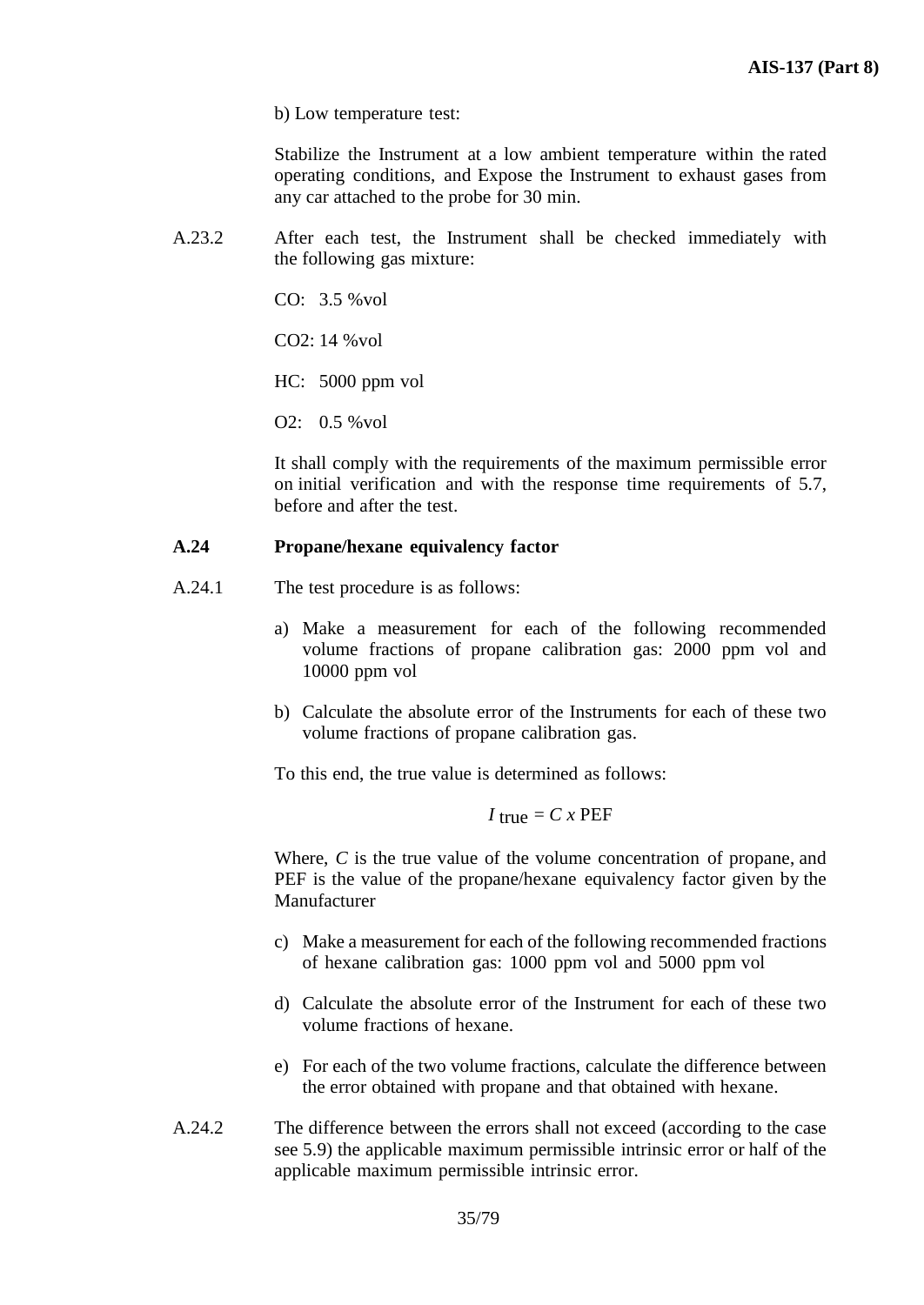**Note:** It is assumed that the error of the Instruments is constant both near 100 ppm vol and near 1000 ppm vol.

**CAUTIONARY NOTE:** Because of its low vapour pressure, Hexane can condense at ordinary temperatures of shipment, storage and use. Such condensation would invalidate the certified gas mixture concentration. Therefore, extreme care shall be taken at all times during shipment, storage and use to ensure that Hexane cylinders are maintained sufficiently above the condensation temperature for the specified gas volume fraction at the cylinder pressure.

#### **A.25 Engine Speed Measurement System**

The linearity of engine speed measurement shall be checked at minimum 4 points, which shall include at least one point, which is more than 80% of the required full-scale range. The linearity shall be checked using engine speed measurement system with the accuracy of at least  $\pm 3$  rpm.

#### **A.26 Measurement Test Data Acquisition and Electronic Upload**

- a. The instrument shall be equipped with suitable means to acquire in use vehicle emission test data of each measurement test performed in the field.
- b. The instrument shall be equipped with a facility to electronically upload measured field test data to NIC web application through an API.
- c. The data parameters to be electronically uploaded to the NIC web application shall include the following in the prescribed sequence

#### A.26.1 **Data Format Requirements for 4 Gas Analyser**

| Sr. No.        | <b>Parameter</b> | <b>Field Type</b> | <b>Field Size</b> | <b>Example</b>        |
|----------------|------------------|-------------------|-------------------|-----------------------|
| $\mathbf{1}$   | CO               | Numeric           | 5                 | 1.23                  |
| $\mathbf{1}$   | HC               | Numeric           | 5                 | 6666                  |
| $\overline{2}$ | CO <sub>2</sub>  | Numeric           | 5                 | 12.12                 |
| 3              | O <sub>2</sub>   | Numeric           | 5                 | 12.12                 |
| $\overline{4}$ | Engine<br>speed  | Numeric           | 5                 | 6666                  |
| 5              | Lambda CO        | Numeric           | 5                 | 1.23                  |
| 6              | Lambda           | Numeric           | 5                 | 0.987                 |
| 7              | Date of test     | Text              | 12                | DD-MM-<br><b>YYYY</b> |
| 8              | Time of test     | Text              | 8                 | HH:MM                 |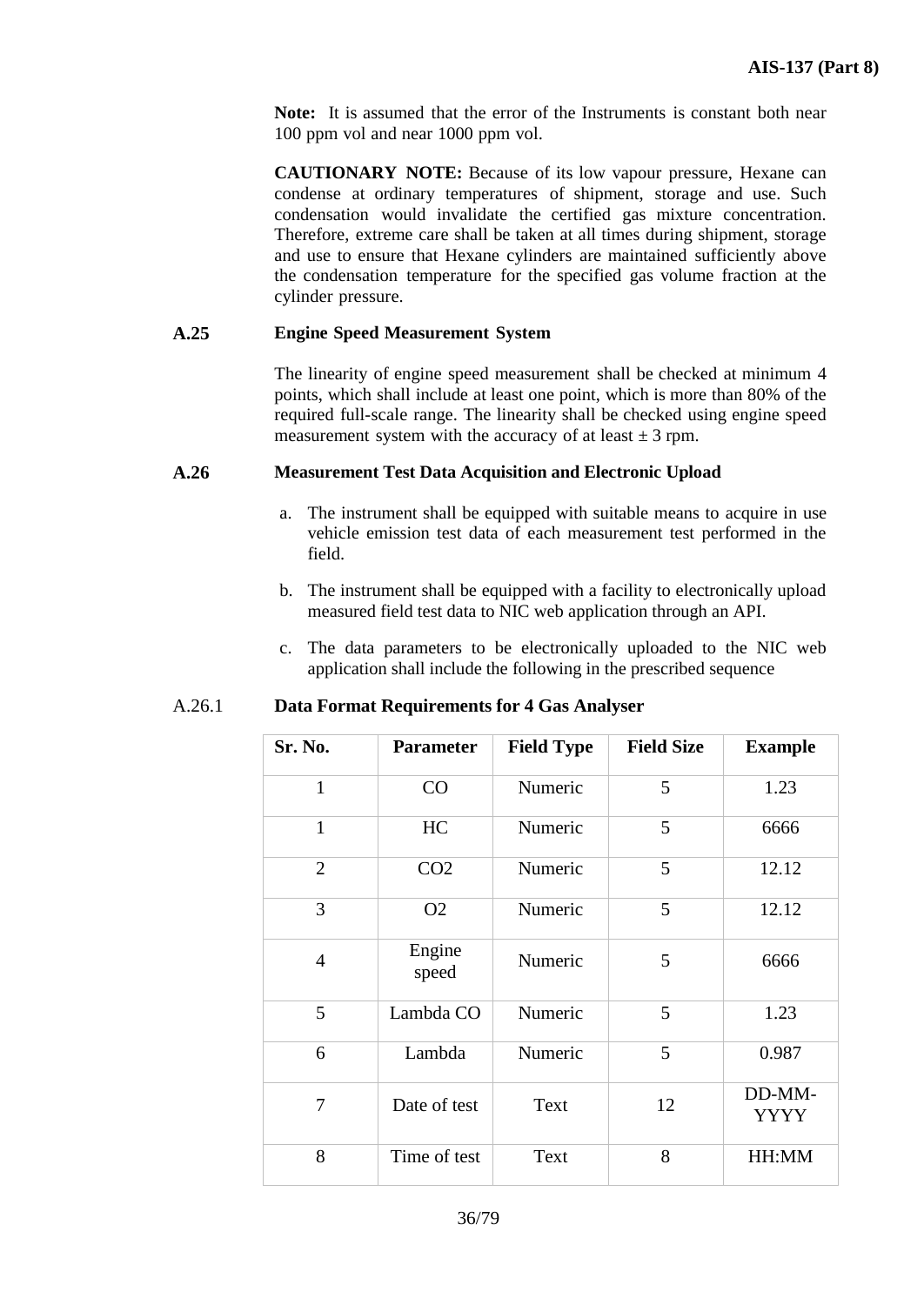# A26.2 **Application Program Interface (API)**

Manufacturer / supplier of PUC test equipment shall develop an "Application Program Interface" (API) for the 4 gas analyser. The API shall communicate with the 4 gas analyser on one end and with NIC web application on the other end.

The API shall meet the following requirements:

- a. The API shall be web enabled / web compatible
- b. Preferred web browser for the API shall be either Mozilla Firefox or Google Chrome
- c. It shall be possible to call the API through an URL. Typical URL may be as below. However, the PUC test equipment manufacturer / supplier shall finalise URL.

[http://localhost:xxxxx/api/PUC Test Equipment Manufacturer/Model\\_t](http://localhost:xxxxx/api/PUC%20Test%20Equipment%20Manufacturer/Model_t) (For default value return)

[http://localhost:xxxxx/api/PUC Test Equipment Manufacturer/Model](http://localhost:xxxxx/api/PUC%20Test%20Equipment%20Manufacturer/Model) (For actual test)

d. The output of the API shall be in "JSON" format

#### A.26.3 **Return parameter shall be as below:**

#### **Sr.No. Parameter**

- 1 **<**PUC Test Equipment Manufacturer / Model tController.puc data>
- 2  $\langle CO>1\langle CO>$
- $3 \left\langle \frac{\text{HC}}{2} \right\rangle$
- 4 <CO2>3</CO2>
- 5  $<\frac{O2>4}{O2}$
- $6 \leq RPM > 5 < RPM \geq 6$
- 7 <Lambda\_CO>6</Lambda\_CO>
- 8 <Lambda>7</Lambda>
- 9 <Date>01-01-2018</Date>
- 10 <Time>12:12</Time>
- 11 <Reserve>8</Reserve>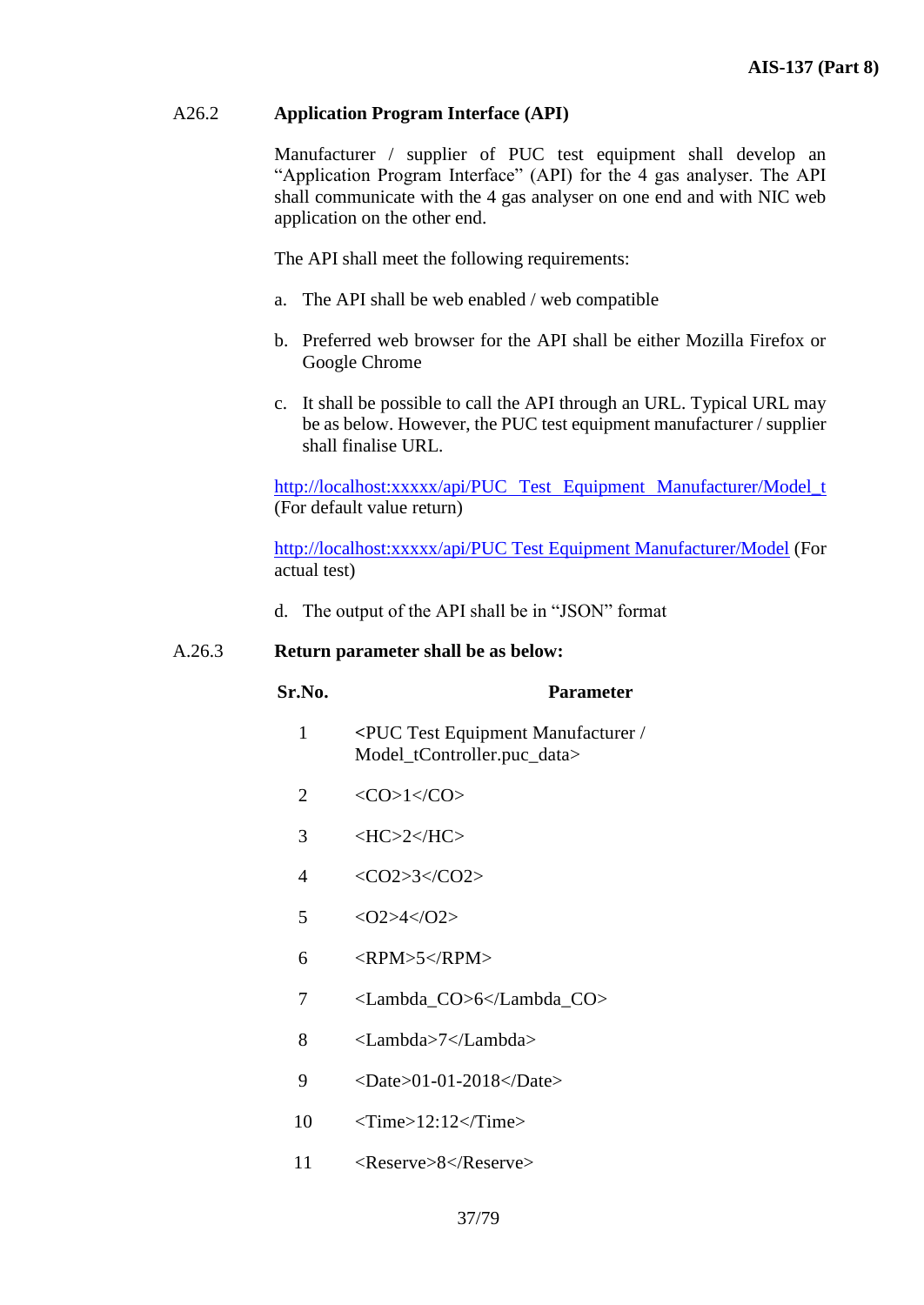- 12 <Status>OK</Status>
- 13 </PUC Test Equipment Manufacturer Model\_tController.puc\_data>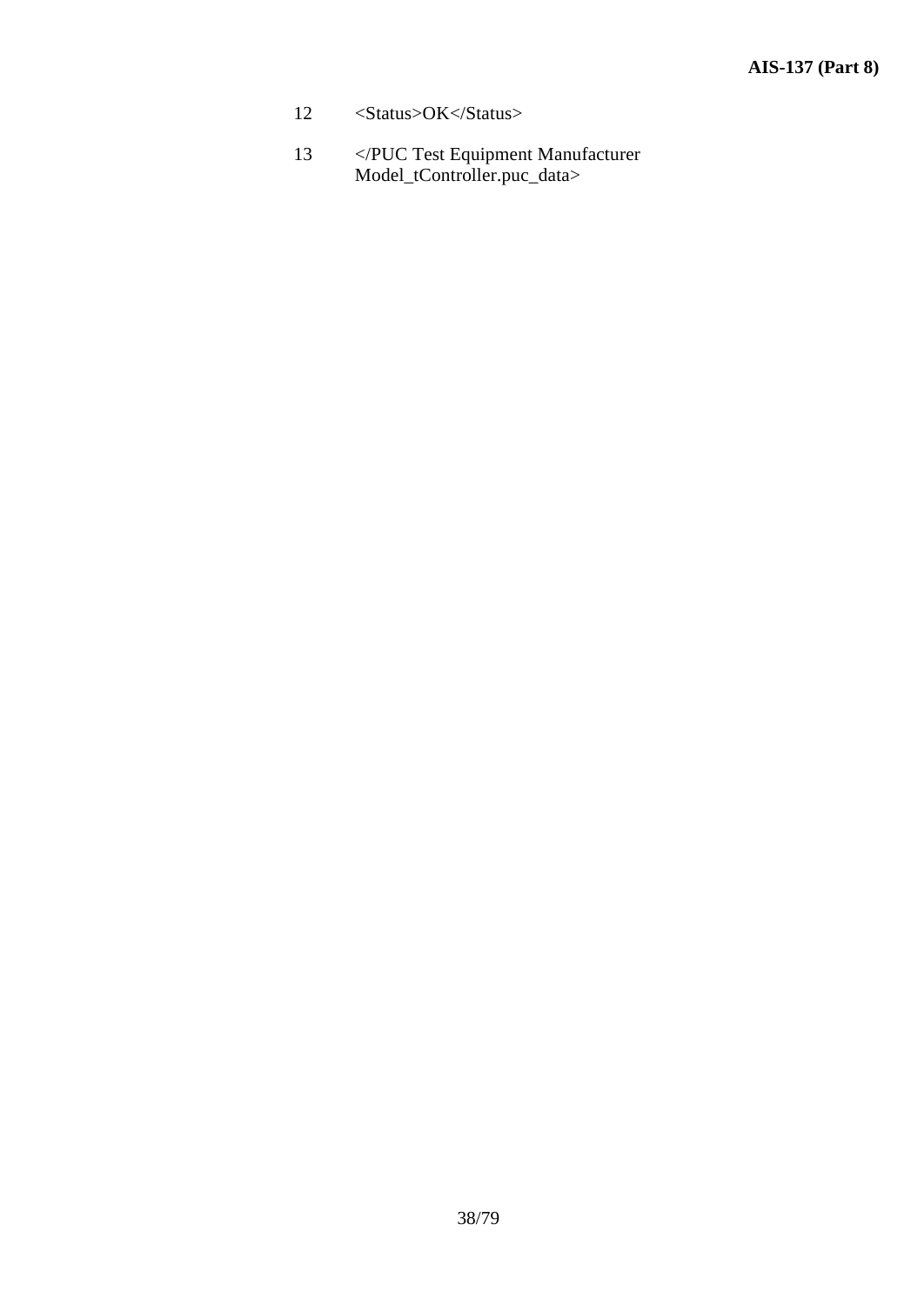#### **ANNEXURE B**

## **DESIGNATION OF CALIBRATION GASES AND THEIR COMPOSITION**

## **B1.0 General requirements**

- B1.1 The calibration gases shall be supplied either in gas cylinders or by dynamic blending:
	- a) Each gas cylinder shall be identified with the following information included as a mark, label and/or certificate):
		- Supplier of the gas cylinder and serial number
		- Composition of the gas mixture
		- Temperature limits for use and storage
		- Date of analysis and expiration date
		- Testing authority and
		- The marking "calibration gas mixture"
	- b) Blended gases shall meet the requirements of ISO 6145 and 7395 or of B.1.2 and B.2.
- B.1.2 The composition of calibration gases used for Type approval and verification shall be certified as complying with the requirements of B.2 by a competent authority and as being traceable to national, regional or international standards.
- B.1.3 Calibration gases for all purposes except type approval and verification shall be certified by the supplier of the gases and shall be traceable to the appropriate standards.
- B.1.4 The material of gas cylinders shall be inert to the gases contained therein.
- B.1.5 The appropriate safety regulations shall be followed in the handling of the gases

#### **B.2.0 Specifications and uncertainties of composition of the gas mixtures**

- B.2.1 The unit for the quantity of gases contained or delivered shall be either in molar or volume fractions. (See 5.1)
- B.2.2 The blend / preparation tolerances of the calibration gas mixtures shall not exceed 15 % of the volume fraction of each component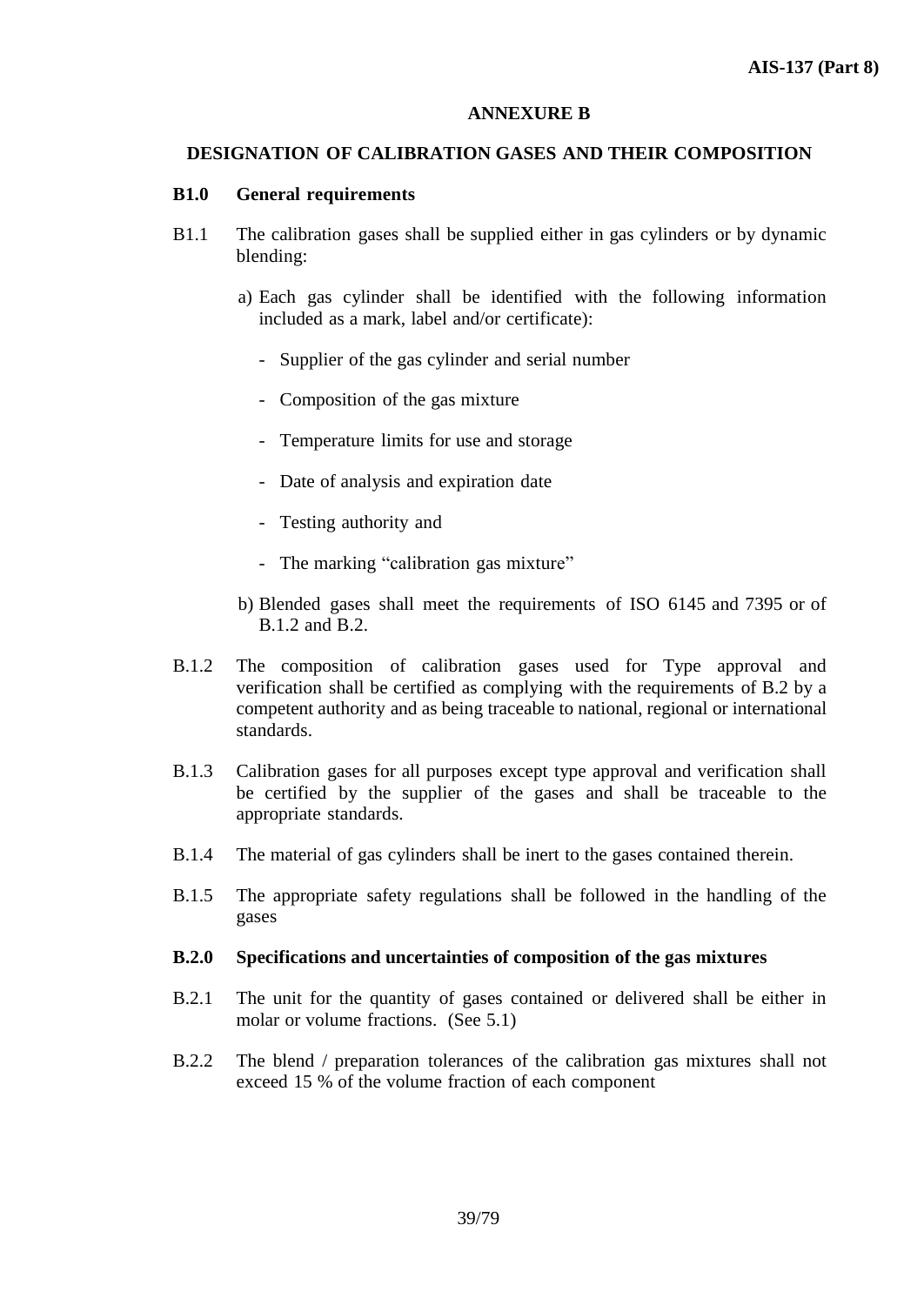- B.2.3 For gas mixtures the uncertainty/analytical accuracy in the composition shall be 1 % or less of the volume fraction of each measurand except for HC of 1000 ppm and below, where the uncertainty shall be 2 % or less for gas calibration and tests such as calibration curve, propane/hexane equivalency factor. For the remaining tests, the uncertainty/analytical accuracy of the gas mixtures may be 2% of the volume fraction of each measurand. The composition of each component not subject to measurement shall have an uncertainty of 5% or less.
- B.3.0 Preparation of gases in special cases
- B.3.1 Propane shall be used for calibration gas mixtures requiring HC therefore the propane/hexane equivalency factor shall be taken into account
- B.3.2 Volume fractions of  $O_2$ ,  $H_2$ , NO, and water vapor shall be blended with the other gases as required during the tests. The volume fraction of water vapor required should not be supplied in high-pressure gas cylinders because of instability and corrosion effects, and mixtures of  $O<sub>2</sub>$  shall only be blended with N2.
- B.3.3 Ambient air shall be drawn through a charcoal filter or equivalent system when it is used to set zero for instruments measuring HC.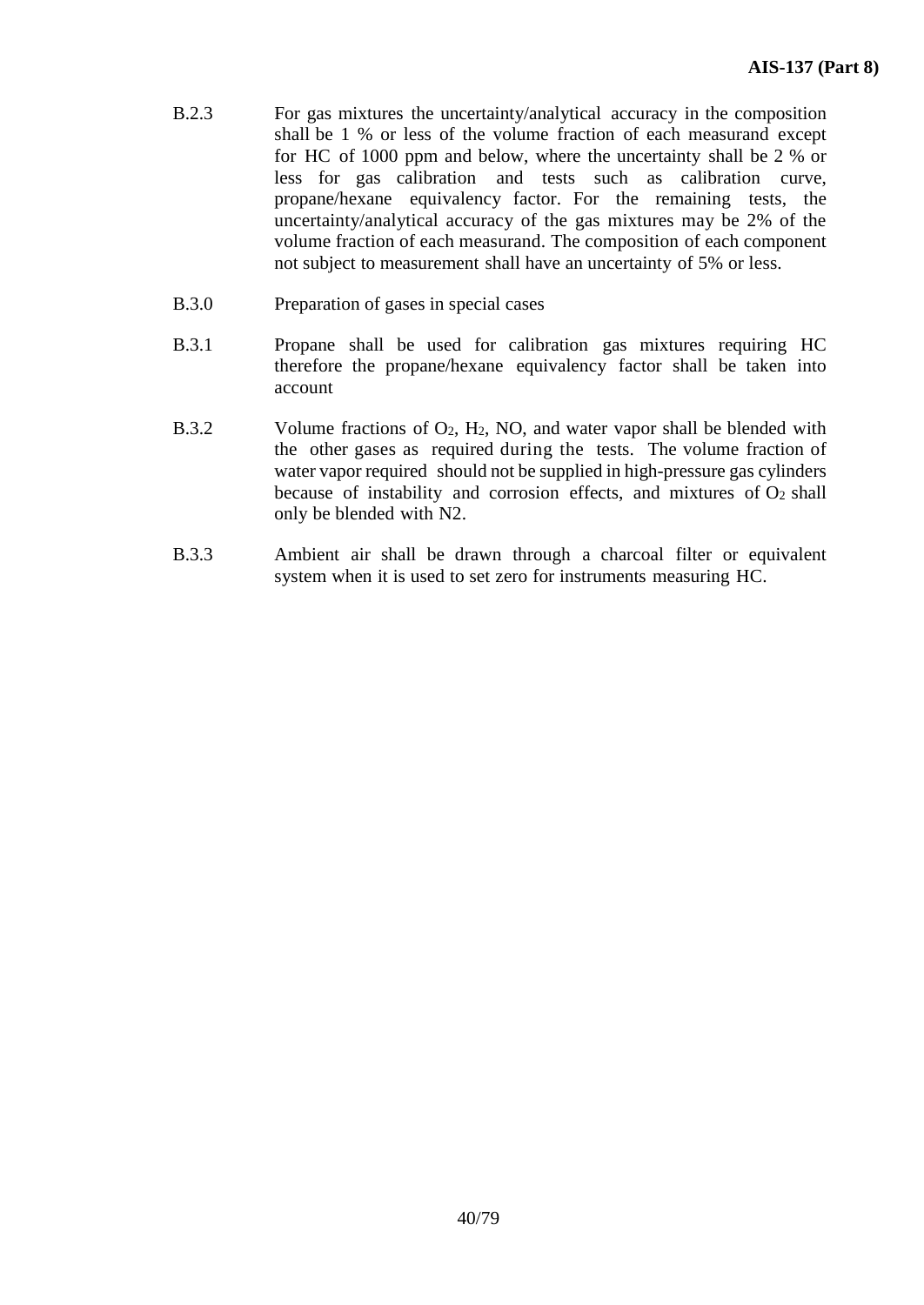# **ANNEXURE C (INFORMATIVE)**

## **PROCEDURE FOR INITIAL VERIFICATION**

The initial verification of the Instruments may include the following tests.

- a) Check the power supply voltage and frequency at the location of use to determine compliance with the specifications on the measuring instrument's label.
- b) Check the activation of the warm-up lockout Instruments by attempting to make a measurement within 1 min of initial power-on of the instruments.
- c) After the Instruments have warmed up, perform the calibration curve check as described in 8.2.2.2.
- d) Check the air-tightness of the system by performing a leak check as described in the manufacturer's operating instructions.
- e) Check for HC residues with the procedure described in the manufacturer's operating instructions.
- f) Check for the activation of the low gas flow device (and also for the low flow lockout) by restricting the gas flow supplied to the probe while sampling ambient air.
- g) Check the response time of the CO channel.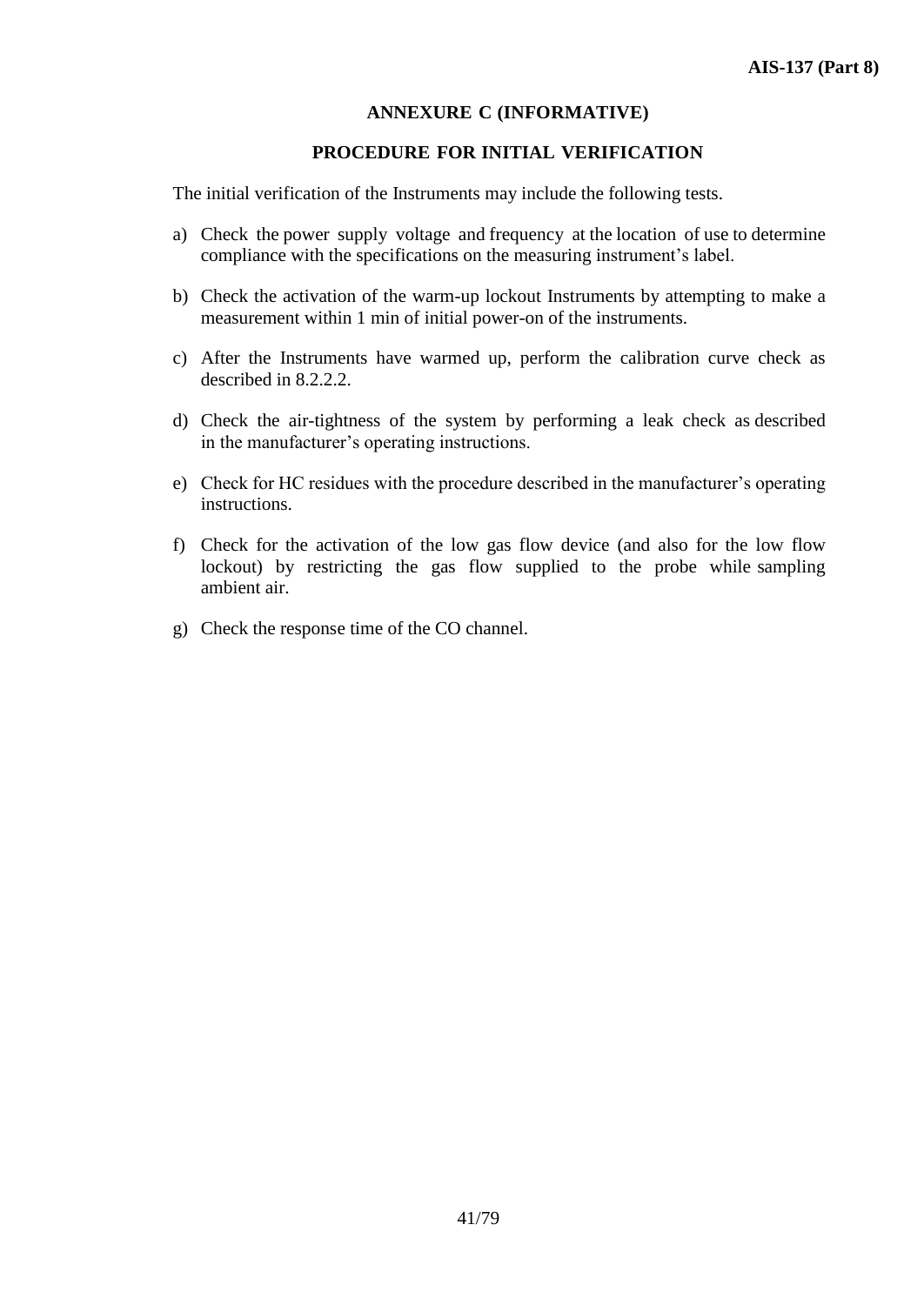## **ANNEXURE D (INFORMATIVE)**

## **PROCEDURE FOR SUBSEQUENT VERIFICATION**

- 1. Subsequent verification of an Instrument at the same location may include the following tests:
- a. For short-term subsequent verification, perform all tests included in the initial verification except for the power check and the warm-up check.
- b. For short-term subsequent verification, perform the calibration curve check using the number of gas mixtures required for initial verification unless the responsible legal authority specifies fewer mixtures.
- c. For long-term subsequent verification, perform all tests included in the initial verification.
- d. When the Instruments have been moved to a new location (e.g. change in business address as defined by the responsible legal authority), or have undergone repairs other than replacement of components as defined in Step E of Annex-E or in the manufacturer's operating instructions, perform all tests included in the initial verification.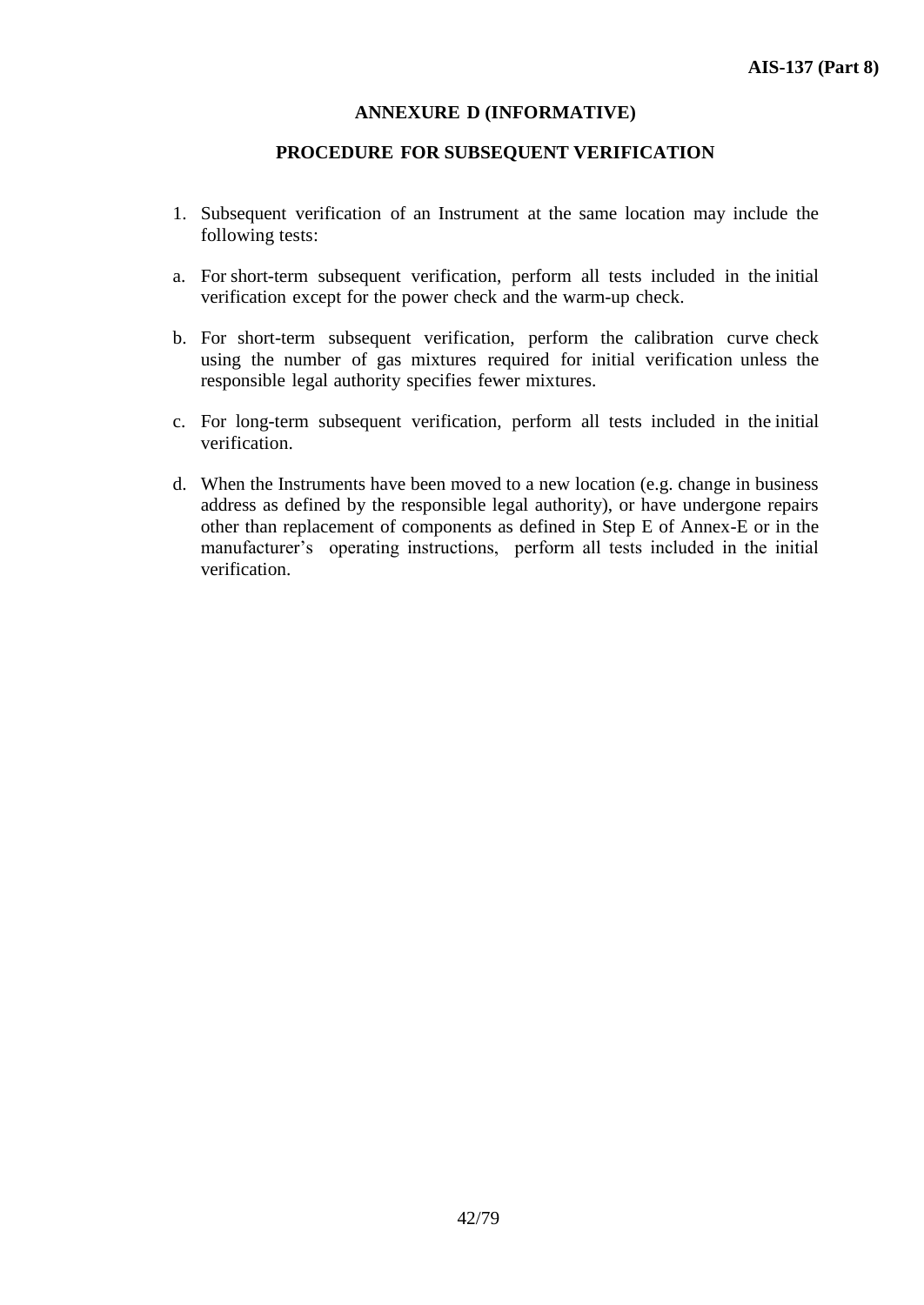# **ANNEXURE E (INFORMATIVE)**

## **PROCEDURE FOR ROUTINE TESTING**

A routine test of the Instruments should consist of at least the following.

- a) Perform an internal adjustment check within 1 hour after performing each vehicle test.
- b) Check for HC residues before testing each vehicle.
- c) Check the Instrument's gas calibration and internal adjustment with a calibration gas at intervals specified by the responsible legal authority or recommended in the manufacturer's operating instruction manual.
- d) Perform a leak check at least once a day. Repair any leaks and conduct a successful leak check before testing any vehicle.
- e) Conduct a leak check after each disassembly of the gas handling system (e.g. a probe or filter element replacement). Repair any subsequent leaks and conduct a successful leak check before testing any vehicle.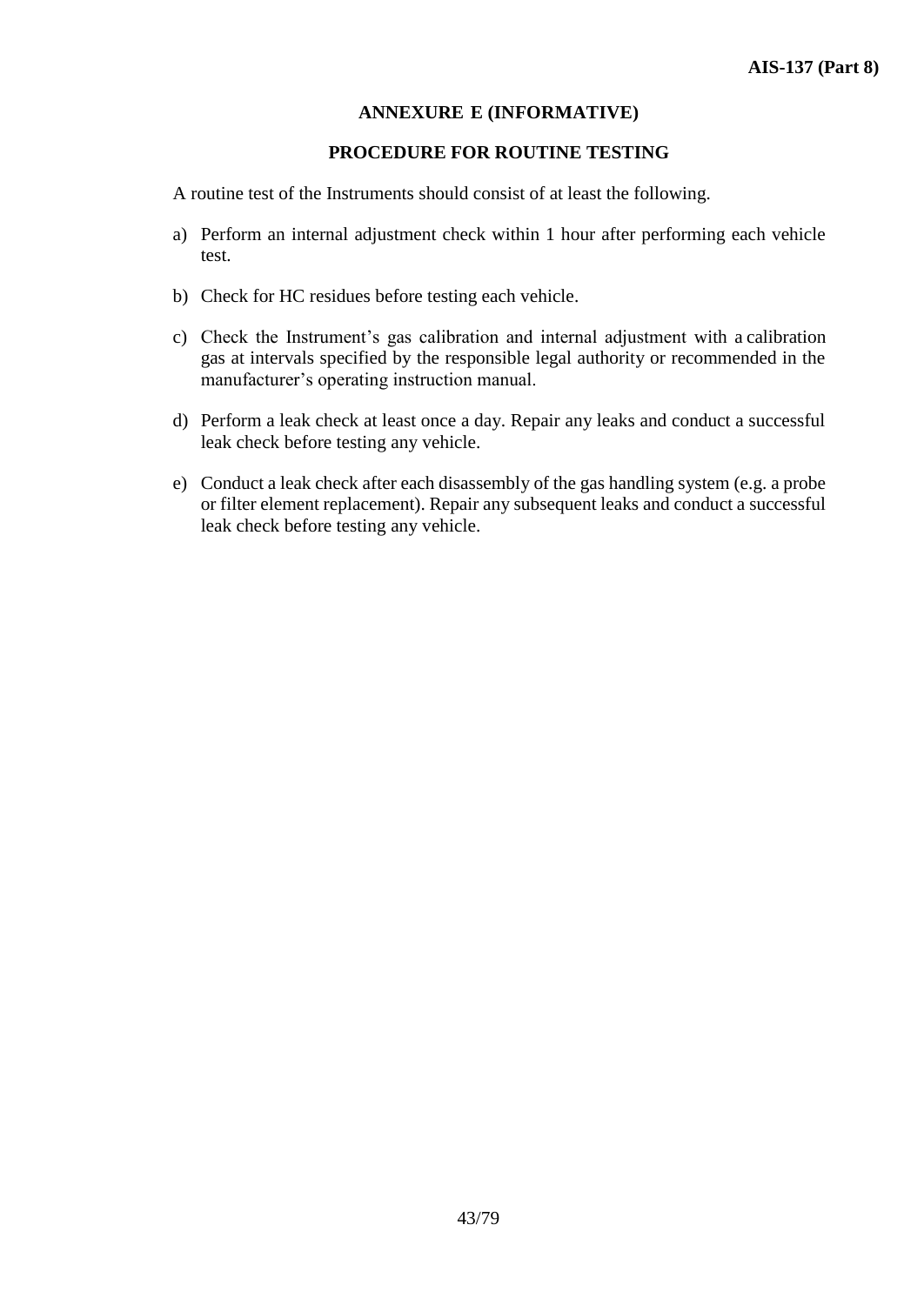## **ANNEXURE F (NORMATIVE MANDATORY)**

#### **LAMBDA CALCULATION**

- **F.1 Introduction**: The value of lambda is determinant for the burning efficiency of an engine. The value depends on the composition of the fuel, the air that is used for the combustion and on the combustion products as found in the exhaust gases. A basic formula, taking into account:
	- Components of the fuel: carbon, hydrogen, oxygen and water content
	- Water content of the air

Components of the exhaust gases: carbon dioxide, carbon monoxide, hydrocarbons and nitrogen oxide has been developed by J. Brett Schneider.

\A simplified formula derived from the basic formula and based on the assumption that the water content of fuel and air and the NOx content in the exhaust gases are negligible, allows the computation of lambda when certain components of the exhaust.

**F.2** Simplified Lambda formula: For lambda calculation, based upon measurements of CO, CO2, HC and O2 the following formula is standardized:

$$
[CO_2] + \frac{[CO]}{2} + [O_2] + \left\{ \left( \frac{H_{cv}}{4} \times \frac{3.5}{3.5 + \frac{[CO]}{[CO_2]}} - \frac{O_{cv}}{2} \right) \times ([CO_2] + [CO]) \right\}
$$
  

$$
\lambda = \frac{\left( 1 + \frac{H_{cv}}{4} - \frac{O_{cv}}{2} \right) \times \{ ([CO_2] + [CO]) + (K_1 \times [HC]) \}}{2}
$$

Where

[ ] is the concentration in % vol, for HC only in ppm vol

K1 is the conversation factor for HC if expressed in ppm vol n-hexane (C6H14) equivalent. Its value in this formula is 6 x 10 $^{-4}$ 

 $H_{CV}$  is the atomic ratio of hydrogen to carbon in the fuel. The arbitrary value is 1.7261

 $O_{CV}$  is the atomic ratio of oxygen to carbon in the fuel. The arbitrary value is 0.0176

**Note:** The simplified lambda calculation is only valid for measurements on cars with negligible NO<sub>x</sub> concentrations in the exhaust gas

**F.3** Other Formulae: Other formulae may also be applied. As specified in 7.2.2 the operating instructions shall include the applied model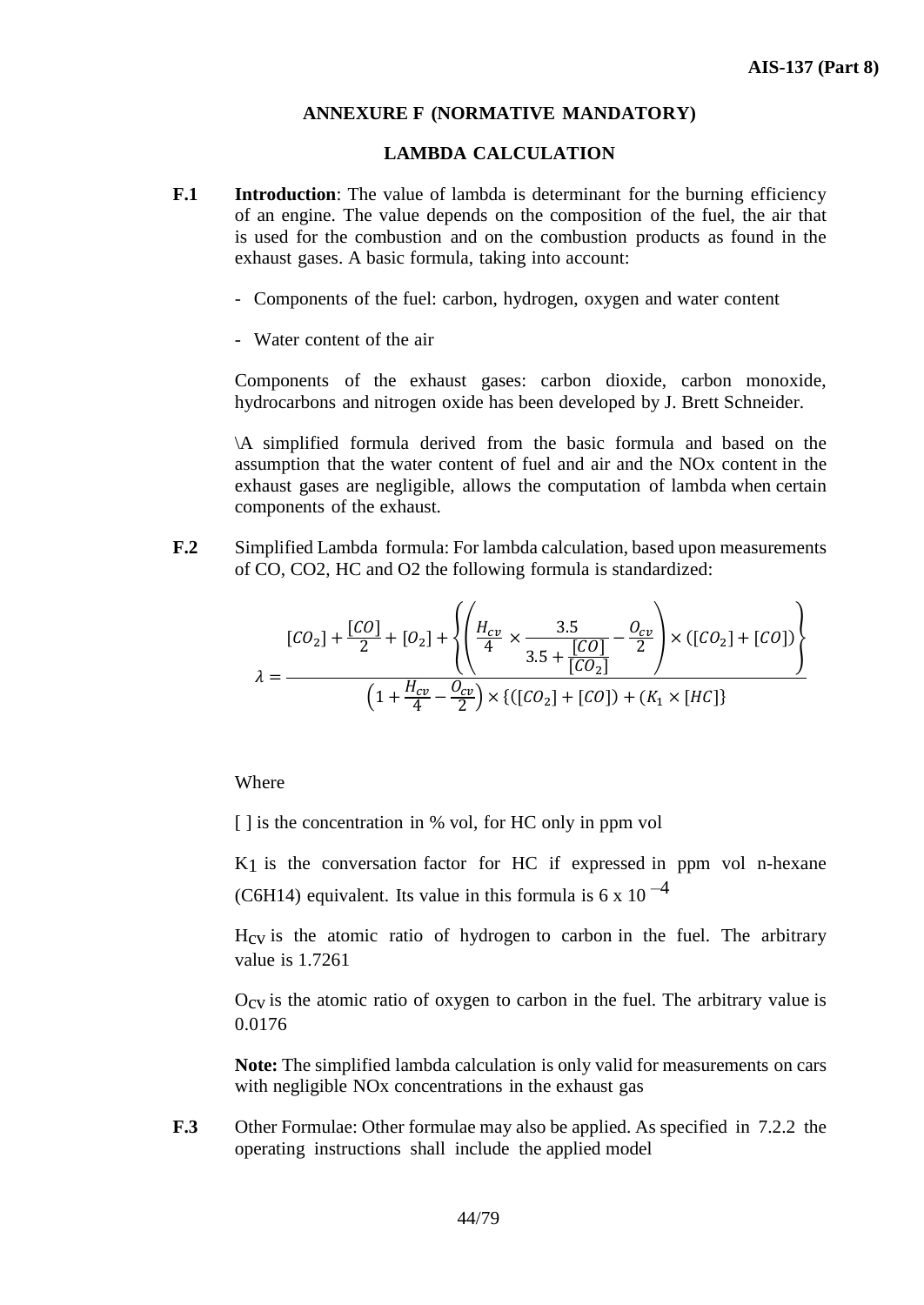# **CHAPTER 2**

# **CONFORMITY OF PRODUCTION PROCEDURE FOR TESTING OF 4 GAS ANALYSER**

**1.0** PHYSICAL CHECKING AND VERIFICATION:

- a) Instrument Model number
- b) List of accessories
- c) Sensor detector type and model number
- d) Sample cell dimensions
- e) All PCB model numbers, size and quantity
- f) Display: type, number of digits, scale and resolution
- g) Probe length and diameter
- h) Input/output connectors and cables
- i) Printout sample
- j) Front panel controls
- k) Electrical calibration
- l) Software programme version
- **2.0** Following tests as per type approval test procedure for 4 gas analyzer given in Chapter 1 shall be carried out for Conformity of Production test
	- a) Check of the calibration curve (Clause 9.1 of Chapter 1)
	- b) Environmental condition and electrical supply (Clause 9.4.1 of Chapter 1)
	- c) Influence of gas components other than the measured.(Cross sensitivity) (Clause 9.4.2 of Chapter 1)
	- d) Measurement Test Data Acquisition and Electronic Upload (Clause 9.8 of Chapter 1)
- **3.0** In addition to above conformity test, the test agencies, at their sole discretion, may determine to carry out any other test, if found necessary.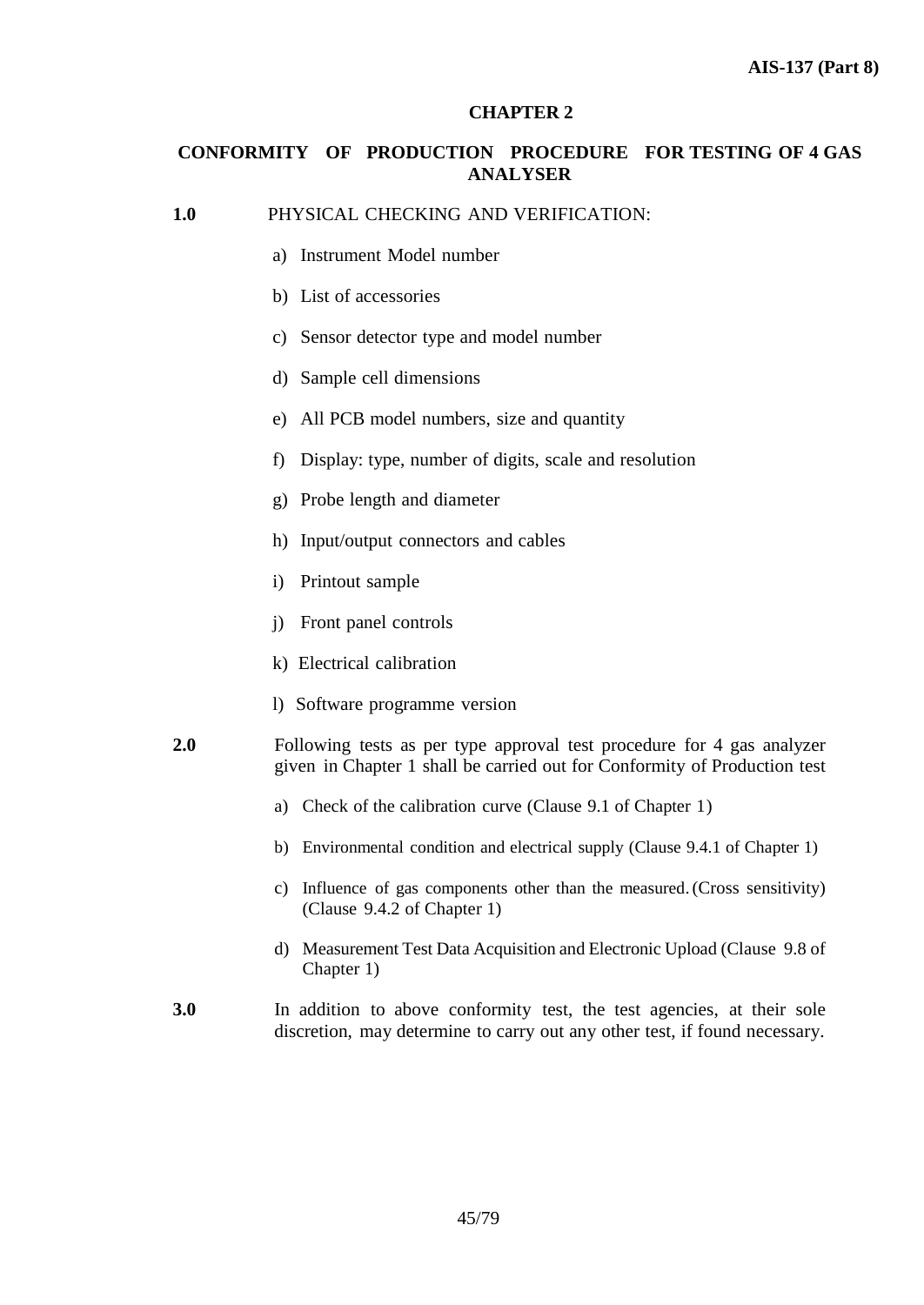## **CHAPTER 3**

# **TECHNICAL SPECIFICATIONS AND TEST PROCEDURE FOR TYPE APPROVAL OF SMOKE METERS**

## **1.0 SMOKE METER SPECIFICATIONS**

#### 1.1 **Type of Tests**

Smoke meter shall be suitable for conducting free acceleration test on different types of diesel vehicles as per Central Motor Vehicle Rules 115 (2) C and 115 (4). The smoke meter shall be labeled accordingly.

\*The smoke meter shall have probes of sufficient length (minimum 2 meter) to facilitate easy attachment to the tailpipe of vehicles. According to the test procedure for free acceleration tests, the ratio of cross-sectional area of the probe to that of exhaust pipe shall not be less than 0.05. Considering the exhaust pipe diameter of 10 cm, the equipment shall be supplied with at least one probe of internal diameter not less than 2.25 cm

#### 1.2 **Display**

The smoke meter shall indicate light absorption coefficient 'K' directly. The instrument shall have peak hold facility to display / print the maximum smoke reading obtained during free acceleration test.

#### 1.3 **Oil temperature measurement system**

The oil temperature measurement system shall have measurement range of at least 0 to 150° C. The oil temperature measurement shall have resolution of  $1^{\circ}$ C with accuracy of at least  $\pm 3^{\circ}$ C. Temperature probe arrangement shall be such that it can be used for all types of diesel vehicles with different oil dipstick lengths. The temperature probe shall have a sleeve for fixing in to the oil probe assembly.

alternately, the engine oil temperature may be measured through the On-Board Diagnostic (OBD) port of the vehicle under test and electronically communicated to the smoke meter.

## 1.4 **Engine speed measurement system**

The engine speed measurement shall be carried out with an easily attachable speed sensor. The speed measurement range shall be minimum from 200 to 6000 rpm with the resolution of 10 rpm. The accuracy of speed measurement shall be  $\pm 20$  rpm or  $\pm 2\%$  of the reading, whichever is greater, and the rpm display shall be updated at least at 0.5 s time interval.

Alternately, the engine speed may be measured through the On-Board Diagnostic (OBD) port of the vehicle under test and electronically communicated to the smoke meter.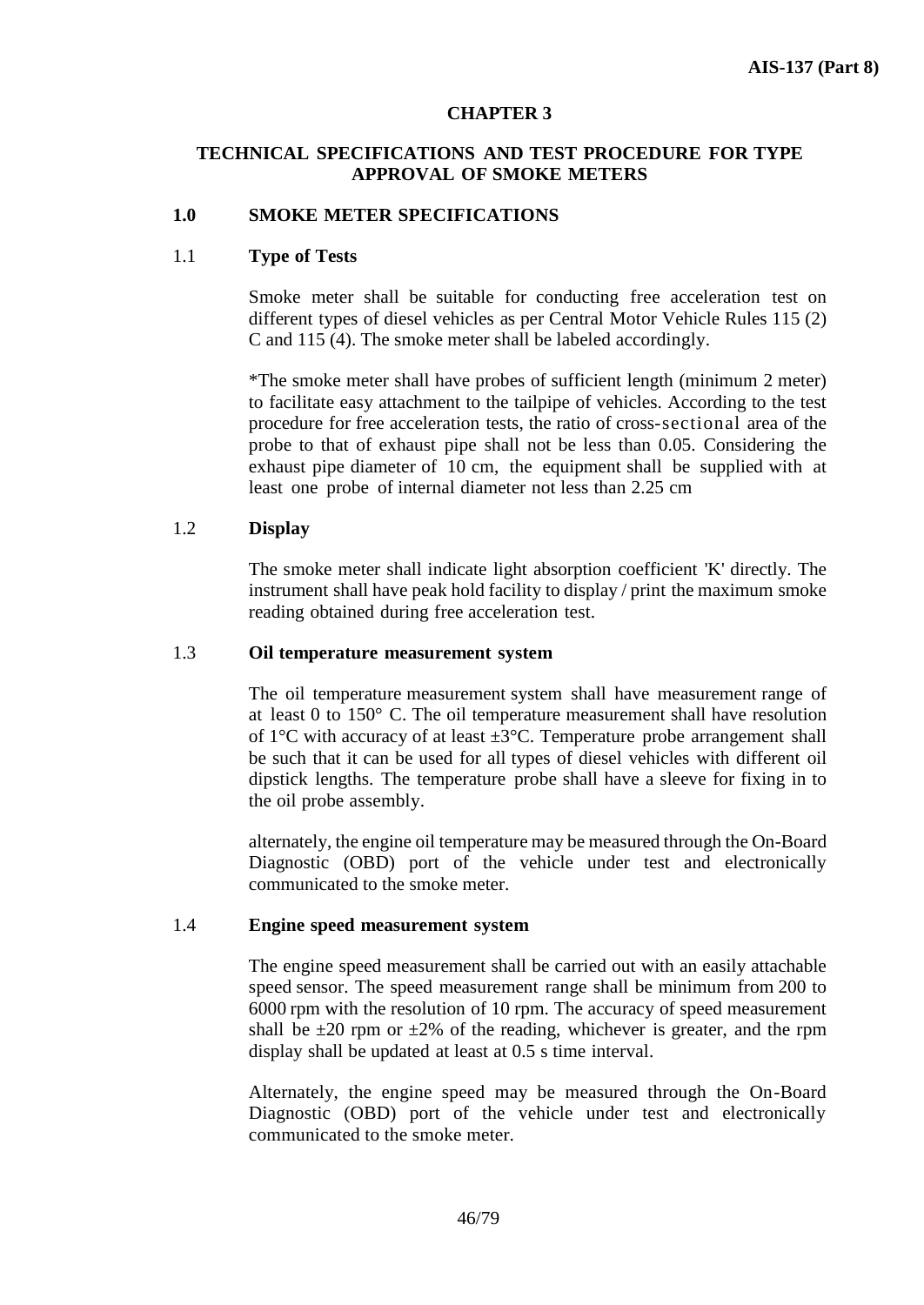1.5 The instrument shall be equipped with an RS 232 / USB / TCP/IP Ethernet / Wireless interface permitting coupling to any peripheral devices or instruments. An interface shall not allow the metrological functions of the instruments or their measurement data to be inadmissibly influenced by the peripheral devices, by other interconnected instruments, or by disturbances acting on the interface. Functions that are performed or initiated via an interface shall meet the relevant requirements and conditions of the Clause "Technical requirements".

> If the instrument are connected to a data printer / PC / any other peripheral device, through wired or wireless interface then the data transmission from the Instrument to such peripheral device shall be designed so that the results cannot be falsified. It shall not be possible to measure and or print out a document or test report or test certificate for legal purposes, if the Instrument checking facility(s) detect(s) a significant fault or a malfunction in the Instrument.

## 1.6 **Heating**

The condensation in the smoke chamber shall be avoided. If necessary, instrument shall have heating facility for the same.

## 1.7 **Markings**

The meter shall be fitted with a permanent and easily readable label giving its model number, serial number, name and address of the manufacturer, electrical power requirements, year and month of manufacture and operating voltage range, in English language.

## **1.8 Scale**

The scale shall be zero to at least  $6 \text{ m}$ <sup>-1</sup>for light absorption coefficient.

## 1.9 **Resolution**

The smoke meter shall have a resolution of at least  $0.1 \text{ m}^{-1}$  between range 0 to 4  $\mathrm{m}^{\text{-}1}$ .

## 1.10 **Calibration**

The smoke meter shall have facility to adjust zero reading when the smoke meter is filled with clean air. Each smoke meter shall be supplied with a Neutral Density Filter (NDF) of known value to accuracy of  $\pm 0.05$  m<sup>-1</sup> light absorption coefficient (along with the calibration certificate) in the region of 1.5 to 2.5  $m^{-1}$ . It shall be possible to calibrate the smoke meter easily in the field using this filter.

## 1.11 **Linearity**

The linearity of the smoke meter shall be within  $\pm$  0.1 m<sup>-1</sup>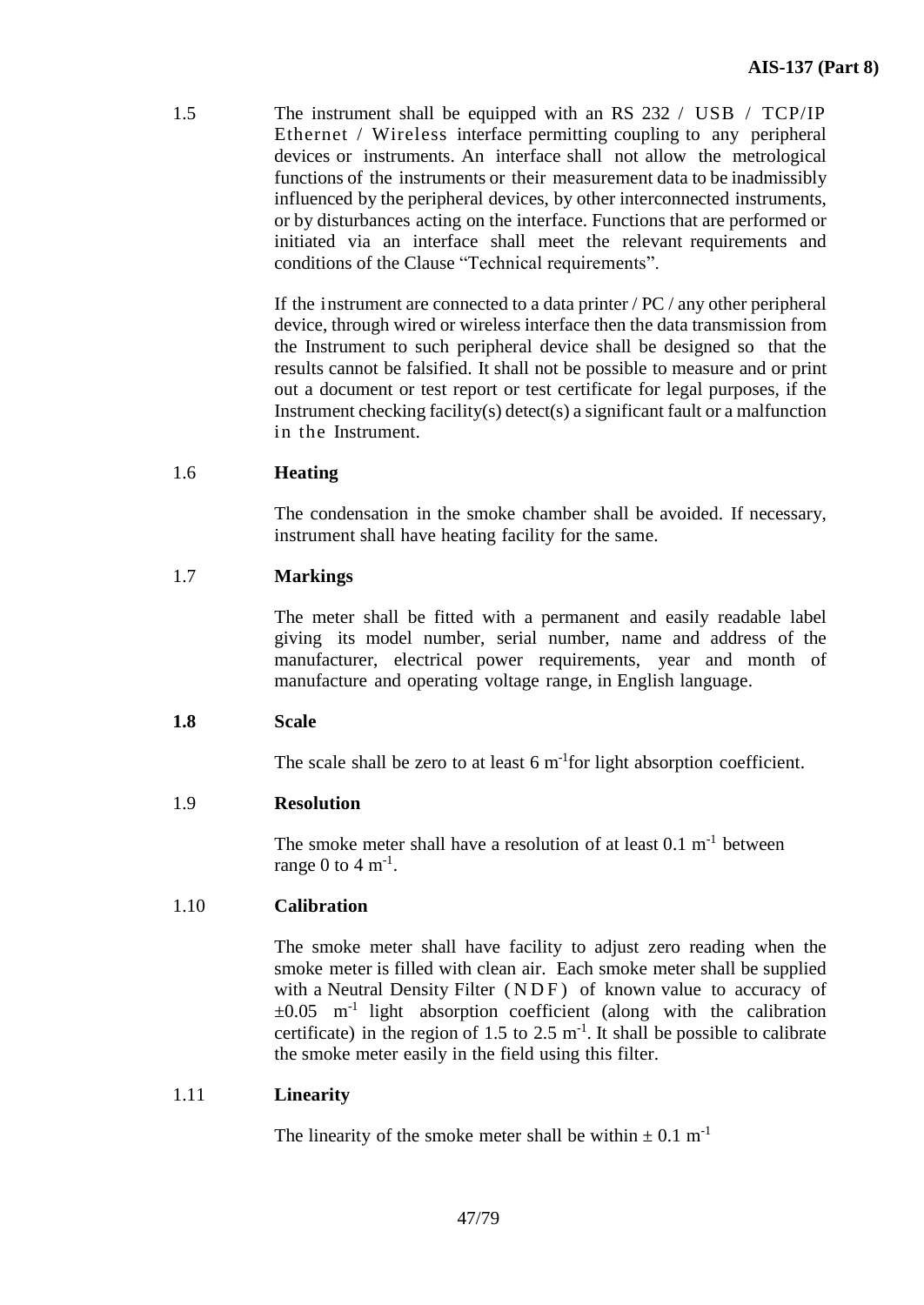# 1.12 **Drift**

The instrument zero drift and span drift, with neutral density filter having value between 1.5 to 2.5 m<sup>-1</sup>, shall not exceed  $\pm$  0.1 m<sup>-1</sup> for four hours after warming up.

## 1.13 **Repeatability**

The repeatability of the instrument shall not exceed  $\pm$  0.1 m<sup>-1</sup> during five successive calibration tests with the Neutral Density Filter having value between 1.5 to 2.5  $\text{m}^{\text{-}1}$ .

## 1.14 **Light Source**

The light source shall be an incandescent lamp with a colour temperature in the range 2800 to 3250 K or a green Light Emitting Diode (LED) with a spectral peak between 550 and 570 nm. The smoke meter shall be supplied with spectral response characteristics of the light source received from a reputed organisation.

#### 1.15 **Light Detector**

It shall be a photo cell or photo diode (with filter if necessary). Any other equivalent device can be used if the equivalence is established by the manufacturer. In the case of an incandescent light source, the detector shall have a peak spectral response in the range 550 to 570 nm and shall have gradual reduction in response to value less than 4% of the peak response value below 430 nm and above 680 nm. The smoke meter shall be supplied with spectral response characteristics of the detector received from a reputed organisation.

#### 1.16 **Response Time**

## 1.16.1 **Physical Response Time**

This is due to physical phenomena in the smoke chamber and is the time taken from the start of the gas entering the chamber to complete filling of the smoke chamber. It shall not exceed 0.4 seconds.

#### 1.16.2 **Electrical Response time**

The response time of electrical measuring circuit, being the time necessary for the indicating dial to reach 90% of full scale deflection on insertion of a screen fully obscuring the photoelectric cell, shall be maximum 1.1 second.

The damping of the electrical measuring circuit shall be such that the initial over-swing beyond the final steady reading after any momentary variation in input (eg. calibration screen) does not exceed  $0.1 \text{ m}^{-1}$  with neutral density filter having value between  $1.5$  to  $2.5$  m<sup>-1</sup>.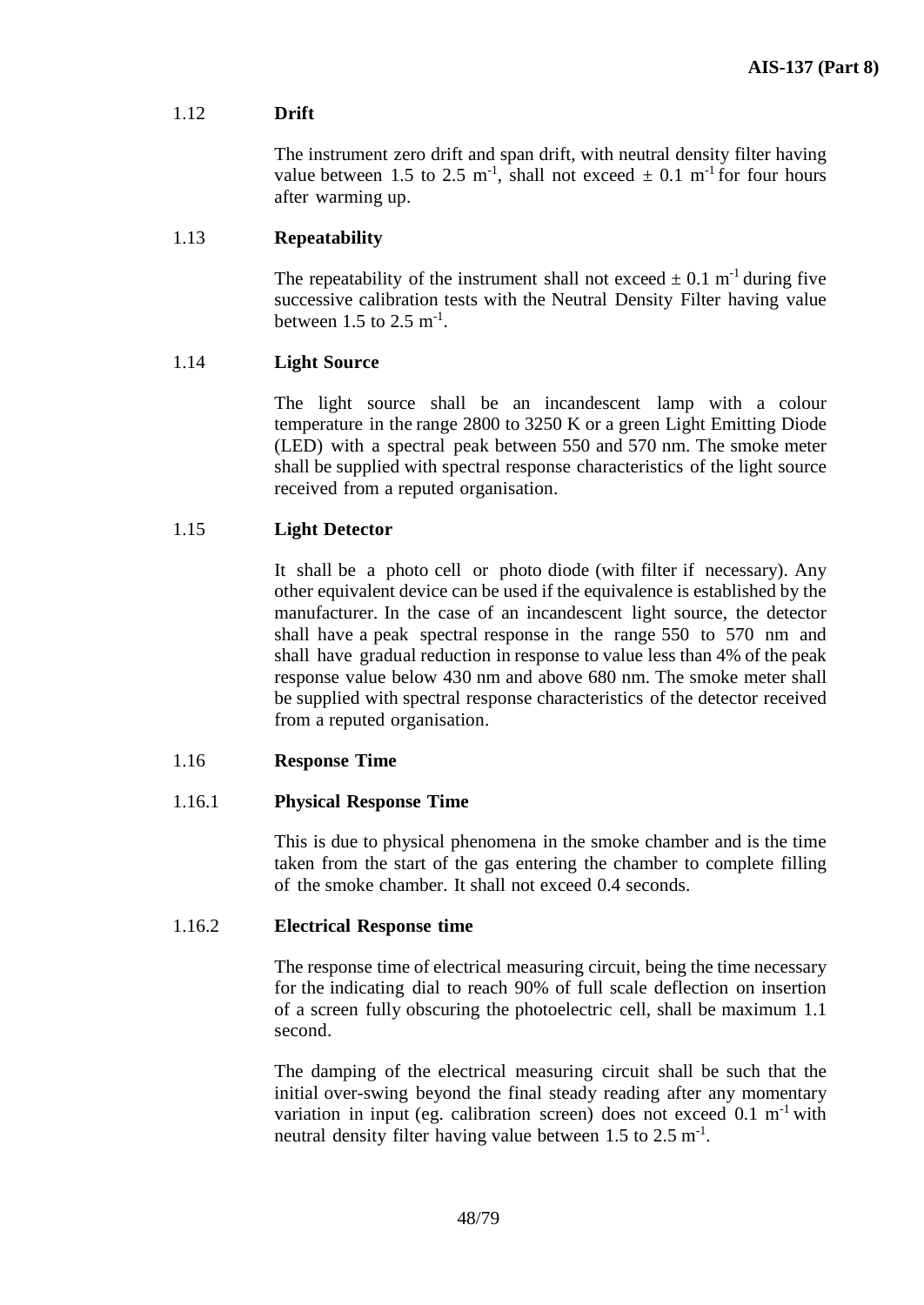## 1.17 **Soiling of Light Source and Receiver**

The smoke meter shall be capable of being used for a period sufficient to take measurements without soiling of the light source and receiver. This is considered satisfactory if the overall drift of the instrument is less than  $0.2 \text{ m}^{-1}$  for over 1 hour when used on diesel engine / vehicle producing smoke of light absorption coefficient between 2 to 4  $m^{-1}$ .

## 1.18 **Warm Up Time**

Unless otherwise indicated on the meter, the smoke meter shall be stabilized for operation within half an hour after power 'ON".

## 1.19 **Environmental Conditions**

1.19.1 The smoke meter shall withstand following environmental conditions:

Supply voltage variation of 230 V  $\pm$  10%. The instruments powered by battery shall have the battery condition indication and shall withstand indicated voltage variation.

1.19.2 Temperature range of 278 K to 323 K.

#### 1.19.3 **Vibrations**

The meter shall withstand the vibrations encountered in the normal garage environment. The test agency may decide suitable method to test this. The recommended levels as per IS 9000 Part-VIII 1981, are:

Frequency: 5 to 9 Hz Amplitude  $\pm$  3 mm, 9 to 150 Hz Amplitude  $\pm$  1 g

Duration: 1 hour

Sweep rate: 1 octave per minute

## 1.19.4 **Drop test**

The meter shall withstand drop test of 2 falls on each edge from a height of 50 mm. Any other electric or electronic components, which are carried by operator during operation (e.g. Remote Control Unit) shall withstand a drop test of 2 falls from a height of 0.5 meter.

#### 1.20 **Electromagnetic Isolation**

The smoke meter is required to be capable of providing unaffected operation in electromagnetic radiation or conductive interference produced by vehicle ignition systems and building electrical systems.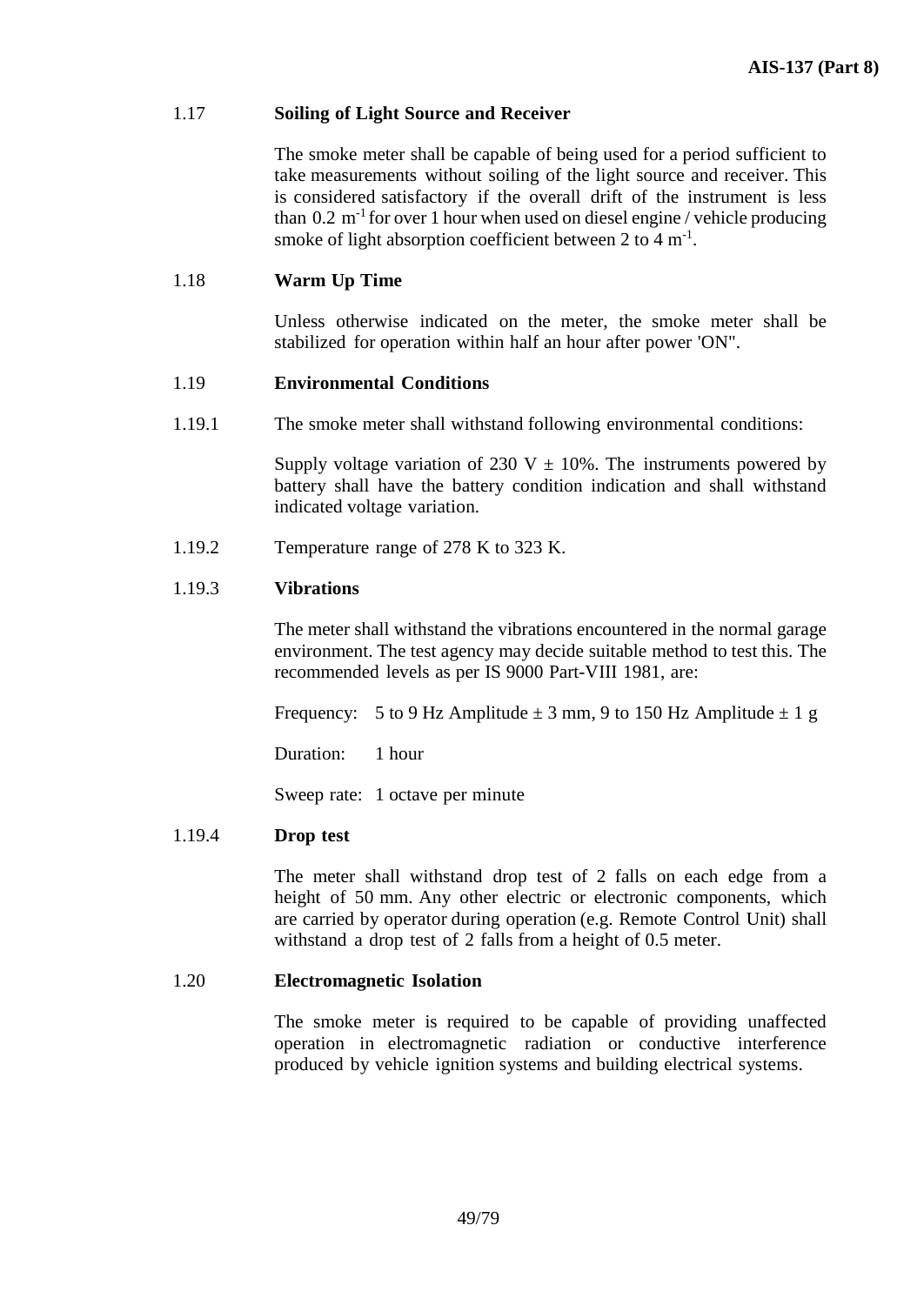#### 1.21 **Correlation to Reference Smoke Meter**

The meter shall be correctable for the free acceleration test with the reference standard meter meeting UN regulation 24 requirements. Bosch smoke meter model BEA 150 will be used as a reference standard meter.

#### 1.22 **Documentation**

When the smoke meter is submitted for testing, the smoke meter shall be accompanied with following information in English:

- a) All technical specifications of the smoke meter
- b) Description of the general principle of measurement
- c) List of essential components with their characteristics
- d) Description of the essential components with drawings and diagrams that are necessary for testing and maintenance
- e) General information on the software required for a microprocessor equipped measuring instrument including API software, NIC web application url, test procedure, etc.
- f) The operating instructions that shall be provided to the user
- g) Details of how calculations are performed
- h) A fully documented calibration procedure and a set of calibration filters
- i) A photograph of the instrument.
- j) The operating manual supplied with every smoke meter shall include the description of the test procedure described in Chapter 6 of the document AIS 137 Part 8 (Details of Standards and Test Procedures for Smoke Levels by Free-acceleration for In-service vehicles fitted with Naturally Aspirated and Turbo-Charged Diesel Engines).

## **2.0 SMOKE METER TEST PROCEDURE**

## 2.1 **Physical Check**

It shall consist of checking -

- 1) Suitability and label on the instrument for the intended use.
- 2) Identification of the instrument consisting of model, serial number, name and address of the manufacturer, electrical power requirement, year and month of manufacture and operating voltage range specified in English language.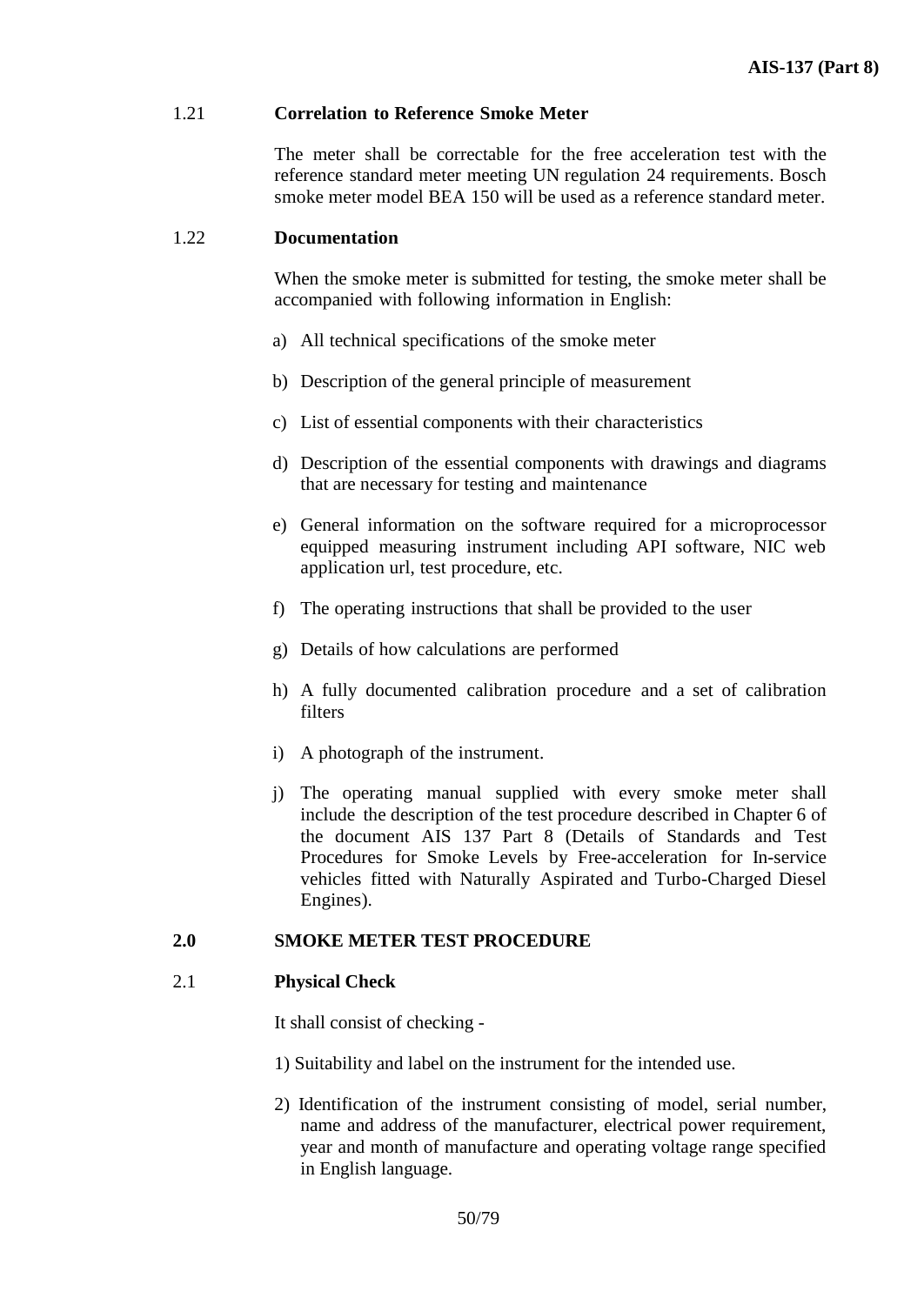- 3) Scale, resolution, display.
- 4) Peak hold facility.
- 5) Heating facility.
- 6) Calibration facility.
- 7) Printout specifications.
- 8) Oil temperature sensor probe
- 9) Engine speed sensor clamp / attachment.
- 10) Documentation.
- 11) Checking of probe

# 2.2 **Linearity**

2.2.1 Smoke measurement: The linearity of smoke measurement shall be checked at minimum 4 points (1 point to include a full scale point, in case meter full scale corresponds to the total light cut-off) including the zero point. This will be checked by three different neutral density filters of known value within  $\pm 0.05$ m<sup>-1</sup> in the specified range given below, supplied by the smoke meter manufacturer or his representative along with Calibration Certificate from a reputed organisation. The neutral density filter shall have flat response (preferably within  $\pm$  2 % tolerance in absolute value) between the wavelength range 430 to 680 nm and the response at spot frequency between 550 to 570 nm as recommended by the manufacturer will be considered for linearity test. The test agency may decide to test the accuracy of the filter prior to the test.

One filter having  $K \le 1$  m<sup>-1</sup>

One filter having K between 1.5 and 2.5 m<sup>-1</sup>

One filter having  $K \geq 3$  m<sup>-1</sup>.

## **2.2.2 Engine speed measurement:**

The linearity of engine speed measurement shall be checked at minimum 4 points, which shall include at least one point, which is more than 80% of the required full scale range. The linearity shall be checked using engine speed measurement system with the accuracy of at least  $\pm$  3 rpm. The accuracy of speed measurement shall be  $\pm 20$  rpm or  $\pm 2\%$  of the reading, whichever is greater.

Alternately, the engine speed may be measured through the On-Board Diagnostic (OBD) port of the vehicle under test and electronically communicated to the smoke meter.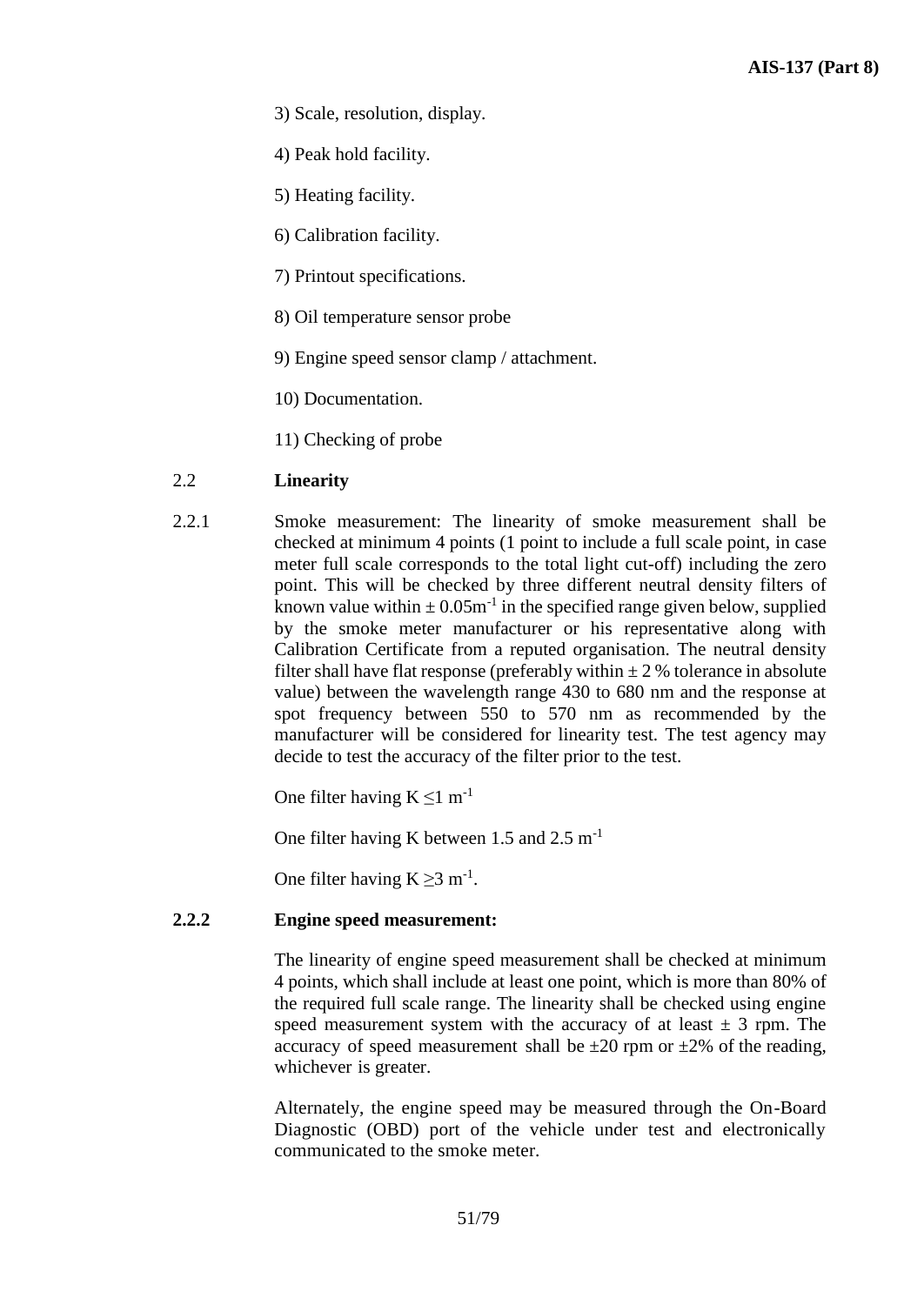# 2.2.3 **Oil temperature measurement**:

The linearity of oil temperature measurement shall be checked at minimum 4 points, uniformly distributed over the full-scale range. The linearity shall be checked using temperature measurement system, preferably oil bath, with the accuracy of at least  $\pm 0.5^{\circ}$ C. The accuracy of the oil temperature measurement system shall be  $\pm 3^{\circ}$  C of the reading.

Alternately, the engine oil temperature may be measured through the On-Board Diagnostic (OBD) port of the vehicle under test and electronically communicated to the smoke meter.

# 2.3 **Drift**

Both zero drift and span drift shall be checked for four hours with readings taken at every half an hour interval. Span drift shall be tested using neutral density filter having light absorption coefficient in the range 1.5 to 2.5 m<sup>-1</sup>

# 2.4 **Repeatability**

Repeatability shall be checked five times with the neutral density filter having light absorption coefficient in the range  $1.5$  to  $2.5$  m<sup>-1</sup>.

# 2.5 **Light Source**

Check that with voltage variation specified in clause 1.19.1, the colour temperature of the light source is between 2800 to 3250 K or verify that a green light emitting diode (LED) is used by checking the spectral peak between 550 and 570 nm.

# 2.6 **Light Detector**

Check that the combined receiver and filter characteristics have a maximum response in the range 550 to 570 nm, and less than 4% of that maximum response below 430 nm and above 680 nm, or verify that a green LED is used in conjunction with a photodiode; since the wavelength is set by the green light emitting diode (LED). It is not necessary to check the photodiode when used with a green light emitting diode (LED).

# 2.7 **Response Time**

# 2.7.1 **Physical Response Time**

Smoke meter manufacturer or its representative shall provide sufficient data and sample calculations to verify the physical response time. Test agencies will calculate the same at minimum and maximum flow conditions based on this data.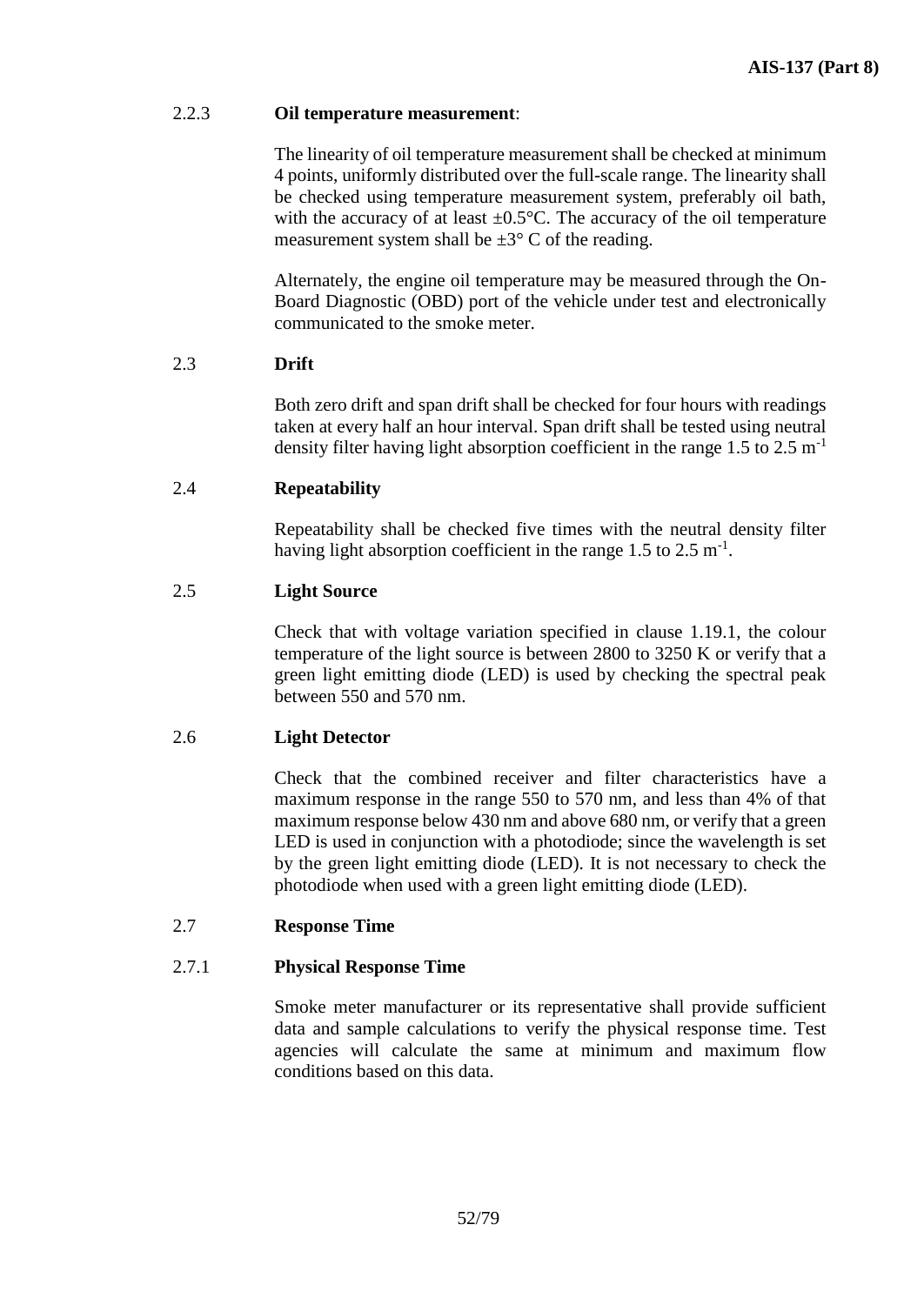## 2.7.2 **Electrical Response Time**

Smoke meter manufacturer or representative shall provide the sufficient supporting documents to meet the specifications. Damping of the electrical measuring circuit shall be checked by inserting the neutral density filter having value between  $1.5$  to  $2.5 \text{ m}^{-1}$ .

# 2.8 **Soiling of Light Source and Receiver**

After calibration, the meter will be continuously used for 1 hour on an engine / vehicle producing smoke of light absorption coefficient between 2 to 4 m<sup>-1</sup>. The zero reading after the test shall be checked and compared. The difference shall not be more than  $0.2 \text{ m}^{-1}$ .

# 2.9 **Environmental Testing**

## 2.9.1 **Voltage Variation**

Smoke meter zero and span (with a neutral density filter having value between 1.5 and 2.5 m<sup>-1</sup>) reading shall be checked at 230 V  $\pm$  10 % value. In case of the instruments powered by battery, voltage shall be varied within the indicated voltage range. The difference in the reading shall be less than  $0.1 \text{ m}^{-1}$ .

## 2.9.2 **Temperature**

The smoke meter shall be maintained at 278 K and 323 K temperature. Span reading with neutral density filter having value between 1.5 to 2.5 m<sup>-</sup> 1 at both these temperatures shall be within  $\pm 0.1$  m<sup>-1</sup> from the reading obtained at the room temperature of  $303 \pm 2$  K.

## 2.9.3 **Vibration**

The smoke meter shall be checked for the vibrations as per clause 1.19.3, preferably with electrical power 'ON' condition. A span measurement with neutral density filter having value between 1.5 to 2.5  $m^{-1}$ , shall be taken before and after the test and the difference in the reading shall be within  $\pm 0.1$  m<sup>-1</sup>. In case the electrical power of the instrument is switched 'OFF', the readings shall be taken after warming up and initial calibration of the instrument.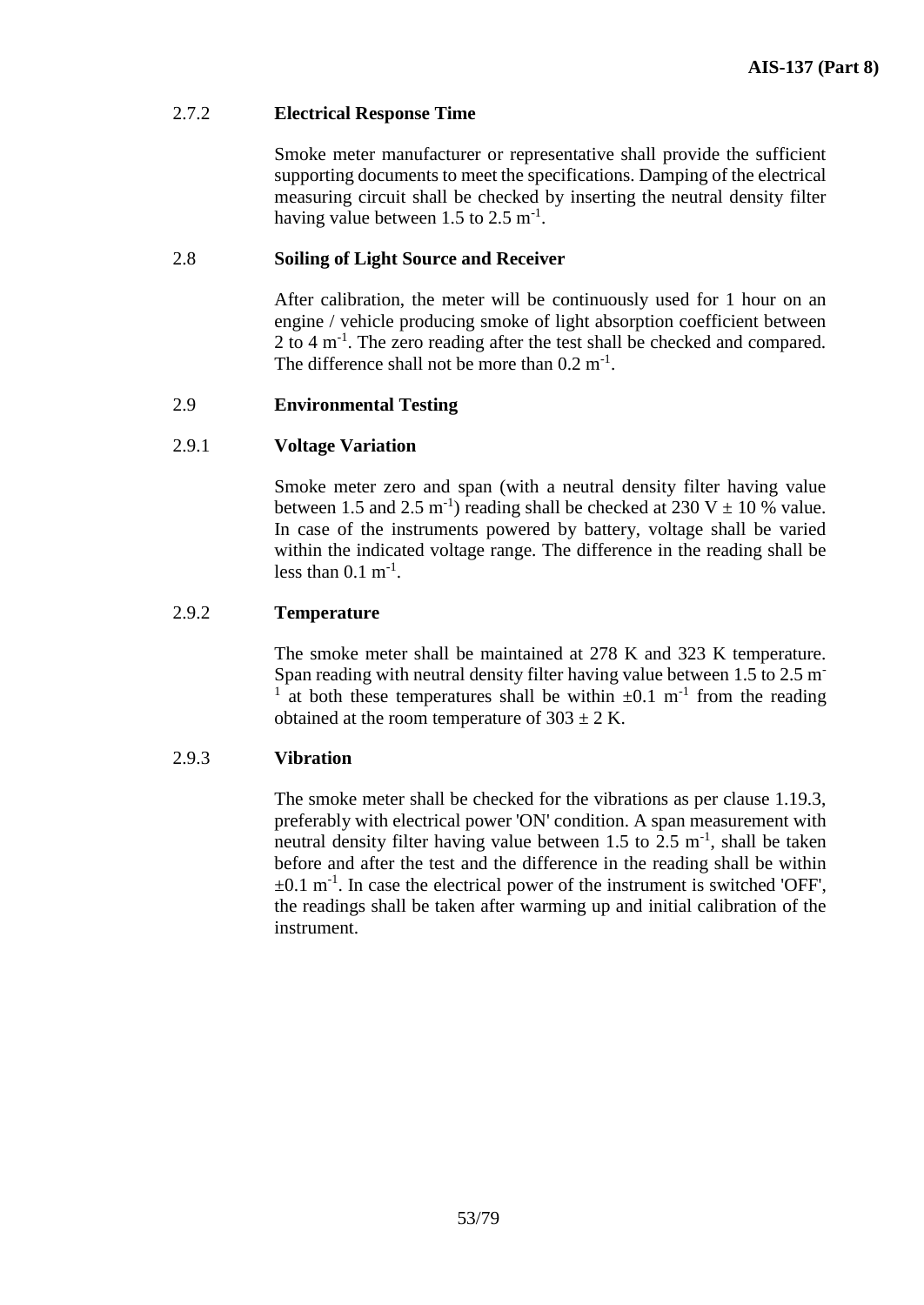# 2.9.4 **Drop Test**

2.9.4.1 **Part-I**: The meter components (except those which are wall mounted) shall be positioned in their normal orientation of use on a rigid surface. They shall be tilted on one bottom edge and then allowed to fall freely on to the test surface.

> All covers shall be fitted properly. They shall be subjected to two falls on each edge from a height of 50 mm, measured from the elevated edge of the unit to the test surface. A span measurement with neutral density filter having value between 1.5 to 2.5  $m^{-1}$ , shall be taken before and after the test and the difference in the reading shall be within  $\pm 0.1$  m<sup>-1</sup>. As the electrical power of the instrument is switched 'OFF', the readings shall be taken after warming up and initial calibration of the instrument.

2.9.4.2 **Part-II**: This part applies only to those parts of the meter which contain electrical or electronic components and which are carried by the operator during normal use, for example any part which attaches to the vehicle exhaust or a remote-control unit etc. The test consists of subjecting the relevant component to two falls from a height of 0.5 m onto a smooth hard rigid surface of either concrete or steel. A span measurement with neutral density filter having value between 1.5 to 2.5  $m^{-1}$ , shall be taken before and after the test and the difference in the reading shall be within  $\pm 0.1 \text{ m}^{-1}$ . As the electrical power of the instrument is switched 'OFF', the readings shall be taken after warming up and initial calibration of the instrument.

# 2.10 **Electromagnetic Isolation**

This test shall be conducted in the vicinity of minimum five number of SI engine vehicles operating within approximate distance of 3 to 5 meters from the equipment. The vehicles shall not be fitted with ignition suppression devices. A span measurement with neutral density filter having the value between 1.5 to 2.5  $m^{-1}$  shall not vary by more than 0.1  $m^{-1}$  after switching on the SI engine vehicles.

# **2.11 Correlation Tests**

# **2.11.1 Free Acceleration Test**

The test shall be carried out on at least five different diesel vehicles / engines as below:

- a) One engine used for car / jeep application.
- b) Four different engines used for LCV / HCV application.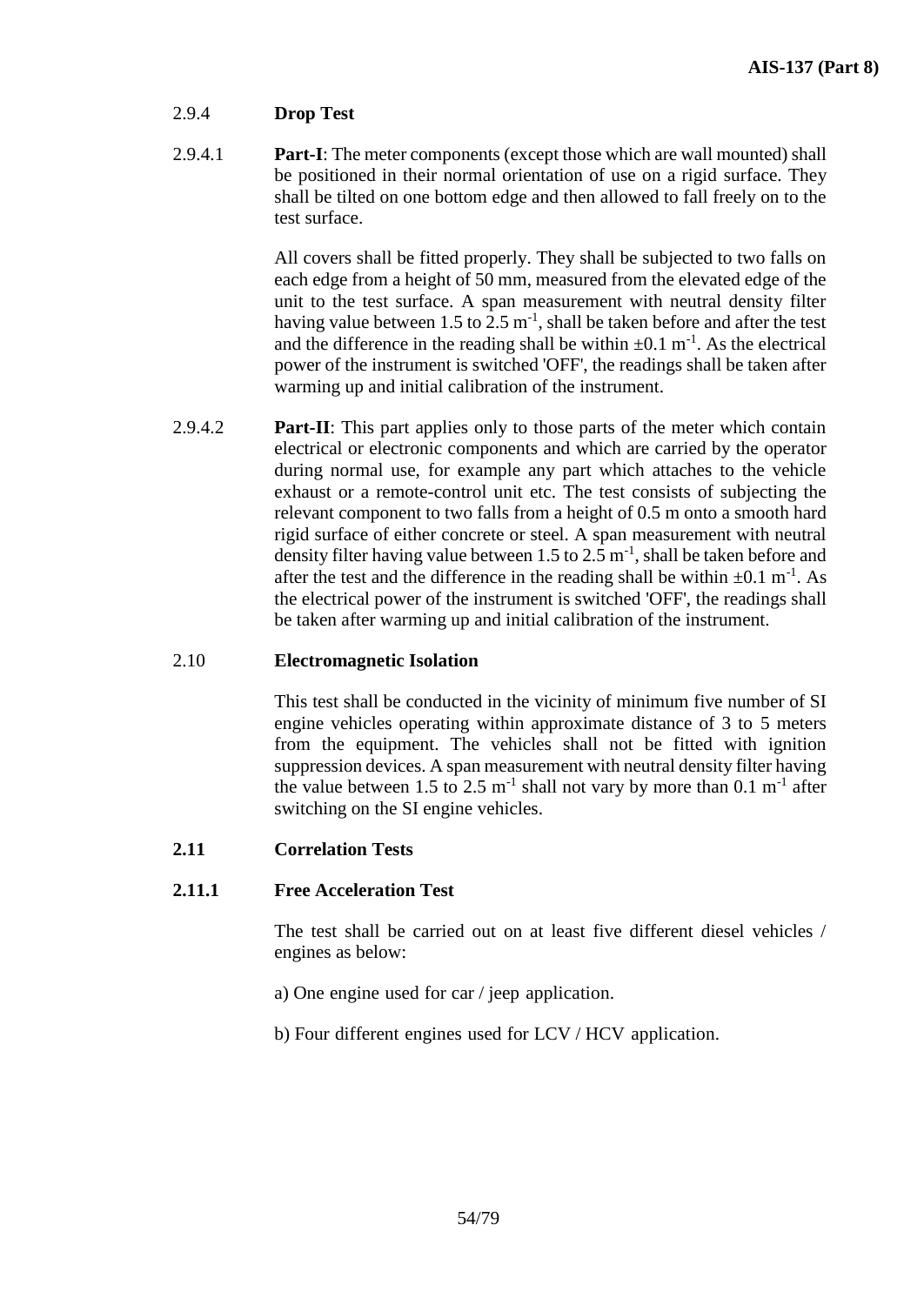The correlation tests shall be performed using either engines or complete vehicles. If the test is carried out on an engine mounted on test bench, the engine shall be decoupled from the dynamometer. If the test is carried out on a vehicle, the gear change control shall be set in the neutral position and the drive between engine and gearbox engaged. The free acceleration test shall be conducted as below:

With the engine idling, the accelerator control shall be operated quickly, but not violently, so as to obtain maximum delivery from the injection pump. This position shall be maintained until maximum engine speed is reached and the speed governor comes into action. As soon as this speed is reached the accelerator shall be released until the engine resumes its idling speed and the smoke meter reverts to the corresponding conditions. Typically, the maximum time for acceleration shall be 5s and for the stabilization at maximum no load speed shall be 2s. The time duration between the two free accelerations shall be between 5-20s.

The free acceleration test shall be carried out using meter type-approved under sub-rule (3) of rule 116 as given under:-

- a) Three times flushing by free acceleration to be undertaken with or without the sampling probe in the vehicle exhaust, and average maximum rpm of the flushing to be recorded.
- b) Thereafter, with sample probe inserted in vehicle exhaust during each Free Acceleration, maximum no load rpm reached shall be within the bandwidth of  $\pm 500$  rpm of the average value in respect of 3-wheeled vehicles and ±300 rpm of average value for all other categories of vehicles;
- c) The free acceleration test, mentioned in (b) above, shall be repeated minimum three times;
- d) The smoke density to be recorded shall be arithmetic mean of these three readings;
- e) In case the Smoke density recorded is not within the limits, then, the test may be repeated with engine oil temperature measured by a probe in the oil level dipstick tube to be at least 60º C:

Provided that the above test shall not be carried out if the on Board Diagnostic (OBD) Malfunction Indication Lamp (MIL) of BS-IV or above vehicle is switched on; In such cases, the vehicle shall be re-submitted for the above test after repair or servicing.

There will be no test result printed (Average opacity) if test is not successful.

Zero drift shall be checked after the test and if drift is greater than  $0.2 \text{ m}^{-1}$ this test shall be considered as invalid and repeated. If the drift is  $0.2 \text{ m}^{-1}$ or less and positive, it shall be subtracted from the mean of the last valid reading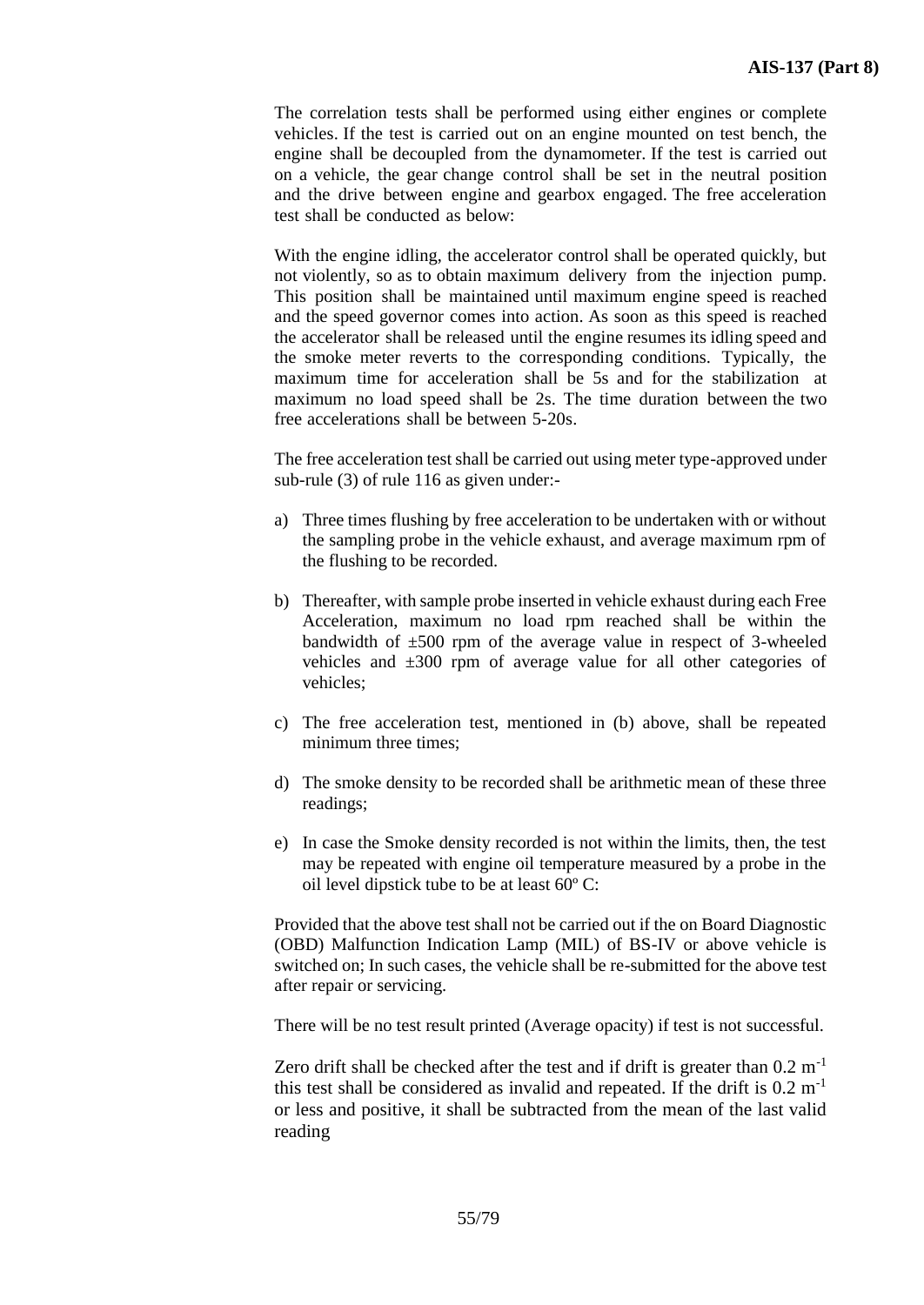A sequence of four free acceleration tests as per the procedure above shall be conducted with smoke meters as given below:

Test 1 With reference smoke meter.

Test 2 Subject meter installed on its own in the vehicle tailpipe and calibrated according to manufacturer's instructions using a neutral density filter.

Test 3 as per Test 2

Test 4 as per Test 1

Based on the mean of valid three readings in each test:

- a) A test sequence is valid only if 'K' value of Test does not vary from Test 1 by more than  $0.3 \text{ m}^{-1}$ .
- a) The percentage difference between the mean of the test 1 and 4 and the mean of test 2 and 3, for five vehicles, shall be less than figures given in the table below:

| Mean value of test 1<br>and 4 K $(m^{-1})$ | % Difference allowed                |              |  |
|--------------------------------------------|-------------------------------------|--------------|--|
|                                            | (3 Vehicles)                        | (2 Vehicles) |  |
| $\leq$ $=$ $1$                             | 5                                   | 10           |  |
| $>1, \leq 2$                               | 7.5                                 | 15           |  |
|                                            | or $0.1$ m-1<br>Whichever is higher |              |  |
| $>2, \leq 3$                               | 10                                  | 20           |  |
| >3                                         | 12.5                                | 25           |  |

b) The result of Test 2 and 3 must lie within  $\pm 10\%$  of the mean of the two tests.

c) In case correlation test does not meet the tolerances specified above in only one of the vehicles / engines, additional two correlation tests each consisting of five tests as mentioned above shall be carried out on different vehicles / engines (vehicles/engines other than used in the first series of correlation tests). The meter can be considered satisfactory if it meets these additional correlation tests.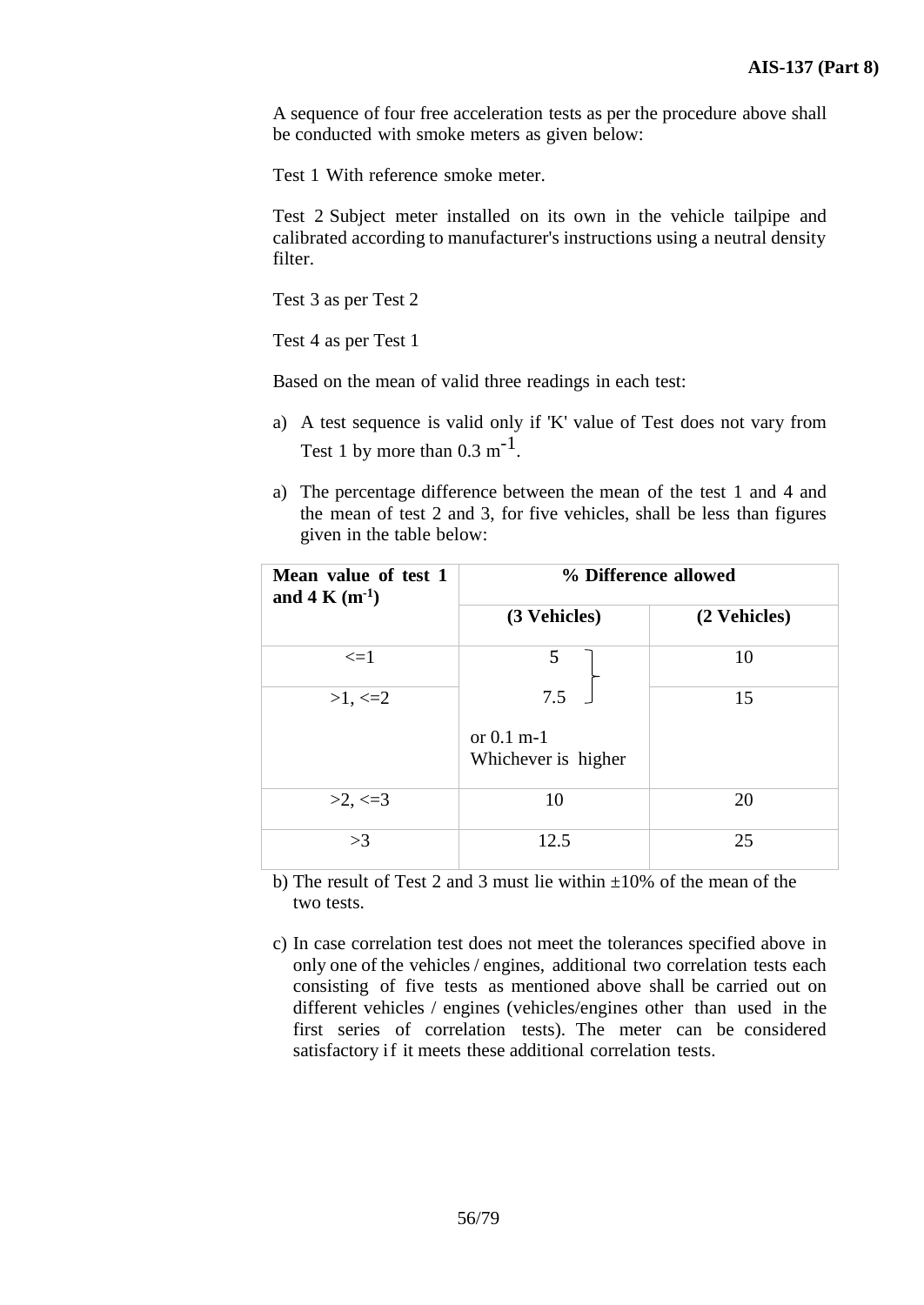# 2.12 **Measurement Test Data Acquisition and Electronic Upload**

- a. The instrument shall be equipped with suitable means to acquire in use vehicle emission test data of each measurement test performed in the field.
- b. The instrument shall be equipped with a facility to electronically upload measured field test data to NIC web application through an API.

The data parameters to be electronically uploaded to the NIC web application shall include the following in the prescribed sequence:

2.12.1 **Data Format Requirements for Smoke meter**

| Sr. No.        | <b>Parameter</b>                                | <b>Field Type</b> | <b>Field Size</b> | <b>Example</b> |
|----------------|-------------------------------------------------|-------------------|-------------------|----------------|
| $\mathbf{1}$   | Average<br>engine speed<br>in flushing<br>cycle | Numeric           | 5                 | 6666           |
| $\overline{2}$ | Measurement<br>cycle 1,<br>opacity (K<br>value) | Numeric           | $\overline{4}$    | 1.23           |
| 3              | Measurement<br>cycle 1, max<br>engine speed     | Numeric           | 5                 | 6666           |
| $\overline{4}$ | Measurement<br>cycle 1, oil<br>temperature      | Numeric           | 3                 | 60             |
| 5              | Measurement<br>cycle 2,<br>opacity (K<br>value) | Numeric           | $\overline{4}$    | 1.23           |
| 6              | Measurement<br>cycle 2, max<br>engine speed     | Numeric           | 5                 | 6666           |
| 7              | Measurement<br>cycle 2, oil<br>temperature      | Numeric           | 3                 | 60             |
| 8              | Measurement<br>cycle 3,<br>opacity (K<br>value) | Numeric           | $\overline{4}$    | 1.23           |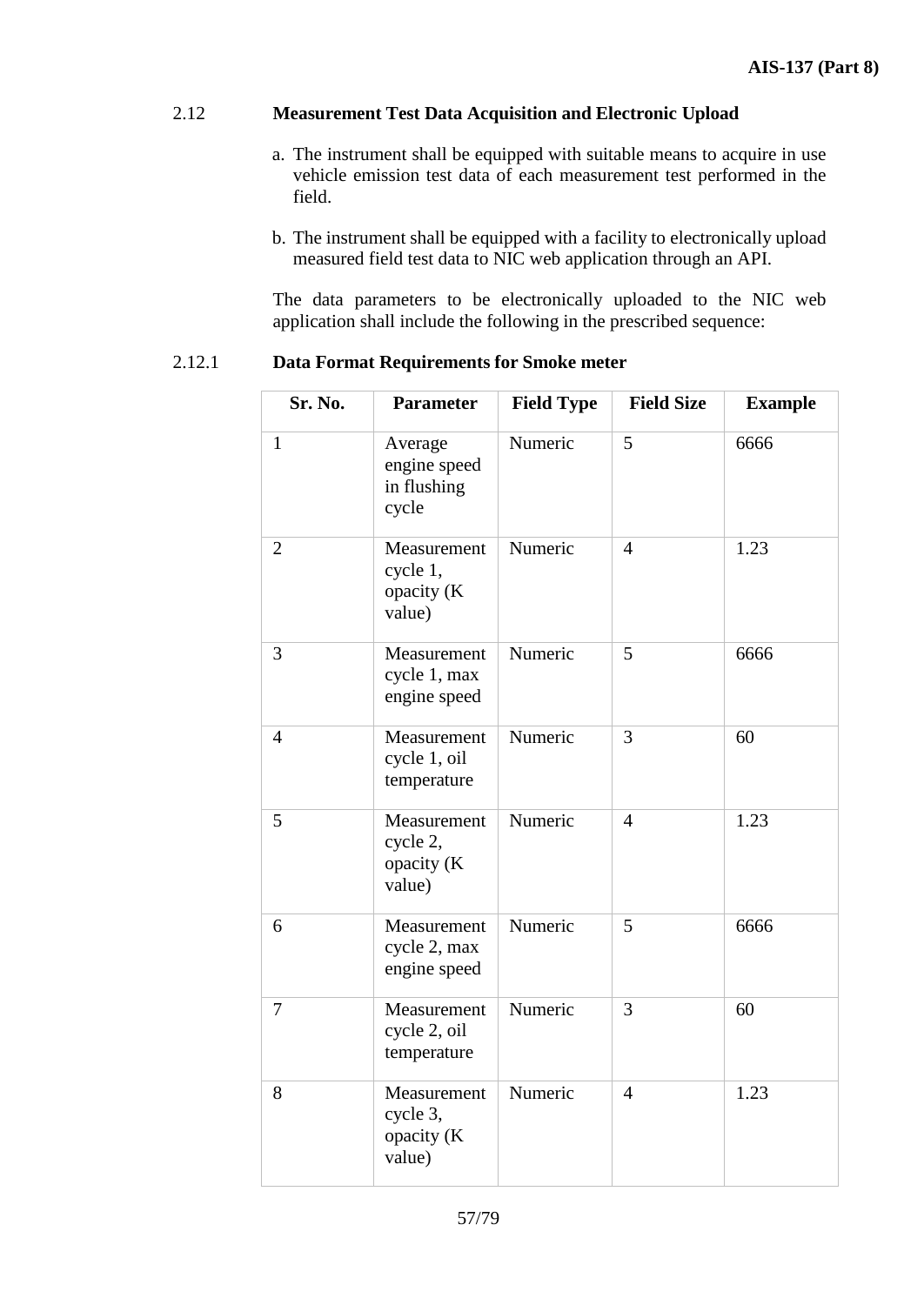| 9  | Measurement<br>cycle 3, max<br>engine speed                    | Numeric | 8                        | 6666                  |
|----|----------------------------------------------------------------|---------|--------------------------|-----------------------|
| 10 | Measurement<br>cycle 3, oil<br>temperature                     | Numeric |                          | 60                    |
| 11 | Average<br>opacity of<br>three<br>measurement<br>cycle reading | Numeric | $\overline{\mathcal{A}}$ | 1.23                  |
| 12 | Date of test                                                   | Text    | 12                       | DD-MM-<br><b>YYYY</b> |
| 13 | Time of test                                                   | Text    | 8                        | HH:MM                 |

## 2.12.2 **Application Program Interface (API)**

Manufacturer / supplier of PUC test equipment shall develop an "Application Program Interface" (API) for the 4 gas analyser. The API shall communicate with the 4 gas analyser on one end and with NIC web application on the other end.

The API shall meet the following requirements:

- a. The API shall be web enabled / web compatible.
- b. Preferred web browser for the API shall be either Mozilla Firefox or Google Chrome.

It shall be possible to call the API through an URL. Typical URL may be as below. However, the PUC test equipment manufacturer / supplier shall finalise URL.

Manufacturer / supplier of PUC test equipment shall develop an "Application Program Interface" (API) for its type approved PUC test equipment model. The API shall communicate with the PUC test equipment on one end and with NIC web application on the other end. The API shall follow the following guidelines / meet the following requirements:

- 1. The API shall be web enabled / web compatible
- 2. Preferred web browser for the API shall be either Mozilla Firefox or Google Chrome
- 3. It shall be possible to call the API through an URL. Typical URL may be as below. However, the PUC test equipment manufacturer / supplier shall finalise URL.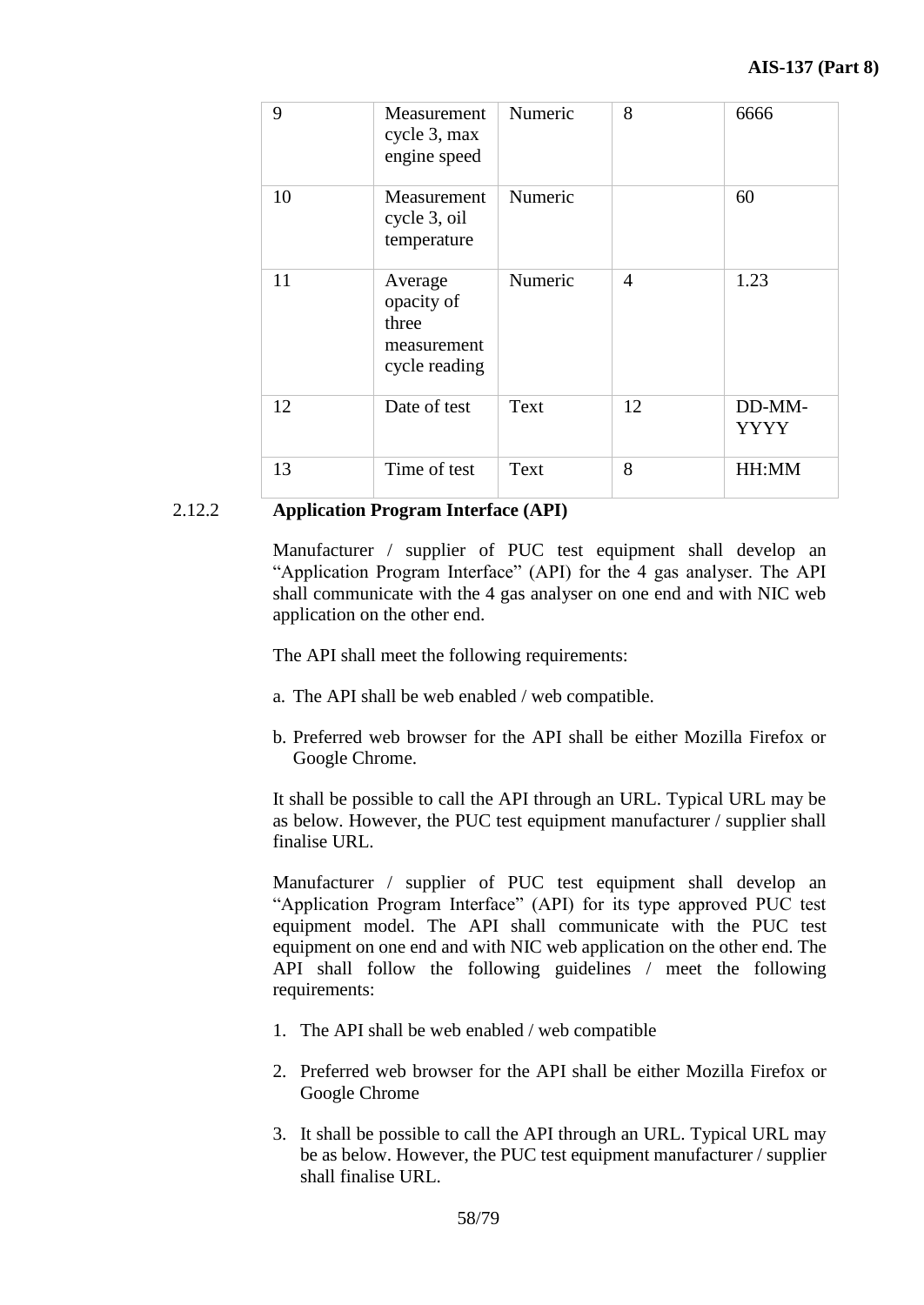- 3.1 http://localhost:xxxxx/api/PUC Test Equipment Manufacturer/Model\_t (For default value return)
- 3.2 http://localhost:xxxxx/api/PUC Test Equipment Manufacturer/Model (For actual test)
- 3.3 The output of the API shall be in "JSON" format.

# 2.12.3 **Return parameter shall be as below:**

| Sr.<br>No.     | parameter                                                                                                                     |
|----------------|-------------------------------------------------------------------------------------------------------------------------------|
| $\mathbf{1}$   | <puc <="" equipment="" manufacturer="" td="" test=""></puc>                                                                   |
| $\overline{2}$ | Model_tController.puc_data>                                                                                                   |
| 3              | <flush_cyl>#PT;100;5000;60</flush_cyl>                                                                                        |
| $\overline{4}$ | <status>OK</status>                                                                                                           |
| 5              | $\langle Test1 > TR01; 0.63; 800; 5000; 60 \langle Test1 >$                                                                   |
| 6              | $\langle Test2 > TR02; 0.63; 800; 5000; 60 \langle Test2 >$                                                                   |
| 7              | $\langle Test3 > TR03; 0.63; 800; 5000; 60 \langle Test3 >$                                                                   |
| 8              | <test_avg>#TA;0.63</test_avg>                                                                                                 |
| 9              | $<$ Date $>$ 01-01-2018 $<$ /Date $>$                                                                                         |
| 10             | $\le$ Time>12:12 $\le$ /Time>                                                                                                 |
| 11             | <test_status>#TS0</test_status>                                                                                               |
| 12             | Model_tController.puc_data>                                                                                                   |
| 13             | <b>String Description</b>                                                                                                     |
| 14             | <flush_cyl>#PT;100;5000;60</flush_cyl> Flush cycle, Idle<br>RPM, Max RPM, Oil Temp                                            |
| 15             | $\langle Test1 > TR01; 0.63; 800; 5000; 60 \langle Test1 > Free acceleration test 1,$<br>K Value, Idle RPM, Max RPM, Oil Temp |
| 16             | $\langle Test2 > TR02; 0.63; 800; 5000; 60 \langle Test2 > Free acceleration test 2,$<br>K Value, Idle RPM, Max RPM, Oil Temp |
| 17             | $\langle Test3 > TR03; 0.63; 800; 5000; 60 \langle Test3 > Free acceleration test 3,$<br>K Value, Idle RPM, Max RPM, Oil Temp |
| 18             | <test_avg>#TA; 0.63</test_avg> Test Average K Value                                                                           |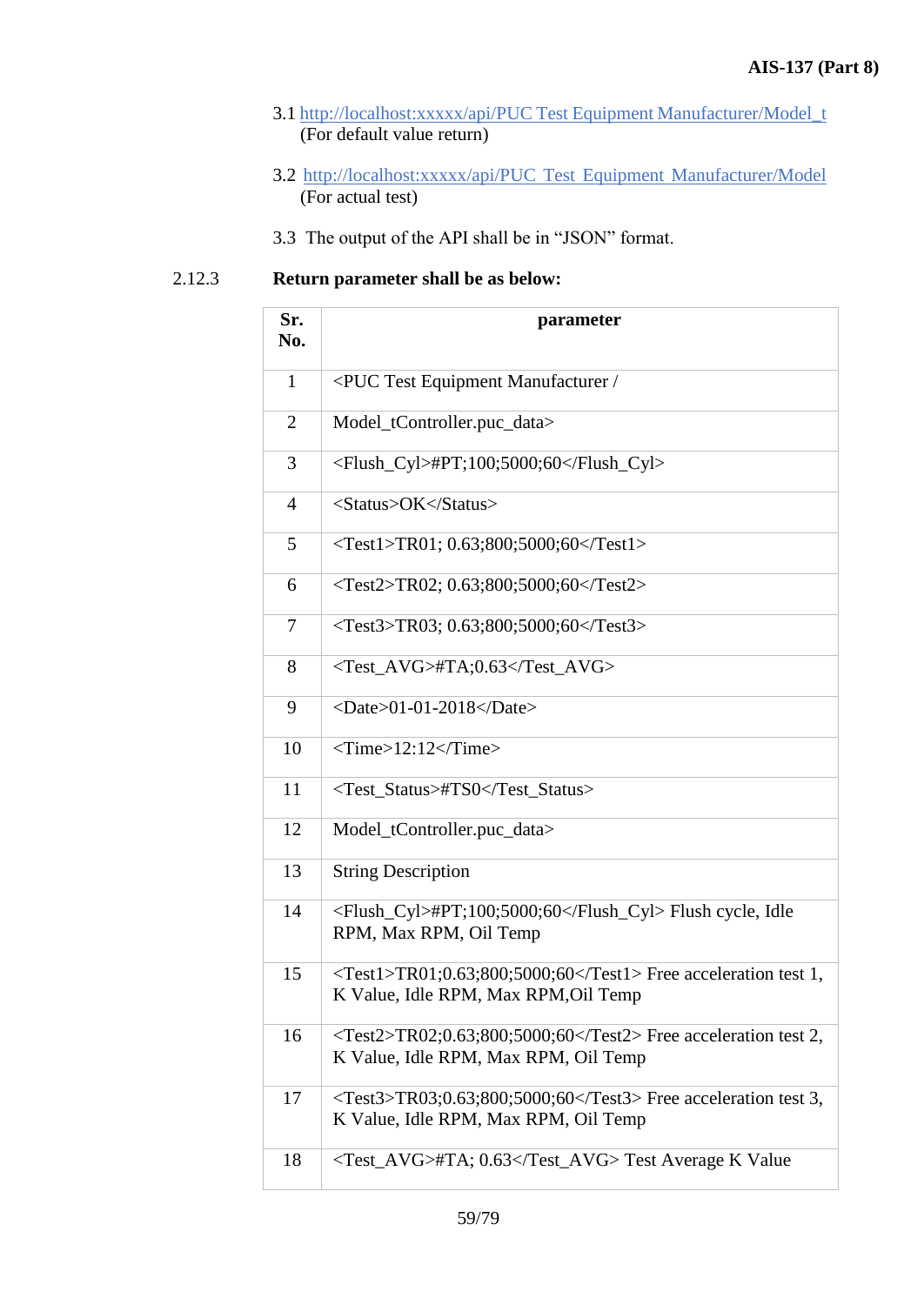| 19 | <test_status>#TS0</test_status> #TS0 - Test successful by<br>instrument |
|----|-------------------------------------------------------------------------|
| 20 | $\text{\#TS1}$ – Test fail by instrument                                |
| 21 | $\text{\#TS2}$ – Test abort by instrument                               |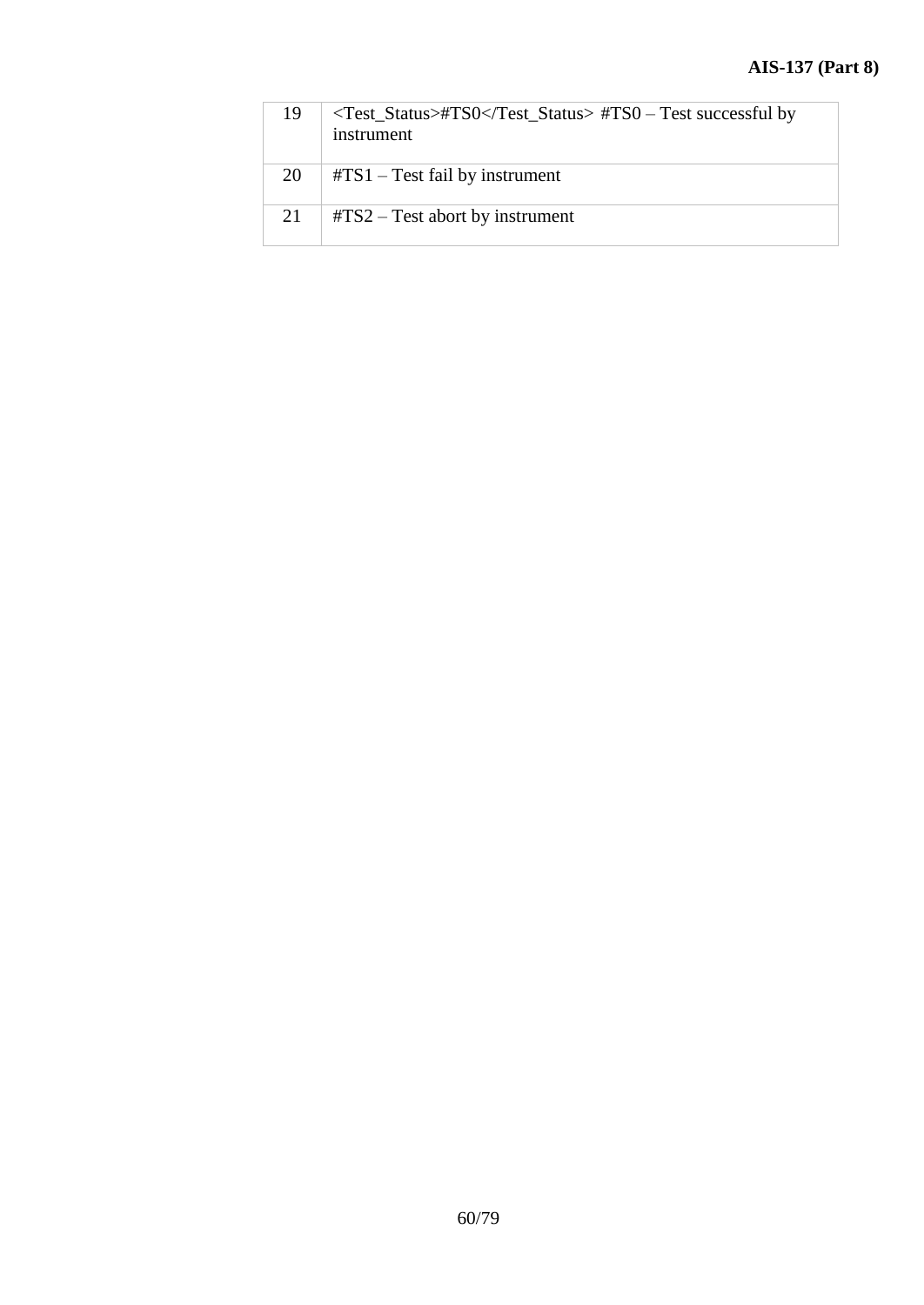#### **CHAPTER 4**

## **CONFORMTY OF PRODUCTION PROCEDURE FOR TESTING OF SMOKE METER**.

#### **1.0 Physical Check**

It shall consist of checking

- 1. Suitability and label on the instrument for the intended use.
- 2. Identification of the instrument consisting of model, serial number, name and address of the manufacturer, electrical power requirement, year and month of manufacture and operating voltage range specified in English language.
- 3. Scale, resolution, display.
- 4. Peak hold facility
- 5. Heating facility.
- 6. Calibration facility.
- 7. Printout specifications.
- 8. Documentation.
- 9. Verification of the following specifications:
- 9.1 Accessories provided
- 9.2 Light source / detector / optical bench type & model no.
- 9.3 Smoke tube dimensions
- 9.4 All printed circuits boards (model nos., sizes, quantity)
- 9.5 Display: type, no. of digits
- 9.6 Input/output connectors, cables
- 9.7 Front panel controls
- 9.8 Calibration filter value
- 9.9 Software programme version
- 9.10 Software programme version, URL
- 9.11 Oil temperature sensor probe.
- 9.12 Engine speed sensor clamp / attachment.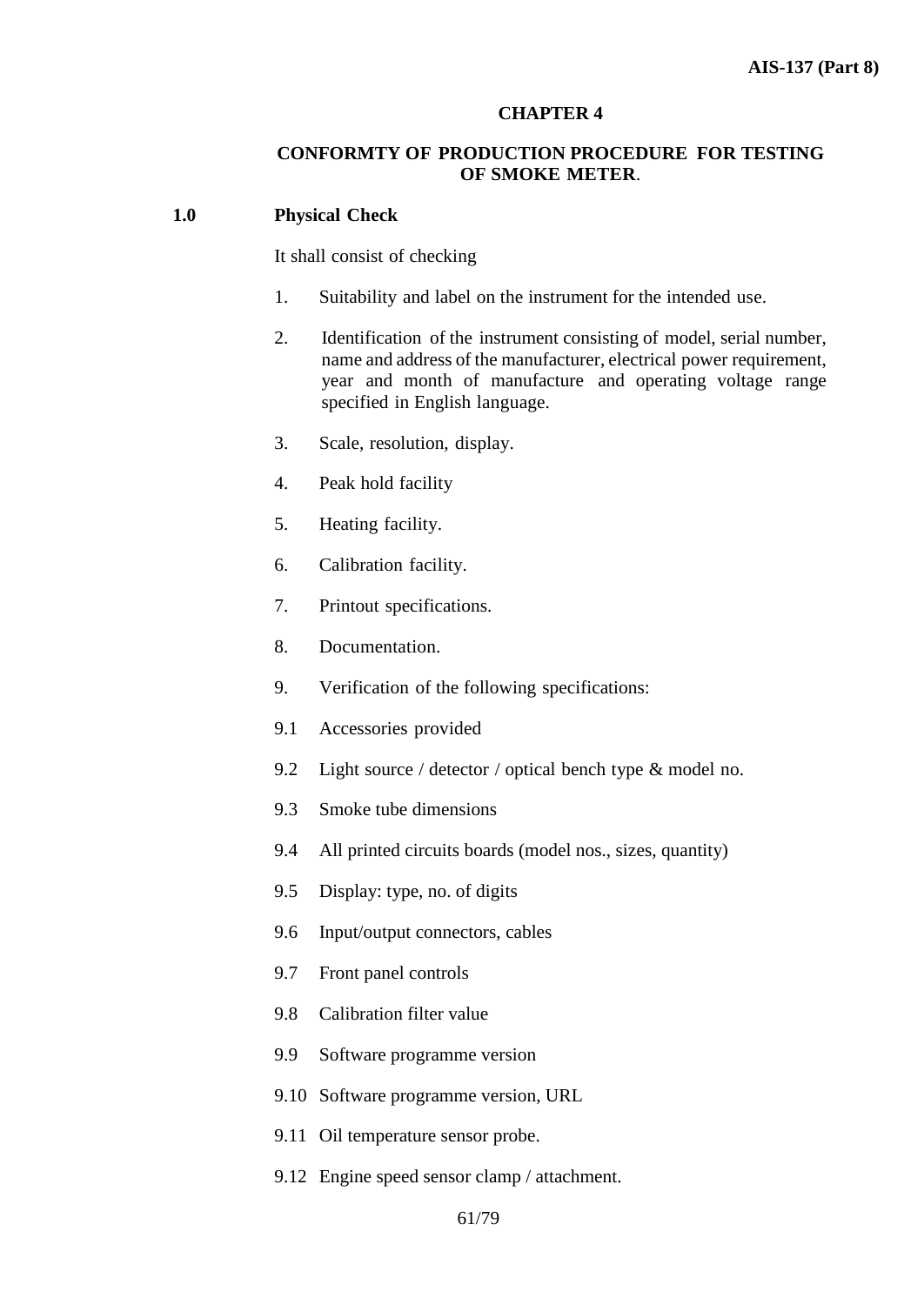9.13 Any other checks as found relevant

# **2.0 Linearity**

- 2.1 Smoke measurement (Clause 2.2.1 of Chapter 3)
- 2.2 Engine speed measurement (Clause 2.2.2 of Chapter 3)
- 2.3 Oil temperature measurement (Clause 2.2.3 of Chapter 3)
- **3.0** Temperature Sensitivity (Clause 2.9.2 of Chapter 3)
- **4.0** Free Acceleration Correlation Test (Clause 2.11 of Chapter 3)
- **5.0** Measurement Test Data Acquisition and Electronic Upload (Clause 2.12 of Chapter 3)
- **6.0** In addition to above conformity test, the test agencies, at their sole discretion, may determine to carry out any other test, if found necessary.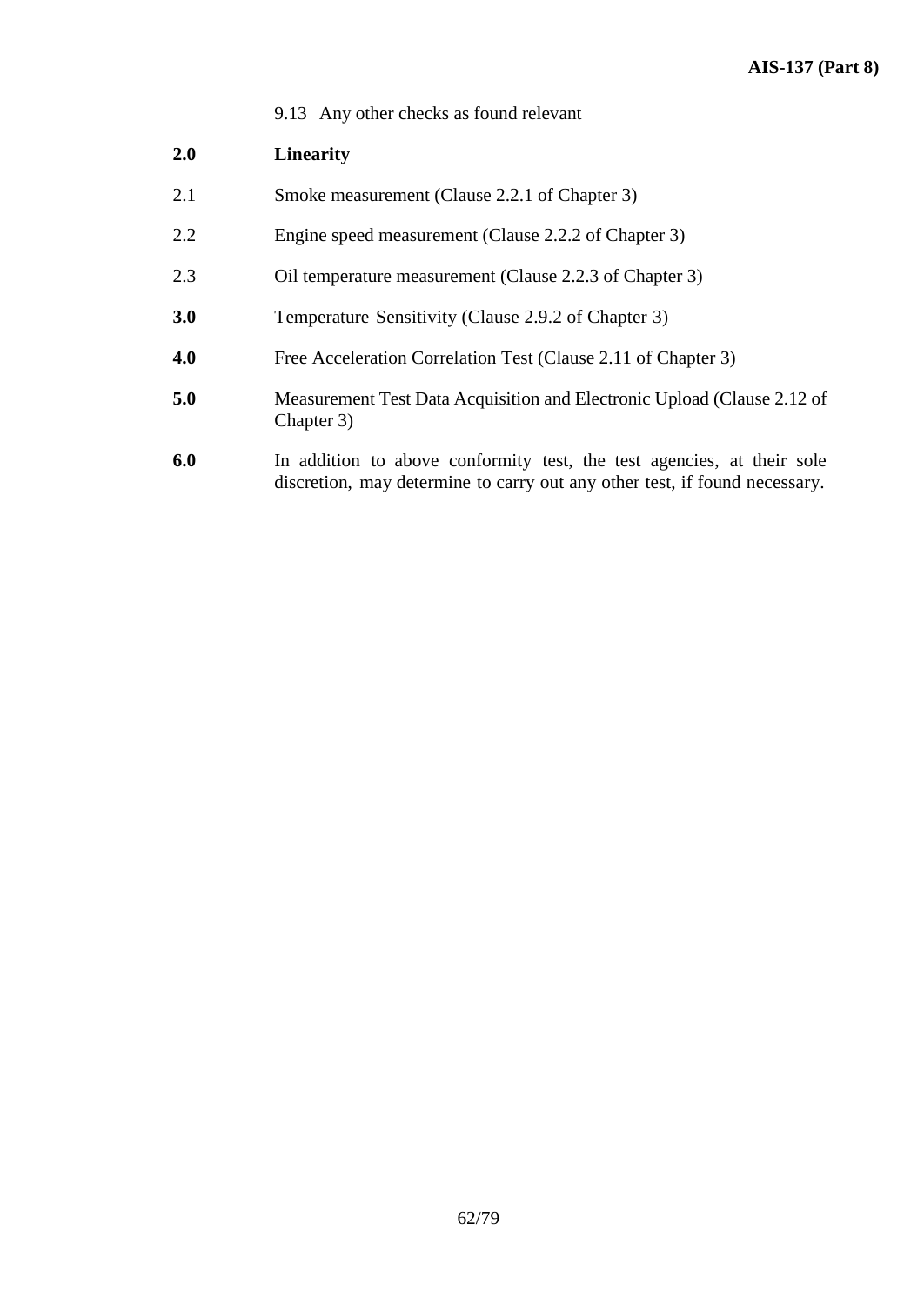## **CHAPTER 5**

## **DETAILS OF STANDARDS AND TEST PROCEDURS FOR MEASUREMENT OF CARBON MONOXIDE AND HYDRO CARBON EMISSIONS AT IDLING AND RAISED IDLE FOR IN-SERVICE VEHICLE FITTED WITH SI ENGINES**

## **1.0 Scope & Field of application:**

- 1.1 This Part applies to the emissions of carbon monoxide and hydro carbon at idle speed and raised idle from in-service vehicles fitted with spark ignition engines, as referred in CMVR-115 (2) (a) and for issue of "Pollution under control certificate" to be issued by authorised agencies under CMVR-115 (7).
- 1.2 This part specifies standard and test procedure for the determination of the volumetric concentration of exhaust carbon monoxide (CO) and hydrocarbon (HC) emissions from road vehicles equipped with spark ignition engines running at idle speed and raised idle.

## **2.0 Definitions**

- 2.1 Spark Ignition Engine: Means an internal combustion engine in which the combustion of the air/fuel mixture is initiated at given instants by a hot spot, usually an electric spark.
- 2.2 Idle Speed: Means the engine rate, in revolution per minute, with fuel system controls (accelerator and choke) in the rest position, transmission in neutral and clutch engaged in the case of vehicles with manual or semiautomatic transmission or with selector in park or neutral position when an automatic transmission is installed, as recommended by the manufacturer.
- 2.3 Raised Idle Speed: maintaining the engine rate at 2500±200, in revolution per minute with fuel system controls (accelerator and choke) in the rest position, transmission in neutral and clutch engaged in the case of vehicles with manual or semi-automatic transmission or with selector in park or neutral position when an automatic transmission is installed, as recommended by the manufacturer.
- 2.4 Normal Thermal Conditions: Means the thermal conditions attained by an engine and its drive line after a run of at least 15 min. on a variable course, under normal traffic conditions.
- **3.0 Test Procedure:**
- 3.1 **Instrumen**t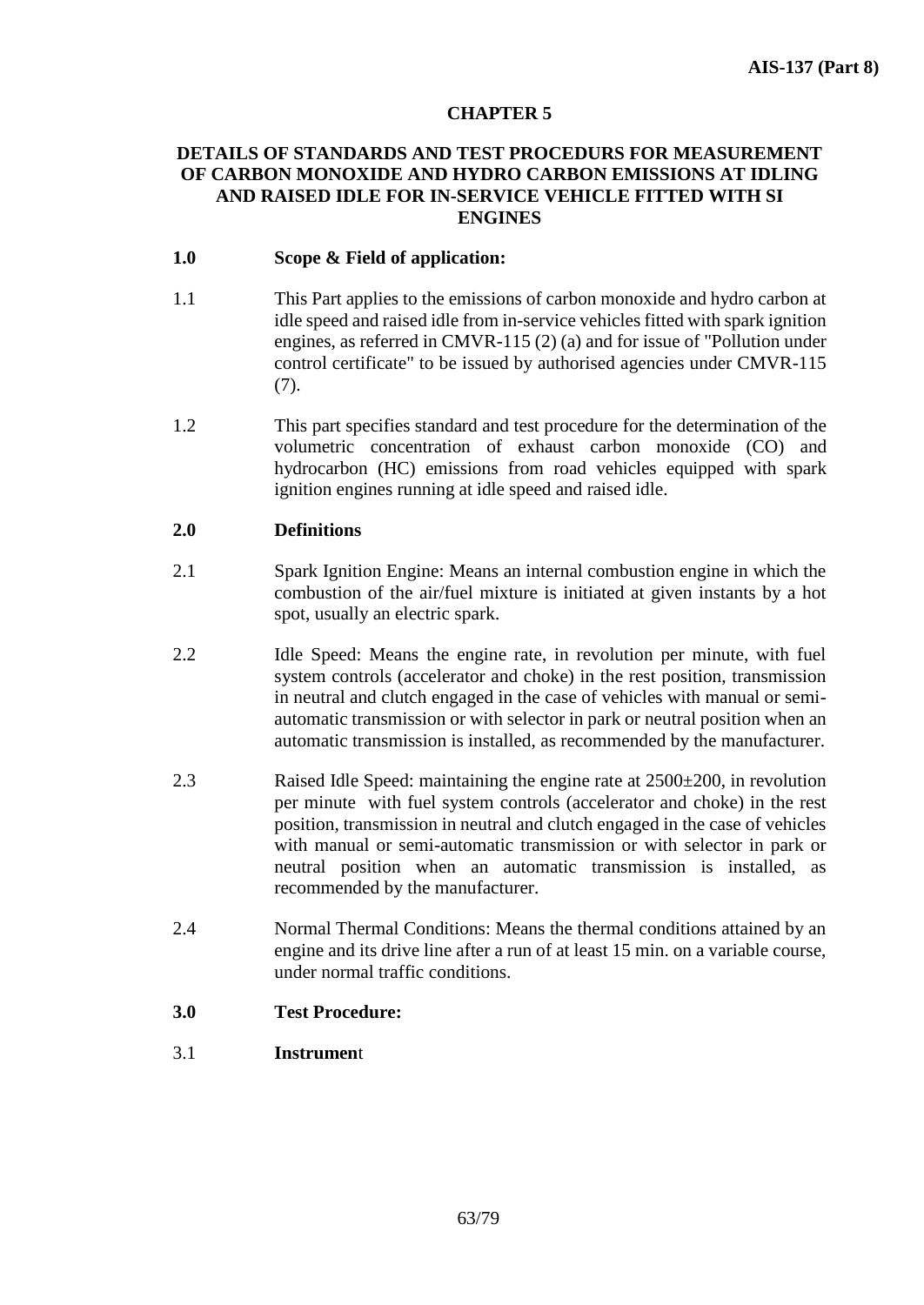- 3.1.1 The Instrument used for the measurement of CO and HC shall be a type approved instrument as given in CMVR-116 (3) and meeting the requirements specified in Part-VIII. For measurement of idling CO and HC emissions of in-use 2, 3 and 4 wheelers (other than Bharat Stage II and above compliant) vehicles, 2 Gas analyser type approved as per Chapter II MoRTH / CMVR / TAP-115/116 (Issue 4) Page 15 of Part VIII shall be used. For measurement of idling CO and HC emissions of in-use 4 wheeler vehicles (Bharat Stage II and above compliant), 4 Gas analyser type approved as per Chapter III of Part VIII shall be used. The tachometer to measure engine idling speed shall have an accuracy of  $\pm 50$  rpm.
- 3.1.2 The Instrument shall be prepared, used and maintained following the directions given in the instrument manufacturer's operation manual, and it shall be serviced and calibrated at such intervals as to ensure accuracy.
- 3.1.3 The electronic calibration shall be carried out at least once after switching on the instrument and thereafter a maximum time period of four hours. The span calibration using gas bottle shall be carried out at least once in four months and whenever instrument is moved to a different place. The total record of calibration shall be maintained and if it is observed during calibration that the calibration is shifted more than the accuracy, the calibration period shall be suitably reduced. The calibration shall be performed well away from the exhaust of motor vehicles whose engines are running.
- 3.1.4 If the sample handling system is not integral with the analyser, the effectiveness of the condensate traps and all connections of the gas sampling system shall be checked. It shall be checked that filters are clean; that filter holders are fitted with their gaskets and that these are in good conditions.
- 3.1.5 If the Instrument is not self-compensated for non-standard conditions of altitude and ambient temperature or not equipped within a manually controlled system of compensation, the span calibration shall be performed with calibration gas
- 3.1.6 If the Instrument is not self-compensated for non-standard conditions of altitude and ambient temperature or not equipped within a manually controlled system of compensation, the span calibration shall be performed with calibration gas.
- 3.1.7 It shall be ensured that the sample handling line and probe are free from contaminants and condensates.

# 3.2 **Vehicle Preparation**

3.2.1 It shall be checked that the road vehicle exhaust system is leak proof and that the manual choke control has been returned to the rest position.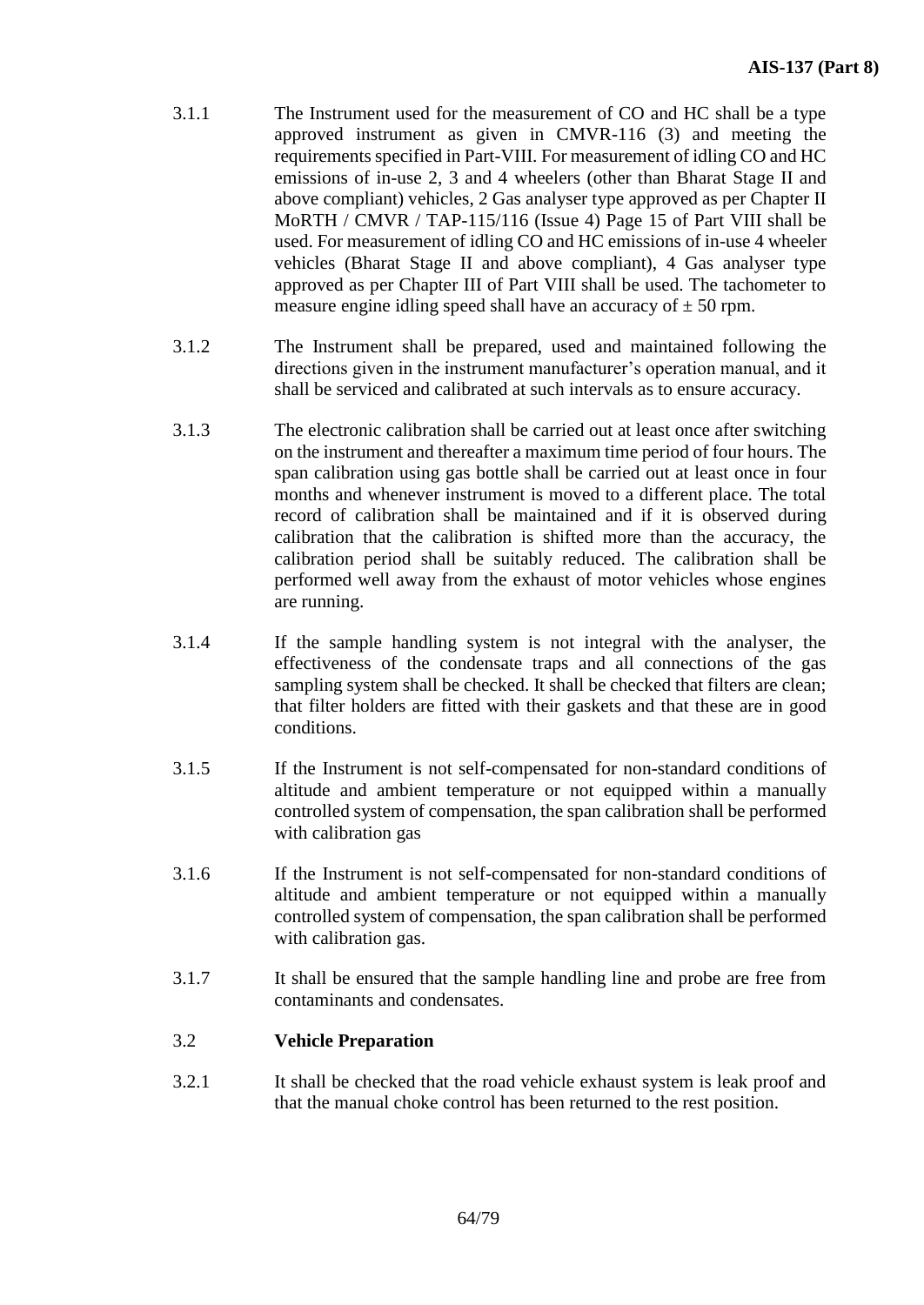- 3.2.2 It shall be checked that the gas sampling probe can be inserted into the exhaust pipe to a depth of at least 300 mm. If this proves impossible owing to the exhaust pipe configuration, a suitable extension to the exhaust pipe(s), making sure that the connection is leak proof, shall be provided.
- 3.2.3 The vehicle shall have attained normal thermal conditions as defined in 2.3, immediately prior to the measurement.
- 3.2.4 The vehicle idling speed shall be checked and set as per 2.2, as prescribed by the manufacturer, with all the accessories switched off.

## 3.3 **Measurement**

- 3.3.1 Immediately preceding the measurement, the engine is to be accelerated to a moderate speed with no load, maintained for at least 15 seconds, then returned to idle speed as set in 3.2.4.
- 3.3.2 While the engine idles, the sampling probe shall be inserted into the exhaust pipe to a depth not less than 300 mm.
- 3.3.3 After the engine speed stabilises, the reading shall be taken.
- 3.3.4 The value of CO and HC concentration reading shall be recorded
- 3.3.5 In cases where gadgets or devices are incorporated in the exhaust system, for dilution of the exhaust, both CO and CO2 shall be measured using an instrument having facility to measure both CO and CO2. If the total of the measured values of CO and CO2 (T. CO and T. CO2) concentration exceed 15% for four stroke engines and 10% for two stroke engines, the measured value of CO shall be taken as carbon monoxide emissions from the vehicle. If it does not, the corrected value (T corrected) shall be taken, as given below:

T corrected = T CO x  $15/(T \text{ CO} + T \text{ CO}2)$  For 4-stroke engines

T corrected = T CO x  $10/(T \text{ CO} + T \text{ CO}2)$  For 2-stroke engines

- 3.4 Multiple exhaust outlets shall be connected to a manifold arrangement terminating in a single outlet. If a suitable adopter is not available, the arithmetic average of the concentrations from the multiple pipes may be used.
- 3.5 If the measurement is to be repeated, the entire procedure of para 3.0 shall be repeated.
- 3.6 For the purpose of PUC (Pollution Under Control) certification, if the idling CO and/or HC are not within limits, the testing shall be discontinued and the vehicle owner shall be advised to resubmit the vehicle after repair / service.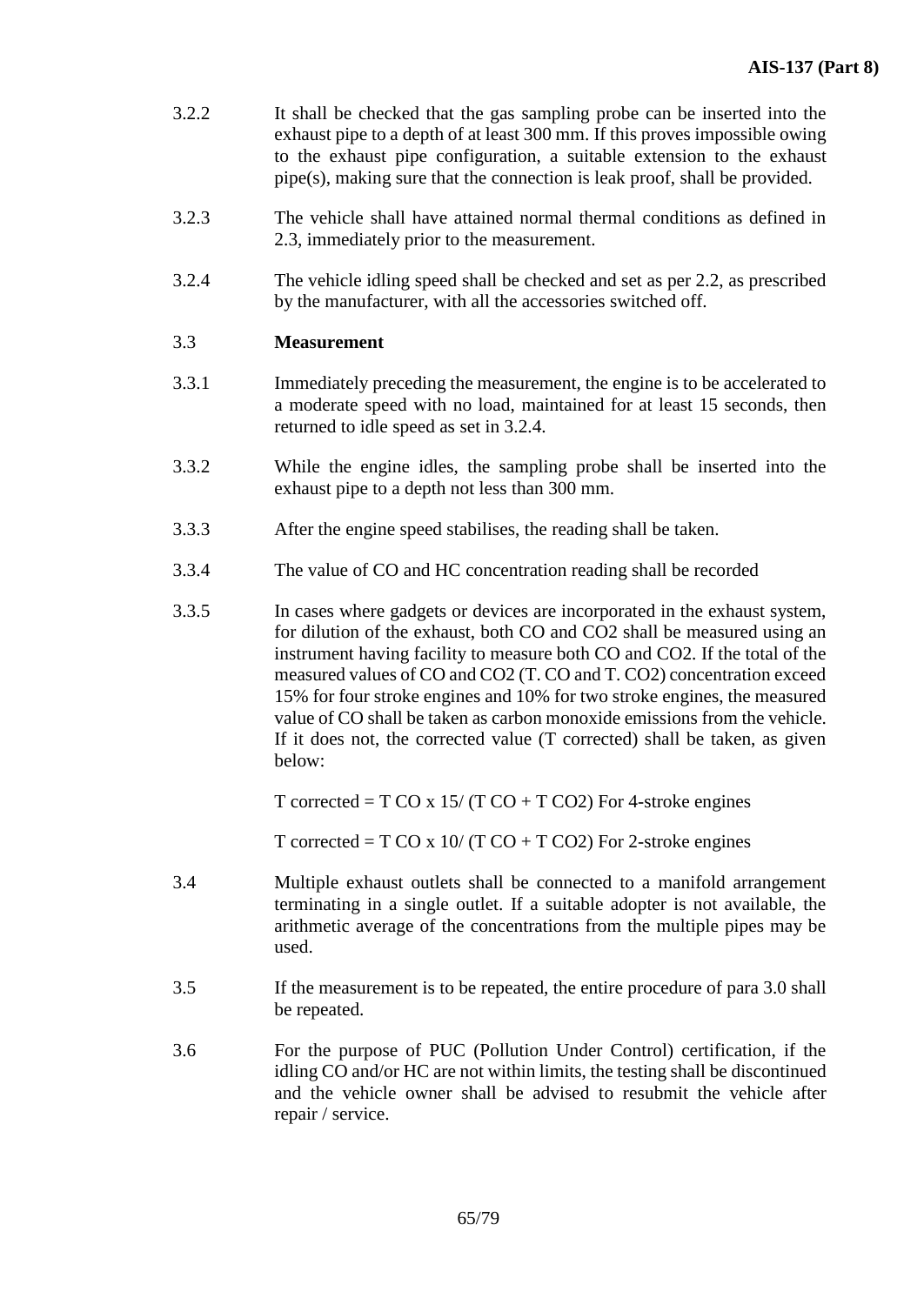## **4.0 Raised Idle Test Procedure**

This test shall immediately follow the idle emission measurement test. For raised Idle emission measurement, maintain the engine speed (in revolution per minute) at 2500±200, fuel system control (choke) in the rest position, transmission in neutral and clutch engaged in the case of vehicles with manual or semi-automatic transmission or with selector in park or neutral position when an automatic transmission is installed, as recommended by the manufacturer. Sampling probe shall be inserted into the exhaust pipe to a depth not less than 300 mm and the reading shall be taken after the engine speed stabilises at 2500±200 rpm.

The value of CO concentration with lambda reading shall be recorded.

# **5.0 Test Limits**

Test limits as given in the Central Motor Vehicles Rules, 1989, Rule 115 given in the first proviso of clause (i) of sub rule 2 as updated from time to time.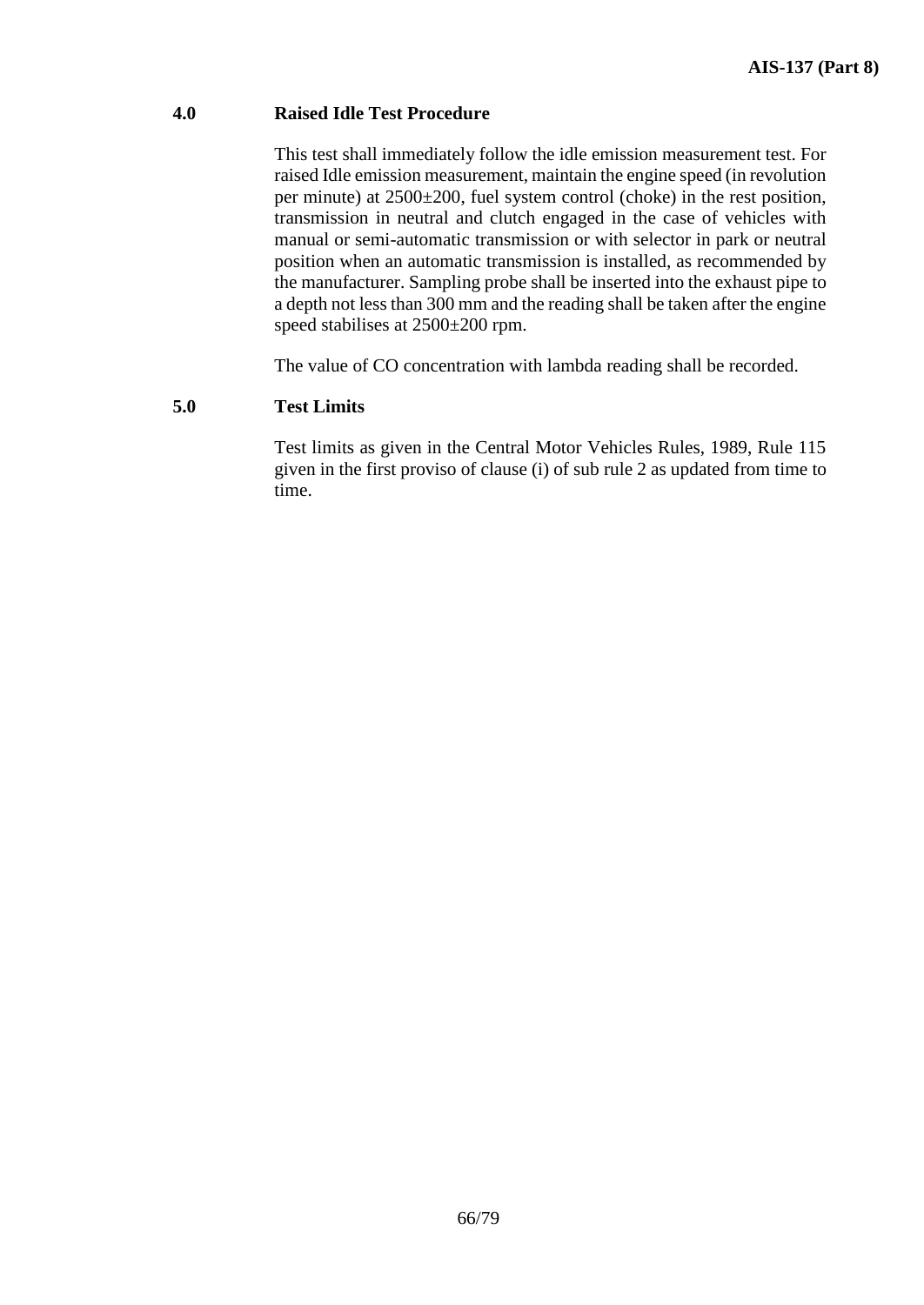## **CHAPTER 6**

## **DETAILS OF STANDARS AND TEST PROCEDURES FOR MEASUREMENT OF SMOKE LEVELS BY FREE ACCELERATION FOR IN-SERVICE VEHICLES FITTED WITH DIESEL ENGINES**

## **1.0 Scope and Field of Application**

- 1.1 This part applies to the emissions of visible pollutants from in-service compression ignition (diesel) engine vehicles, when subjected to a free acceleration test as referred in CMVR-115 (2)(b) and for issue of "Pollution under control certificate" to be issued by the authorized agencies under CMVR-115 (7).
- 1.2 This part specifies standard and test procedure for the determination of smoke levels by free acceleration from road vehicles equipped with compression ignition engines.

# **2.0 Definitions**

- 2.1 **Compression Ignition Engine**: means an Internal Combustion Engine that operates on compression ignition principle (Diesel Engines).
- 2.2 **Smoke Density**: means the light absorption coefficient of the exhaust gases emitted by the vehicle expressed in terms of m-1 or in other units such as Bosch, Hartidge, % opacity etc Opacity Meter: means an Instrument for continuous measurement of the light absorption coefficient of the exhaust gases emitted by vehicles. Maximum Rated Speed: means the maximum speed permitted by governor at full load
- 2.3 **Free Acceleration Test**: means the test conducted by abruptly but not violently, accelerating the vehicle from idle to full speed with the vehicle Stationary in neutral gear.

# **3.0 Test Procedure**

## 3.1 **Test Instrument**

- 3.1.1 The Smoke Meter: the Instrument used for the measurement of smoke should be a type approved instrument as given in CMVR -116(3) and meeting the requirements specified in Part-VIII.
- 3.1.2 The Instrument should be prepared, used and maintained following the directions given in the instrument manufacturer's operation manual and it should be serviced and calibrated at such intervals as to ensure accuracy.

## 3.2 **Sampling Smoke Meter**

3.2.1 Installation for tests under Free Acceleration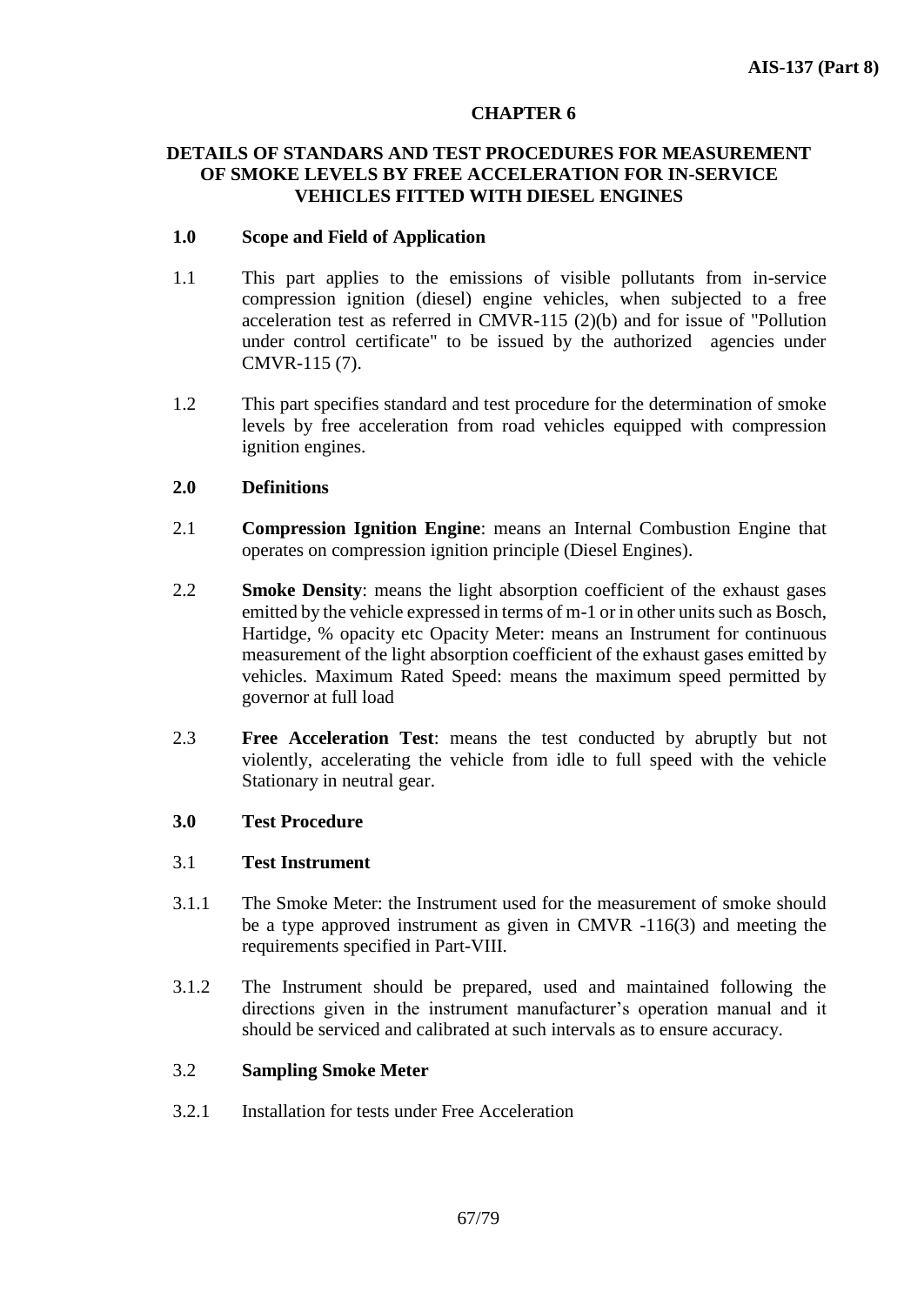- 3.2.1.1 The ratio of cross sectional area of the probe to that of the exhaust pipe shall not be less than 0.05.
- 3.2.1.2 The probe shall be a tube with an open end facing forward in the axis of exhaust pipe or of the extension pipe, if one is required. It shall be situated in a section where the distribution of smoke is approximately uniform. To achieve this, the probe shall be placed as far downstream in the exhaust pipe as possible or if necessary in an extension pipe so that, if D is the diameter of exhaust pipe at the opening, the end of probe is situated in a straight portion at least 6 D in length upstream of the sampling point and 3 D in length downstream. If an extension pipe is used, no air shall be allowed to enter the joint.
- 3.2.1.3 The sampling system shall be such that at all engine speeds, pressure of the sample at the Smoke meter is within the limits specified. This may be checked by noting the sample pressure at engine idling and maximum no load speeds. Depending on the characteristics of the smoke meter, control of sample pressure can be achieved by a fixed restriction or butterfly valve in the exhaust pipe or extension pipe. Whichever method is used, the back pressure measured in the exhaust pipe at the opening of the probe shall not exceed 75 mm (water gauge)
- 3.2.1.4 The pipes connecting the smoke meter shall also be as short as possible. The pipe shall be inclined upwards from the sampling point to the smoke meter and sharp bends where soot might accumulate shall be avoided. A bypass valve may be provided upstream of smoke meter to isolate it from the exhaust gas flow when no measurement is being made.
- 3.2.1.5 The temperature probe for the measurement of oil temperature shall be inserted in place of oil dipstick.

Alternately, the engine oil temperature may be measured through the On-Board Diagnostic (OBD) port of the vehicle under test and electronically communicated to the smoke meter

3.2.1.6 The engine speed measurement sensor shall be appropriately installed on to the engine of the vehicle.

> Alternately, the engine speed may be measured through the On-Board Diagnostic (OBD) port of the vehicle under test and electronically communicated to the smoke meter

## 3.3 **Vehicle Inspection**

3.3.1 The Exhaust device shall not have any orifice through which the gases emitted by the engine might be diluted.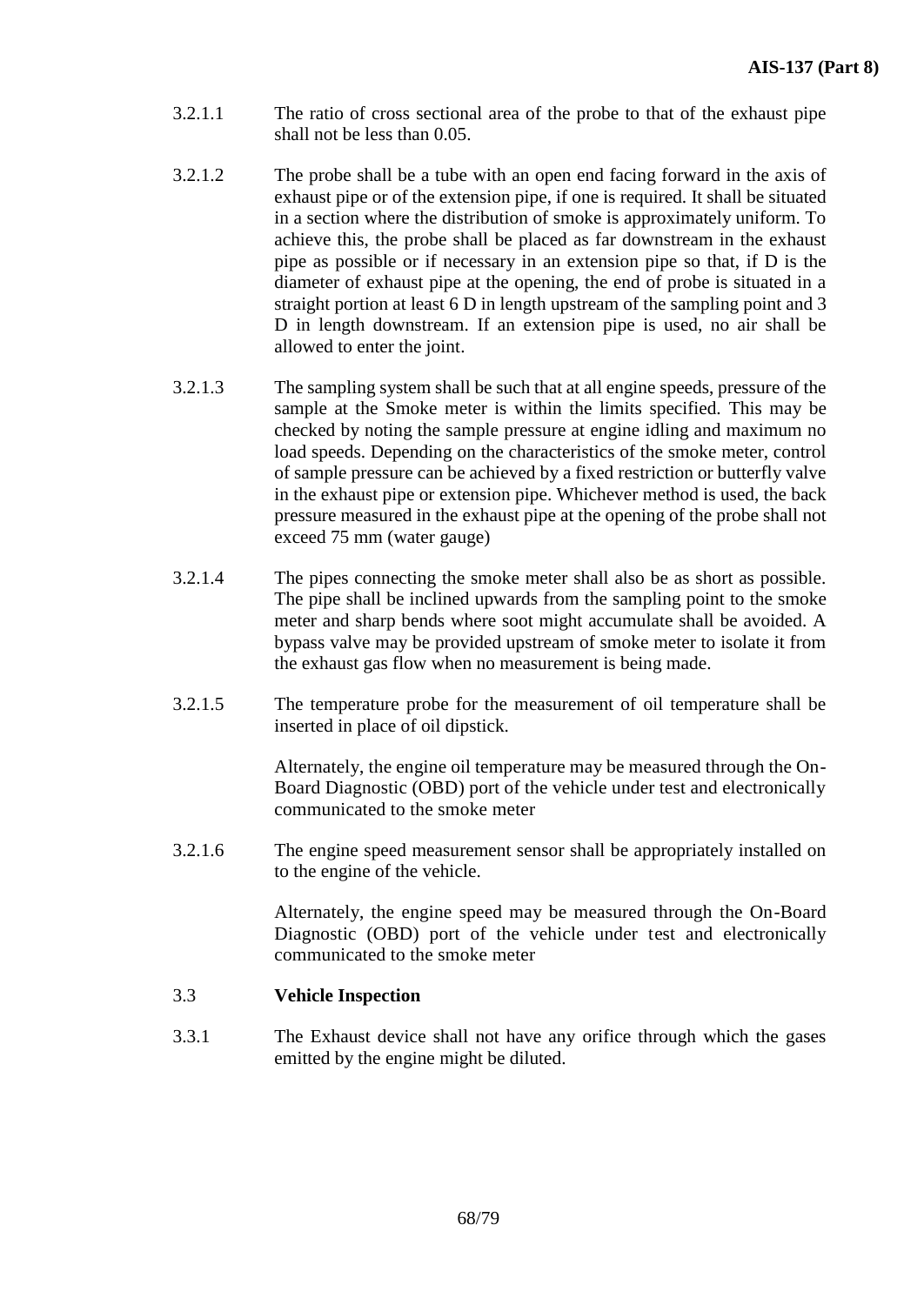- 3.3.2 In cases where an engine has several exhaust outlets; these shall be connected to a single outlet in which opacity measurement shall be made. If it is not possible, to combine all exhaust outlets in one, the smoke shall be measured in each and an arithmetical mean of the values shall be recorded at each outlet. The test shall be taken as valid only if the extreme values measured do not differ by more than  $0.15 \text{ m}^{-1}$ .
- 3.3.3 The engine shall be in normal working condition prescribed by the manufacturer

## **4.0 Measurement Procedure**

## 4.1 **Free Acceleration Test**

- 4.2 The combustion chamber shall not have been cooled or fouled by a prolonged period of idling preceding the test.
- 4.3 The vehicle gear change control shall be set in the neutral position and the drive between engine and gearbox engaged. With the engine idling, the accelerator control shall be operated quickly, but not violently, so as to obtain maximum delivery from the injection pump. This position shall be maintained until maximum engine speed is reached and the governor comes into action. As soon as this speed is reached the accelerator shall be released until the engine resumes its idling speed and the smoke meter reverts to the corresponding conditions. Typically, the maximum time for acceleration shall be 5s and for the stabilization at maximum no load speed shall be 2s. The time duration between the two free accelerations shall be between 5-20 s.
	- (a) Three times flushing by free acceleration to be undertaken with or without the sampling probe in the vehicle exhaust, and average maximum rpm of the three flushings to be recorded;
	- (b) Thereafter, with sample probe inserted in vehicle exhaust during each free acceleration, maximum no-load rpm reached shall be within the bandwidth of ±500 rpm of the average value in respect of 3-wheeled vehicles and ±300 rpm of the average value for all other categories of vehicles;
	- (c) The free acceleration test, mentioned in (b) above, shall be repeated minimum three times;
	- (d) The smoke density to be recorded shall be arithmetic mean of these three readings;
	- (e) In case the smoke density recorded is not within the limits, then, the test may be repeated with engine oil temperature measured by a probe in the oil level dipstick tube to be at least 60° C.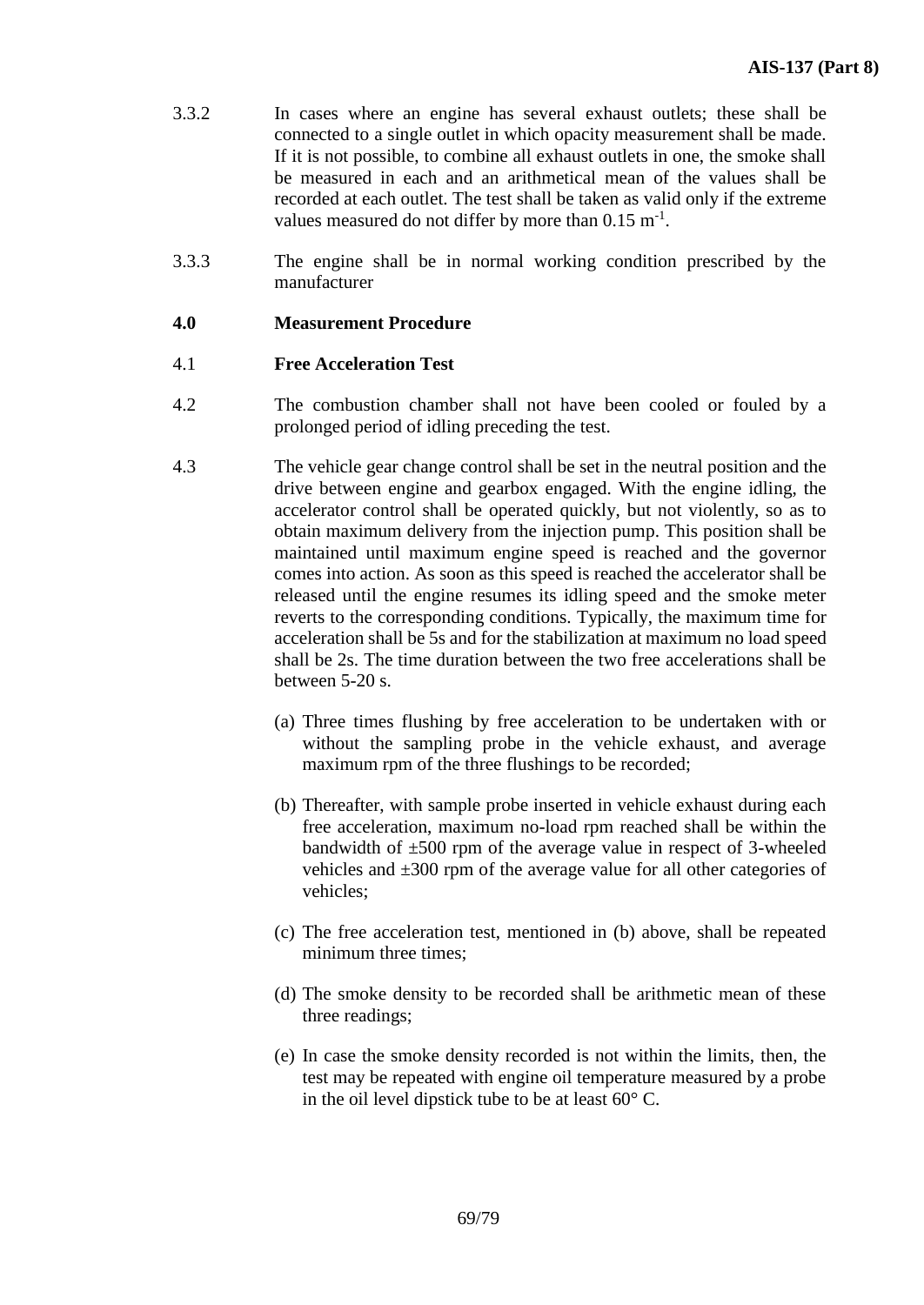Provided that the above test shall not be carried out if the On Board Diagnostic (OBD) Malfunction Indicator Lamp (MIL) of BS-IV vehicles is switched on; in such cases, the vehicle shall be re-submitted for the above test after repair or servicing.

Zero drift shall be checked after the test and if drift is greater than  $0.2 \text{ m}^{-1}$ this test shall be considered as invalid and repeated. If the drift is  $0.2 \text{ m}^{-1}$ or less and positive, it shall be subtracted from the mean of the last valid reading.

### 4.4 **Test Limits**

Test limits as given in the Central Motor Vehicles Rules, 1989, Rule 115, given in the first proviso of clause (ii) of sub rule 2, as updated from time to time.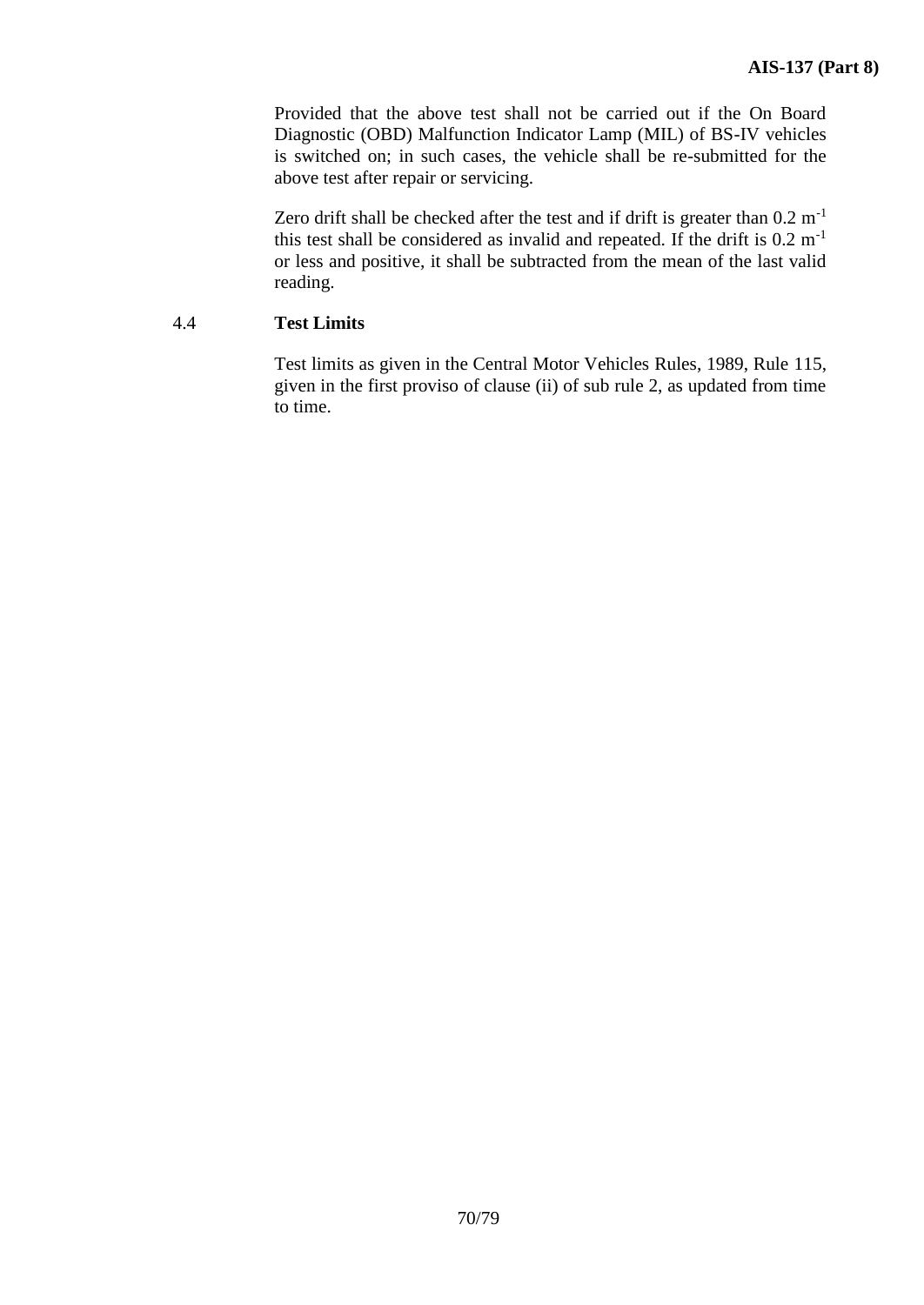### **CHAPTER 7**

### **ADMINISTRATIVE PROCEDURE FOR COP TESTING OF 4 GAS ANALYSER ANS DIESEL SMOKE METER**

### **ADMINISTRATIVE PROCEDURE FOR COP TESTING**

- **1.0** The Ministry of Road Transport and Highways, New Delhi (MoRTH) is the Nodal Agency for implementation of Emission Legislation.
- **2.0** The MoRTH had constituted a Committee under the Chairmanship of Joint Secretary (Transport) to formulate a standard uniform procedure for testing of gas analysers and smoke meters. This Committee has finalised the test specifications and procedure for type testing of smoke meters and Gas analysers (henceforth referred to as instrument).
- **3.0** This Committee has also decided to introduce conformity of production (COP) testing for the instrument manufactured / supplied in India to keep a check on the production quality of the instrument.
- **4.0** There is a Standing Committee on implementation of emission legislation constituted by MoRTH to advise the Nodal Agency in such implementation.

### **COP TEST AGENCIES**

- **1.0** The test agencies carrying out the type testing will be responsible for carrying out the COP test.
- **2.0** Initially manufacturer / supplier has the option of choosing test agency for type approval of its specific model. On completion of first COP by the same test agency, the manufacturer can change the test agency if so desired.
- **3.0** In case the instrument manufacturer / supplier desires to change the COP test agency, a formal request shall be made to the new test agency under intimation to the previous test agency and nodal agency. This request shall be made at least one month before the next COP is due along with all relevant documents concerning type approval / previous COP.
- **4.0** On receipt of intimation of request for a change, the previous COP test agency will authenticate all the relevant documents of that model and forward to the new test agency. The new test agency will carry out the process of selection and testing of the instrument(s) for COP as per the procedure and will consult the previous test agency, if required, about the test findings and results before issuing the final COP certificate.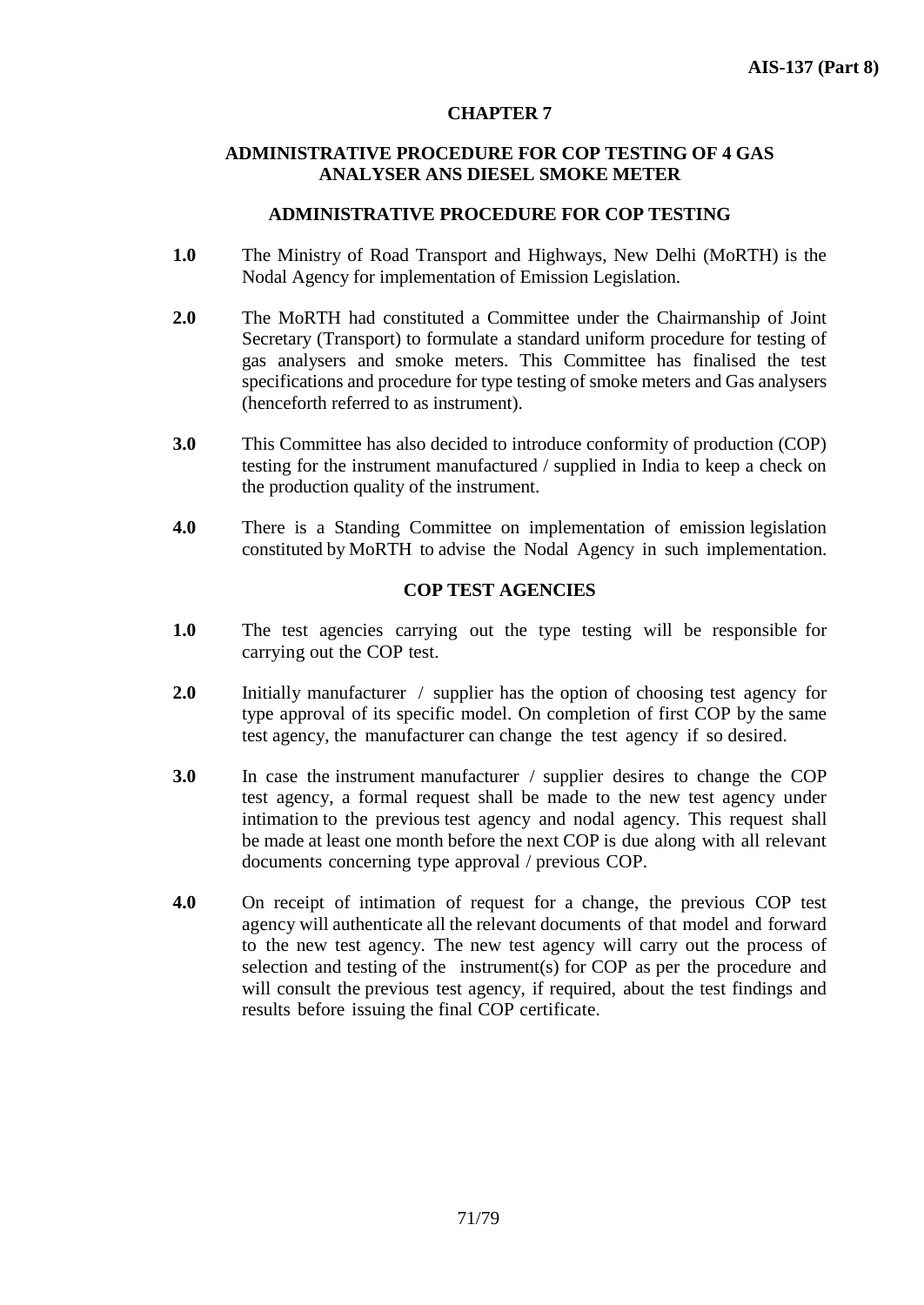#### **COP TESTING CRITERIA**

**1.0** The COP period for an instrument model shall be 2.5 years from the date of Type Approval Certification or 2.5 years from the date of last COP Certificate or supply of 200 units of the Type Approved instrument model from the date of Type Approval Certification or supply of 200 units from date of last COP Certificate or resumption of supply of the instrument model, whichever is earlier.

> The instrument manufacturer / supplier may request the Nodal Agency for relaxation of the above period with justification. The Nodal Agency will take a decision based on the merit of the case.

> If the production and supply of an instrument model is discontinued, it should either coincide with COP test or COP test should be performed before the instrument model is discontinued even though COP criteria is not applicable.

- **2.0** An instrument is considered to be supplied when the instrument has been dispatched from the instrument manufacturer / supplier's premises.
- **3.0** The instrument manufacturer / supplier shall inform the Nodal Agency and the concerned test agency as soon as 180 units have been supplied, and/or, after Twenty Eight months have passed from the date of Type Approval Certificate or Date of Last COP Certificate. The concerned test agency shall keep the track regarding this and in case the information is not received from the manufacturer / supplier, inform the Nodal Agency accordingly.
- **4.0** Test agency shall ask for an instrument model Type Approved for COP testing before the COP period. The instrument manufacturer / supplier shall submit the instrument unit randomly selected by the concerned test agency from the production numbers furnished by the instrument manufacturer after the receipt of this request.

The instrument manufacturer / supplier shall provide sufficient documents along with the instrument to support the fact that this is the instrument unit selected by the concerned test agency. The documents could be production final check documents showing the instrument Serial Number, Bill of Entry / Purchase Order in case of imported equipment, etc.

### **COP TESTING**

**1.0** The COP testing procedure for 4 Gas Analyser and Smoke Meter are given in Chapter 2 and Chapter 4 respectively.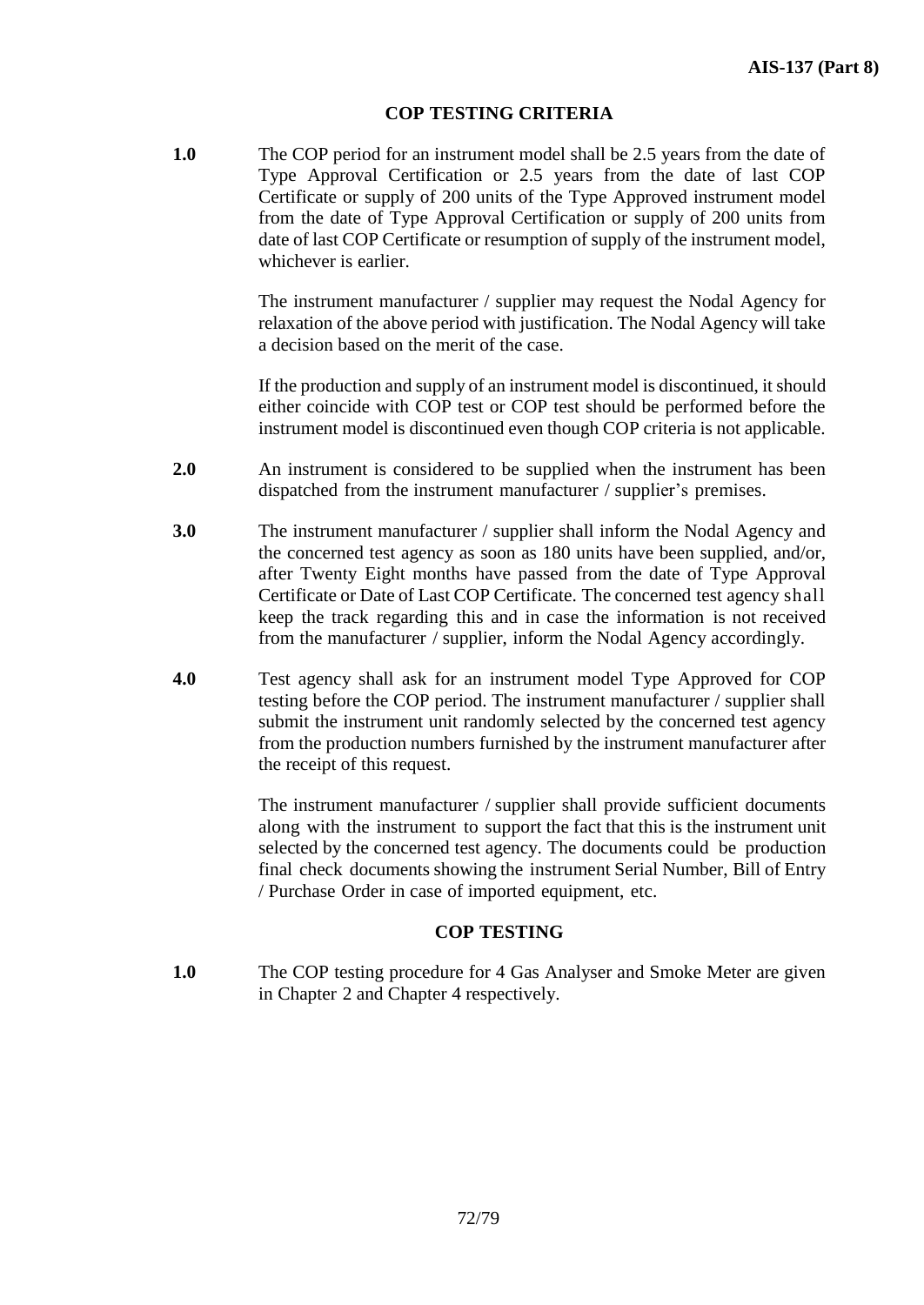#### **MODEL CHANGE AND VARIANCE**

**1.0** Generally, whenever there is a change in sensor, detector, electronic circuits, software, e t c . it shall be treated as new model and separate model number shall be given by the manufacturer / supplier. If any part is indigenised or there is any minor modification subsequent to the type approval testing, which will not affect the function of the instrument, the instrument manufacturer / supplier shall inform the details of such modifications / changes to the test agency and the test agency shall decide whether any retesting is to be carried out either in part or full based on assessment of the impact such modification / change may have on the performance of the instrument.

#### **CERTIFICATE**

**1.0** If the instrument meets the requirements of COP testing, the test agency will issue a COP Certificate to the manufacturer / supplier for the particular instrument model. The test agency will also send the copies of the COP certificate to other testing agencies and the Nodal Agency.

#### **CONSEQUENCE OF COP FAILURE**

- **1.0** If the instrument fails to meet the requirements of COP, the test agency shall send the copies of the COP Failure Report to the Nodal Agency and the manufacturer / supplier. The Nodal Agency will take a decision and convey the same to the manufacturer  $\ell$  supplier and the test agencies within 4 weeks from the receipt of the COP Failure Report. The Nodal Agency may decide to call a meeting of the Standing Committee (SCOE) to discuss and advise the Nodal Agency. The instrument manufacturer / supplier may be given an opportunity to present its case to the Committee before advising the Nodal Agency. Upon reaching the decision, the Nodal Agency will issue the order for withdrawal of Type Approval Certificate and stop dispatch of the instruments by the manufacturer / supplier from its works or re-testing of the instrument model, re-testing of the same instrument unit after modifications and / or testing of additional units of the instrument.
- **2.0** In case the Type Approval Certificate has been withdrawn, as per point 1.0 above, the manufacturer / supplier can subsequently identify the reasons for not meeting the COP and necessary corrective measures. Then they shall inform the same to the Nodal Agency and the concerned test agency and offer the rectified instrument for testing. The test agency shall carry out a complete test as per the Type Approval procedure on the rectified instrument. If the instrument meets the relevant Type Approval norms, the manufacturer  $\ell$  supplier shall write to the Nodal Agency and the concerned test agency which has carried out the test, and inform a b o u t the modifications which are to be finally carried out on the instruments to be supplied in future and the instruments which have been supplied during the previous COP period and which require retrofitting rectifications.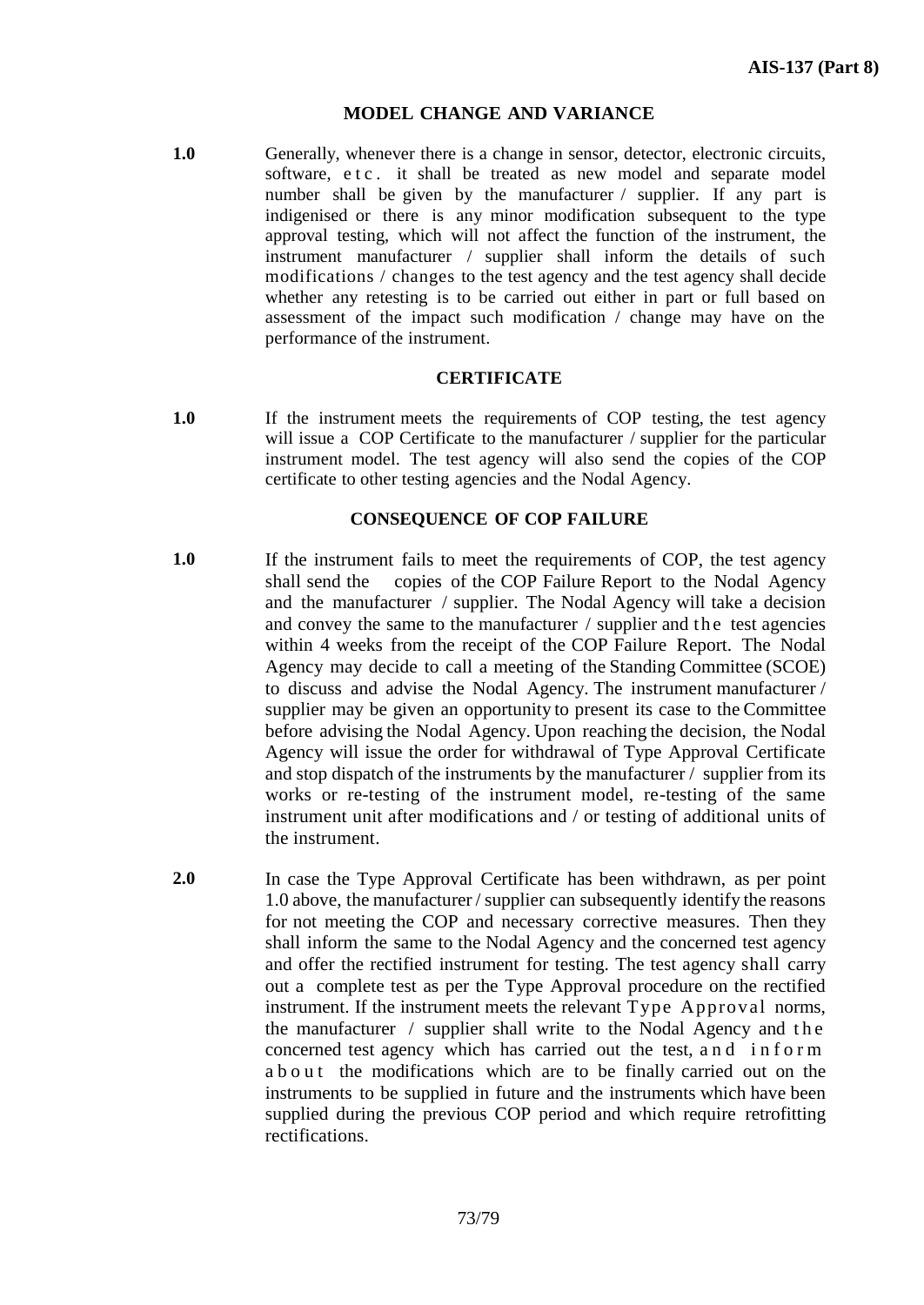Type Approval will be restored by the Nodal Agency subject to point 3.0 below. Further a special COP will be carried out after 25 number of units have been supplied, from the date of re-testing of the instrument as per Type Approval procedure, using standard COP procedure.

**3.0** It is the responsibility of the instrument manufacturer / supplier to ensure, at his cost, that the modifications / modified components are carried out / retrofitted within a period, specified by the Nodal Agency on all instruments supplied during the period between the dates test agency has sent the test report and restoration of the Type Approval by the Nodal Agency as per point 2.0 above.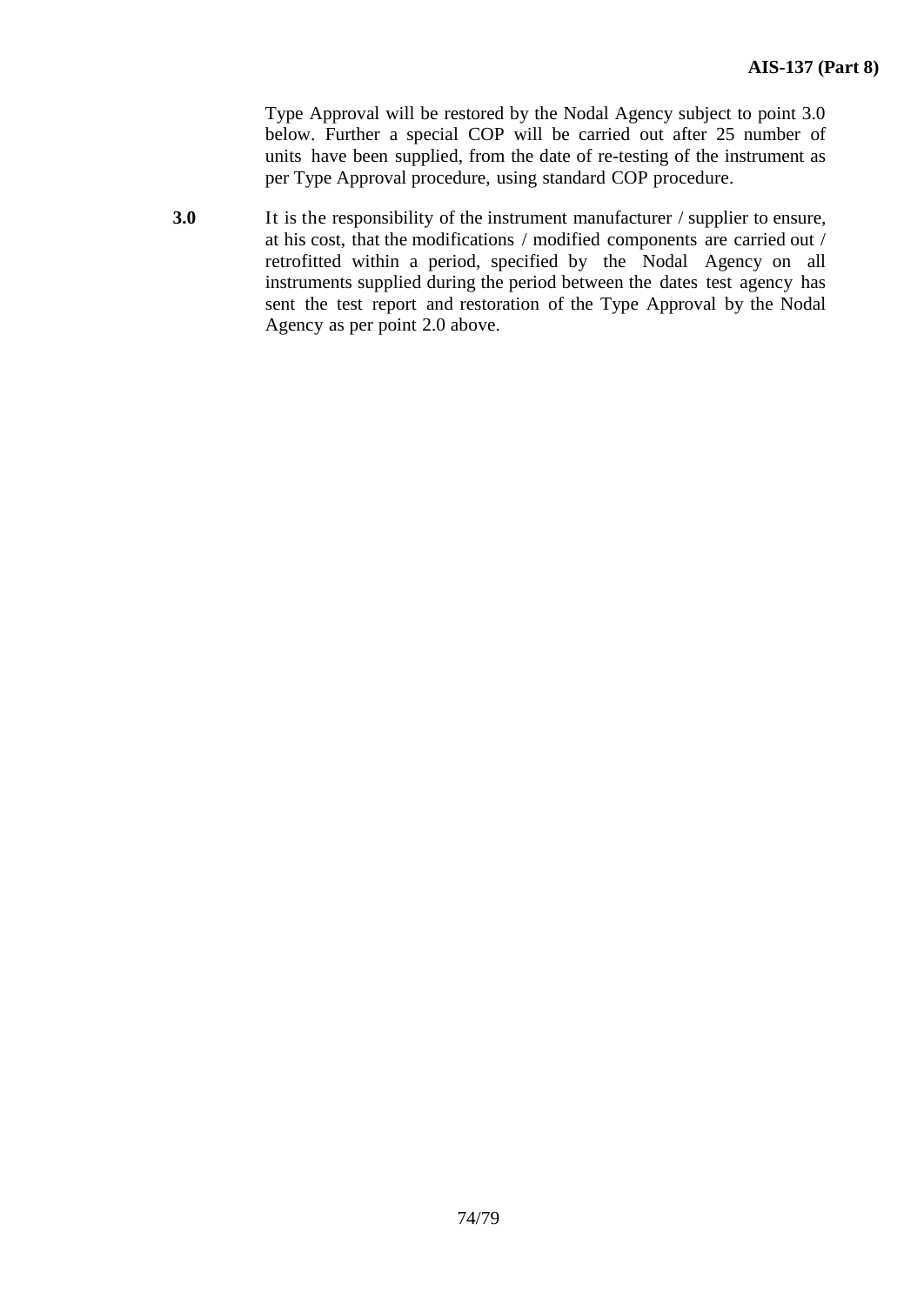### **ANNEXURE G**

### **CODE OF PRACTICE FOR PUC EQUIPMENT MANUFACTURER / SUPLLIER**

Based on the decision adopted in the Standing Committee on Emissions (SCOE) meeting held on 28th March 2003, every PUC equipment manufacturer / supplier shall comply with the following Code of Practice and submit an affidavit for the same along with the instrument model submitted for Type Approval to the concerned Test Agency.

- 1.0 PUC equipment manufacturer / supplier shall include the description of the test procedure described in Chapter 5 or Chapter 6 of this document, whichever is applicable, as amended from time to time in the user's manual of the PUC equipment.
- 2.0 PUC equipment manufacturer / supplier shall provide copy of Type Approval certificate with date of validity along with the PUC equipment.
- 3.0 The validity of the Type Approval certificate of the PUC equipment shall be 5 years from the date of the certificate, after the expiry of which the PUC equipment manufacturer / supplier shall get it re-validated from the concerned test agency.
- 4.0 PUC equipment manufacturer / supplier shall provide the status of production / supply of PUC equipment at a regular interval of 1 year to the test agency from where the equipment has been certified.
- 5.0 PUC equipment manufacturer / supplier shall submit the equipment for COP as per procedure mentioned above.
- 6.0 PUC equipment manufacturer / supplier shall enter into an "Annual Maintenance Contract" (AMC), for a period of 5 years, with the authorised PUC test agency based on agreed charges. The AMC shall be comprehensive (including spare parts) but does not include maintenance of PC / PC peripherals of the computerized PUC equipment. This AMC contract shall include 3 visits and equipment calibration. PUC equipment manufacturer / supplier shall provide calibration certificate.
- 7.0 PUC equipment manufacturer/supplier shall train minimum 3 operators of PUC test agency.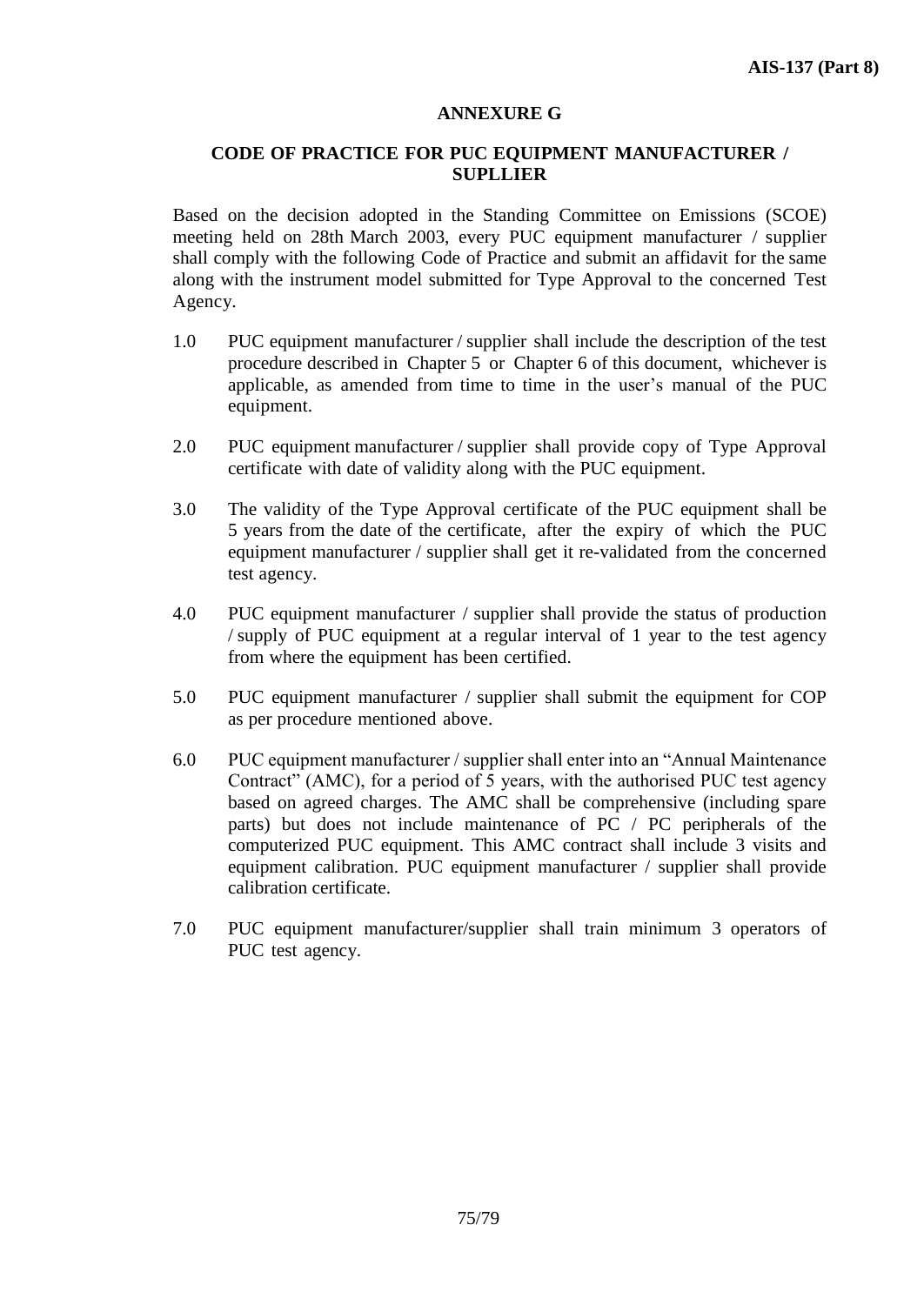## **ANNEXURE H**

### **CODE OF PRACTICE FOR AUTHORISED PUC TEST AGENCIES**

The PUC test agencies authorised for issue of "Pollution Under Control Certificate" as per CMVR-115(7) shall comply with following Code of Practice.

- 1. The Type Approval certificate supplied by PUC equipment manufacturer / supplier shall be displayed in the PUC center.
- 2. The operator training certificate issued by PUC equipment manufacturer / supplier shall be displayed in the PUC center.
- 3. PUC operator shall submit the monthly report of all tested in-use vehicles along with test printout in original to the Transport Department.
- 4. PUC operator shall enter into AMC for a period of 5 years with the respective PUC equipment manufacturer based on the finalized charges.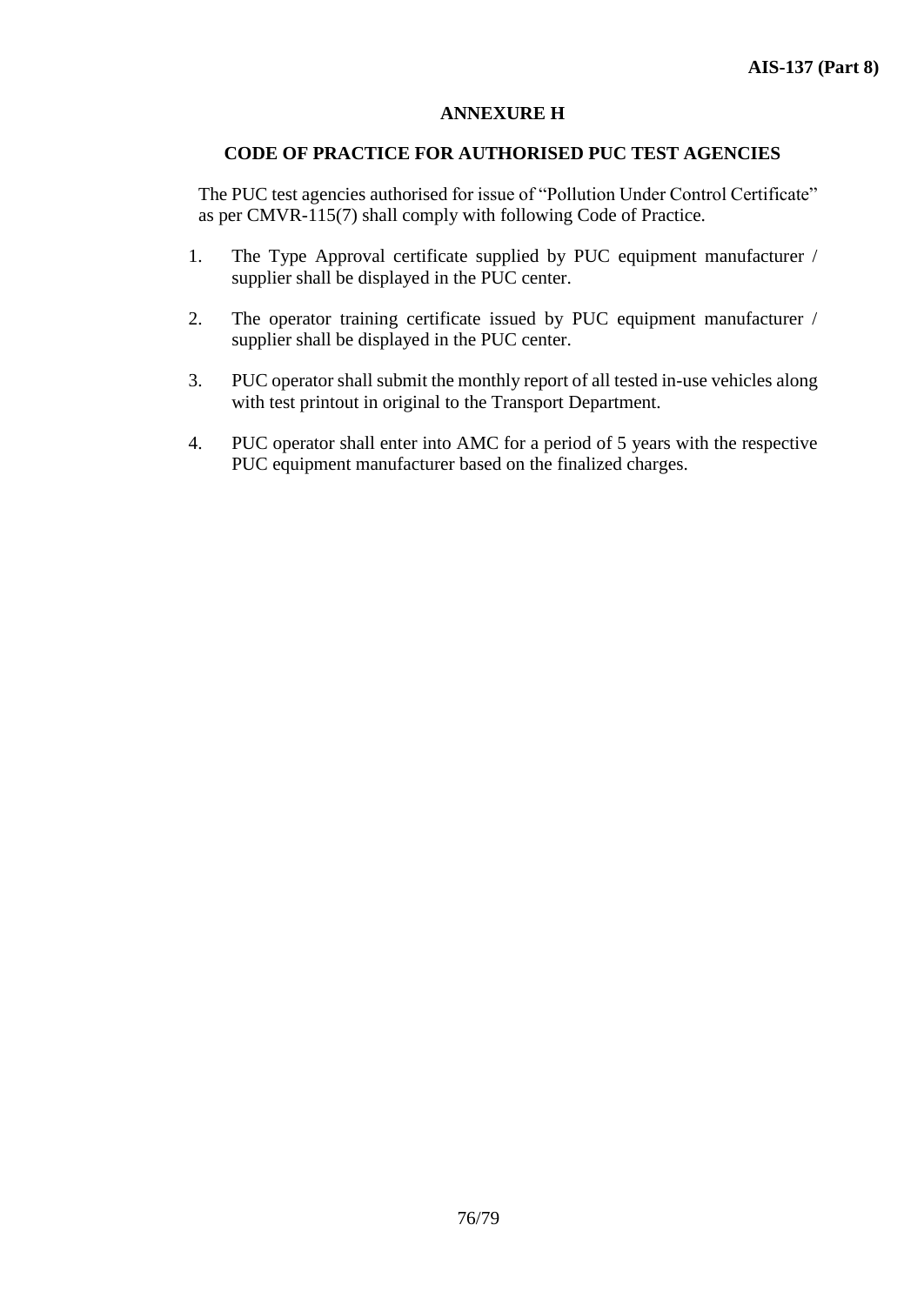# **ANNEXURE J**

# **LIST OF REFERENCE STANDARDS & DOCUMENTS**

While preparing this standard, considerable assistance has been taken from following standards/documents:

| Sr. No.        | <b>Reference Standard</b>                                                                                                                                                                                                                                                                                                                |
|----------------|------------------------------------------------------------------------------------------------------------------------------------------------------------------------------------------------------------------------------------------------------------------------------------------------------------------------------------------|
| $\mathbf{1}$   | Doc. No.: MoRTH/CMVR/TAP/115-116 Part 1: Details of Standards and<br>Test Procedures for Measurement of Carbon Monoxide and Hydro-Carbon<br>Emissions at Idling for In-Service Vehicles Fitted with Gasoline Engines                                                                                                                     |
| $\overline{2}$ | Doc. No.: MoRTH/CMVR/TAP/115-116 Part 2: Details of Standards and<br>Test Procedures for Measurement of Smoke Levels by Free Acceleration for<br>In-Service Vehicles Fitted with Diesel Engines                                                                                                                                          |
| 3              | Doc. No.: MoRTH/CMVR/TAP/115-116 Part 8: Standards for Testing of<br><b>Smoke Meters and CO Analysers</b>                                                                                                                                                                                                                                |
| $\overline{4}$ | ISO 3930:2000(E): Instruments for Measuring Vehicular Exhaust Gas<br>Emissions (For measurement of exhaust gas components from SI engines)                                                                                                                                                                                               |
| 5              | OIML R99-1 & 2 Edition 2008 (E)                                                                                                                                                                                                                                                                                                          |
| 6              | ISO 11614 First Edition 1999-09-01                                                                                                                                                                                                                                                                                                       |
| $\tau$         | ECE Regulation no. 24 Annex 8                                                                                                                                                                                                                                                                                                            |
| 8              | Government of India, Gazette Notification G.S.R. 498 (E) dated 15 <sup>th</sup> June<br>2016 regarding change in free acceleration test procedure                                                                                                                                                                                        |
| 9              | Government of India, Gazette Notification G.S.R. 527 (E) dated 6 <sup>th</sup> June 2018<br>regarding "Electronically Uploading of Emission Results Obtained During<br>Testing as per CMVR 115(2) Through an Online Process to the State Register<br>of Motor Vehicles of the Central Register of Motor Vehicles, as the case may<br>be" |
| 10             | ISO/IEC VIM:1993: International Vocabulary of Basic and General Terms in<br>Metrology                                                                                                                                                                                                                                                    |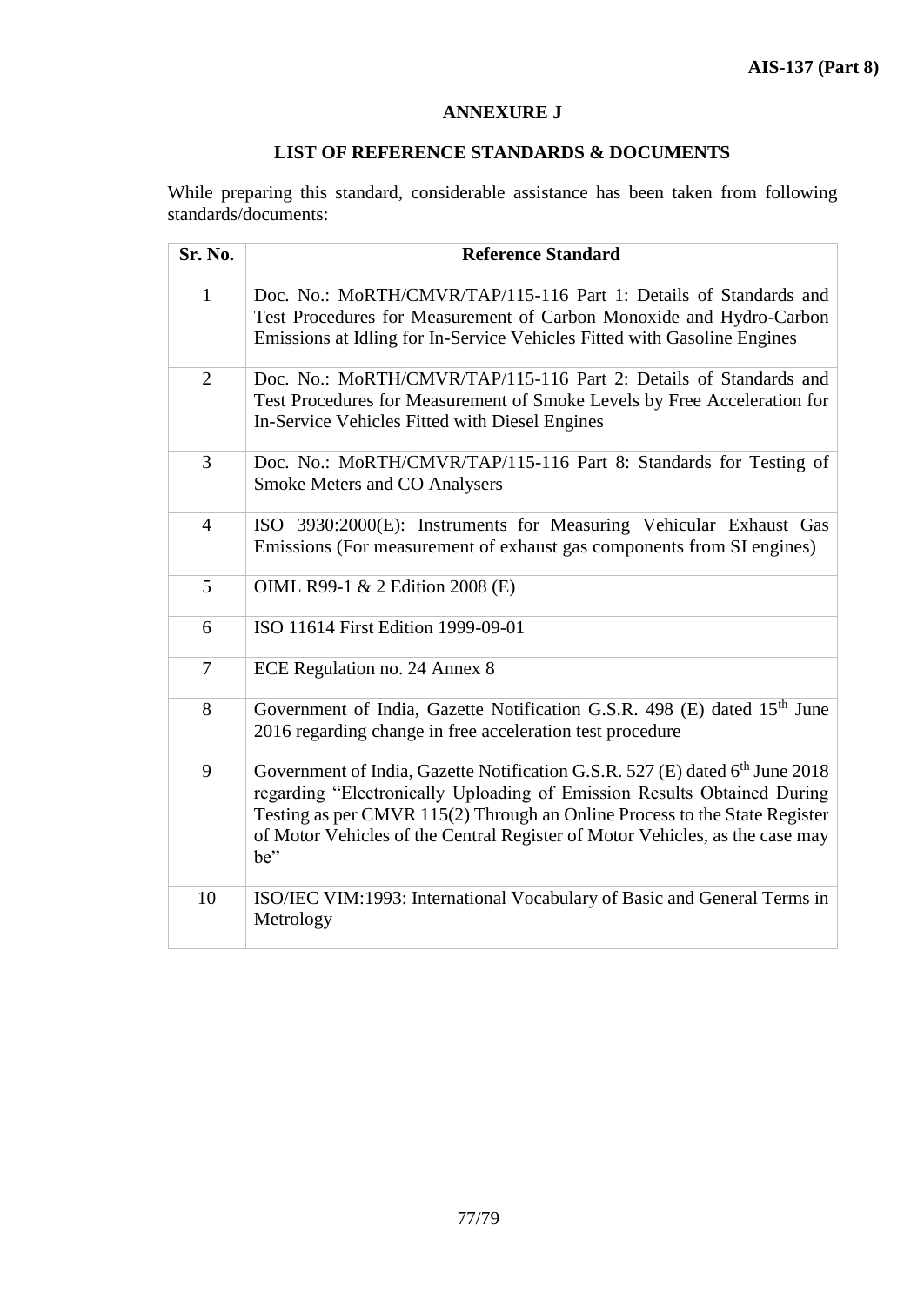# **ANNEXURE K**

## **(**See Introduction)

## **Technical Specifications and Related Test Procedure for Type Approval and Conformity of Production (COP) of PUC Equipment (Gas Analyser and Smoke Meter) As per CMV Rules 115, 116**

| <b>Convener</b>      |                                                                            |
|----------------------|----------------------------------------------------------------------------|
| Mr.A A Deshpande     | The Automotive Research Association of India, Pune                         |
| <b>Members</b>       | <b>Representing</b>                                                        |
| Mr.P G Mengaji       | The Automotive Research Association of India, Pune                         |
| Mr.A S Patil         | The Automotive Research Association of India, Pune                         |
| Representative from  | International Centre for Automotive Technology (ICAT),<br>Manesar, Gurgaon |
| Representative from  | Vehicles Research and Development Establishment<br>(VRDE), Ahmednagar      |
| Representative from  | Indian Institute of Petroleum (IIP), Dehra Dun                             |
| Mr. Devender Singh   | AVL India Pvt. Ltd.                                                        |
| Mr. Sameer Bhatnagar | AVL India Pvt. Ltd.                                                        |
| Mr. Vishwas Rastogi  | <b>Airson Electronics</b>                                                  |
| Mr. Arun Rao         | Aro Equipments Pvt Ltd                                                     |
| Mr. Manoj Govil      | Addisplay Equipment Pvt. Ltd                                               |
| Mr. Sameer Rajarshi  | Gen-Maint                                                                  |
| Mr. Vijay Bikram     | Hariwill Electronics India Pvt. Ltd                                        |
| Mr. Girish Oak       | Horiba India Pvt. Ltd                                                      |
| Mr. Shadakshari      | I3SYS                                                                      |
| Mr.C. K. Mathews     | Indus Scientific Pvt. Ltd                                                  |
| Mr. Ramesh           | Madhus Garage Equipments Pvt. Ltd                                          |
| Mr. M. Muthazhagan   | Manatec Electronics Pvt. Ltd                                               |
| Mr. D. Madhi         | <b>MARS</b> Technologies Inc                                               |
| Mr. Sanjay Ramani    | <b>Naman Automotive Solutions</b>                                          |
| Mr. Sunil Patil      | Netel India Ltd                                                            |
| Mr. Shambaug         | Netel India Ltd                                                            |
| Mr. Deepak Gupta     | Ozone Electronics Pvt. Ltd                                                 |
| Mr. Sivkumar         | SMS Autoline Equipments Pvt. Ltd                                           |
| Mr. K. Muthu Murugan | SMS Autoline Equipments Pvt. Ltd                                           |